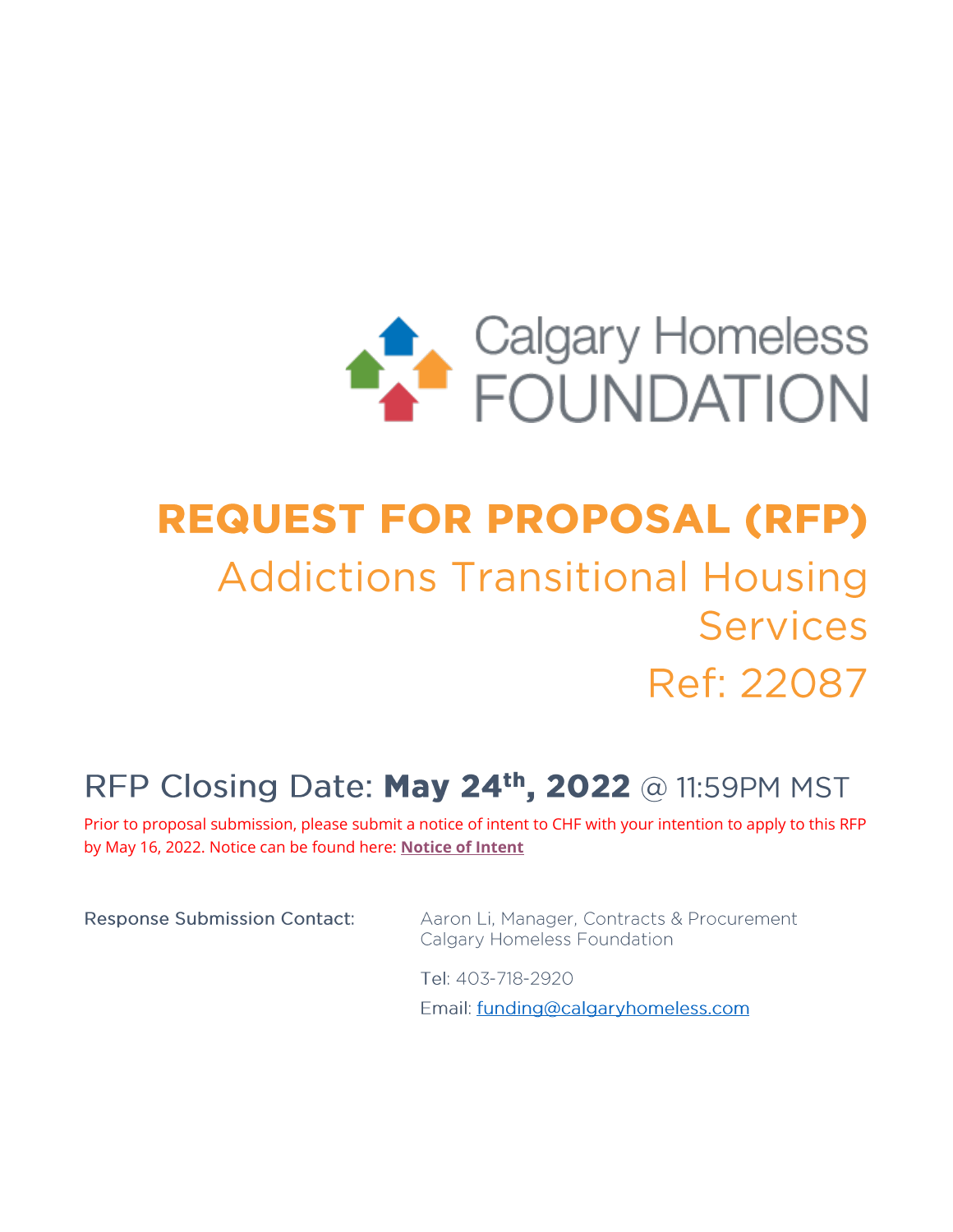

RFP# 22087

**Addictions Transitional Housing Services** 

# Table of Contents

| 1.0  |                                                                     |  |
|------|---------------------------------------------------------------------|--|
| 2.0  |                                                                     |  |
| 3.0  |                                                                     |  |
| 4.0  |                                                                     |  |
| 5.0  |                                                                     |  |
| 6.0  |                                                                     |  |
| 7.0  |                                                                     |  |
| 8.0  |                                                                     |  |
| 9.0  |                                                                     |  |
| 10.0 |                                                                     |  |
| 11.0 | APPLICATION SUPPORTS & SUPPLEMENTAL VIDEO PRESENTATION (OPTIONAL) 9 |  |
| 12.0 |                                                                     |  |
| 13.0 |                                                                     |  |
| 14.0 |                                                                     |  |
| 15.0 |                                                                     |  |
| 16.0 |                                                                     |  |
| 17.0 |                                                                     |  |
| 18.0 |                                                                     |  |
| 19.0 |                                                                     |  |
| 20.0 |                                                                     |  |
| 21.0 |                                                                     |  |
|      |                                                                     |  |
|      |                                                                     |  |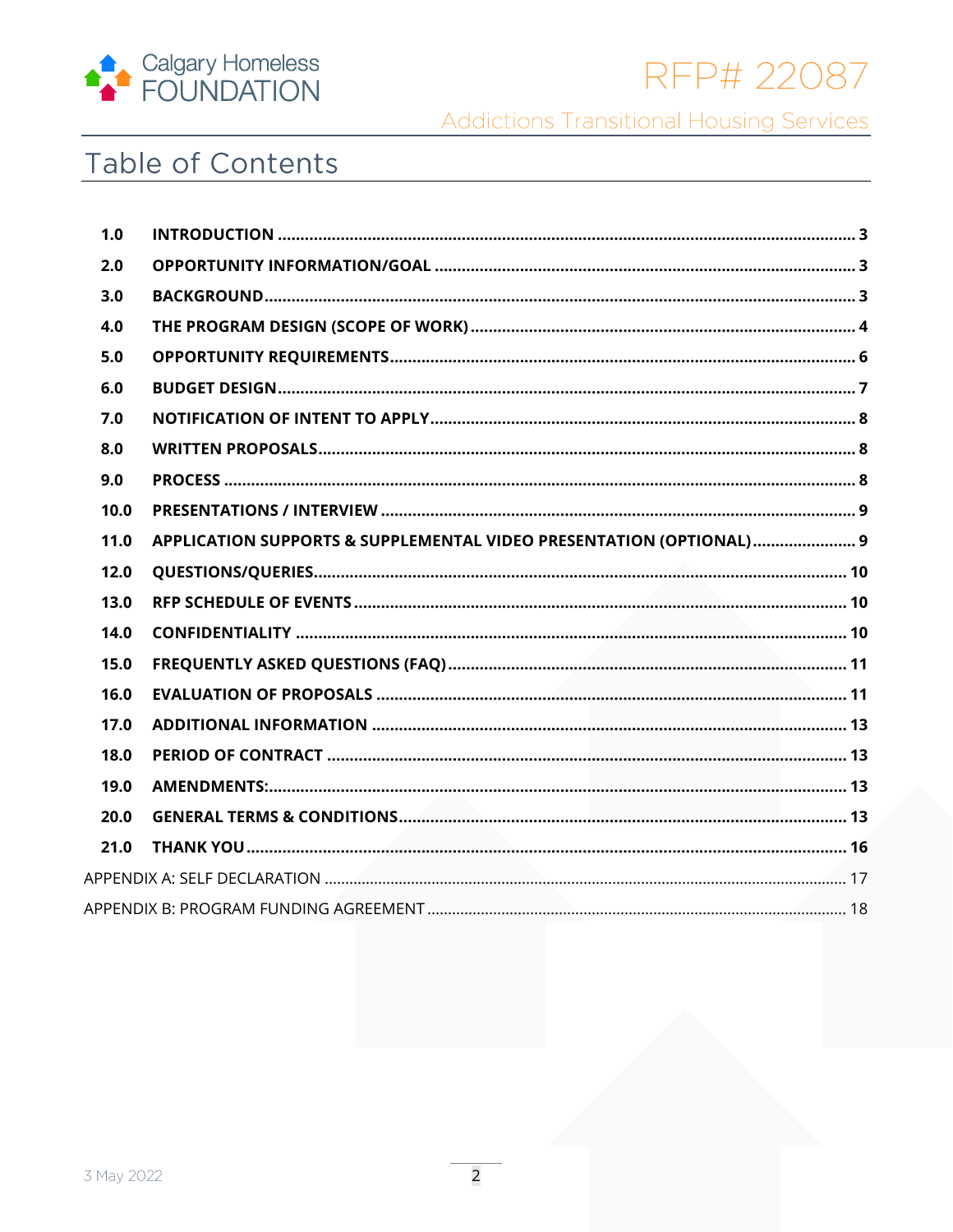

#### <span id="page-2-0"></span> $1.0$ **INTRODUCTION**

Working with homeless-serving agencies and community partners, Calgary Homeless Foundation guides the fight against homelessness in Calgary. Utilizing a three-pronged approach we:

- **Allocate resources for the highest impact and outcomes** to efficiently deliver and maximize benefits to people experiencing homelessness.
- **Build knowledge and understanding** of homelessness through our cutting-edge database and research.
- **Galvanize public and political will** to ensure people have the right housing at the right time.

This approach ensures we help Calgarians journey out of homelessness into a home with the support they need to thrive.

Through agile system coordination aligned with research and data, we find innovative and evidence-based supportive housing solutions for people at risk of or experiencing homelessness. Our approach ensures that our city's resources are allocated cost-effectively to provide a full spectrum of services, solutions, and homes for all Calgarians.

CHF responsibly stewards and allocates funding from the Provincial and Federal Governments (the "**Donor**") to agencies and their support programs/services to maximize efficiency and benefits to clients. Funds are allocated through ongoing and one-time grants to programs and services that best address the community's needs in a fiscally responsible way. Funding is awarded based on the quality of proposals received, the need in the community (derived from data and community feedback), and the overall contribution to Calgary's Homeless-Serving System of Care (the "**HSSC**"). Grounded in evidence-based research and data analysis, CHF strives to maximize program participant and fiscal impact.

#### <span id="page-2-1"></span> $2.0$ OPPORTUNITY INFORMATION/GOAL

**Calgary Homeless Foundation (the "CHF") is currently conducting a selection process with the objective of selecting agency/organization partners (the "Service Provider") to provide, support, and implement low-barrier innovative Addiction Supports Transitional Housing program for individuals experiencing homelessness.** 

This RFP issued by CHF is an invitation to interested parties (an agency/organization/service provider/legal entity) with the ability to enter into legally binding contracts (the "Proponent"), to submit a proposal (the "Proposal") for the provision of the services and scope of work outlined in this RFP. No agreement or contract for services is formed by responding to this RFP until a fully signed, mutually agreed upon contract (the "Agreement") is completed. A Proposal submitted through this opportunity is not irrevocable. CHF is not bound to enter into an Agreement with any Proponent who submits a Proposal.

#### <span id="page-2-2"></span>3.0 **BACKGROUND**

CHF's current portfolio of supportive housing programs is often focused on long-term support. Current data and recent community feedback have demonstrated that the Homeless-Serving System of Care can benefit from Transitional Housing focusing on addiction support for the adult sector.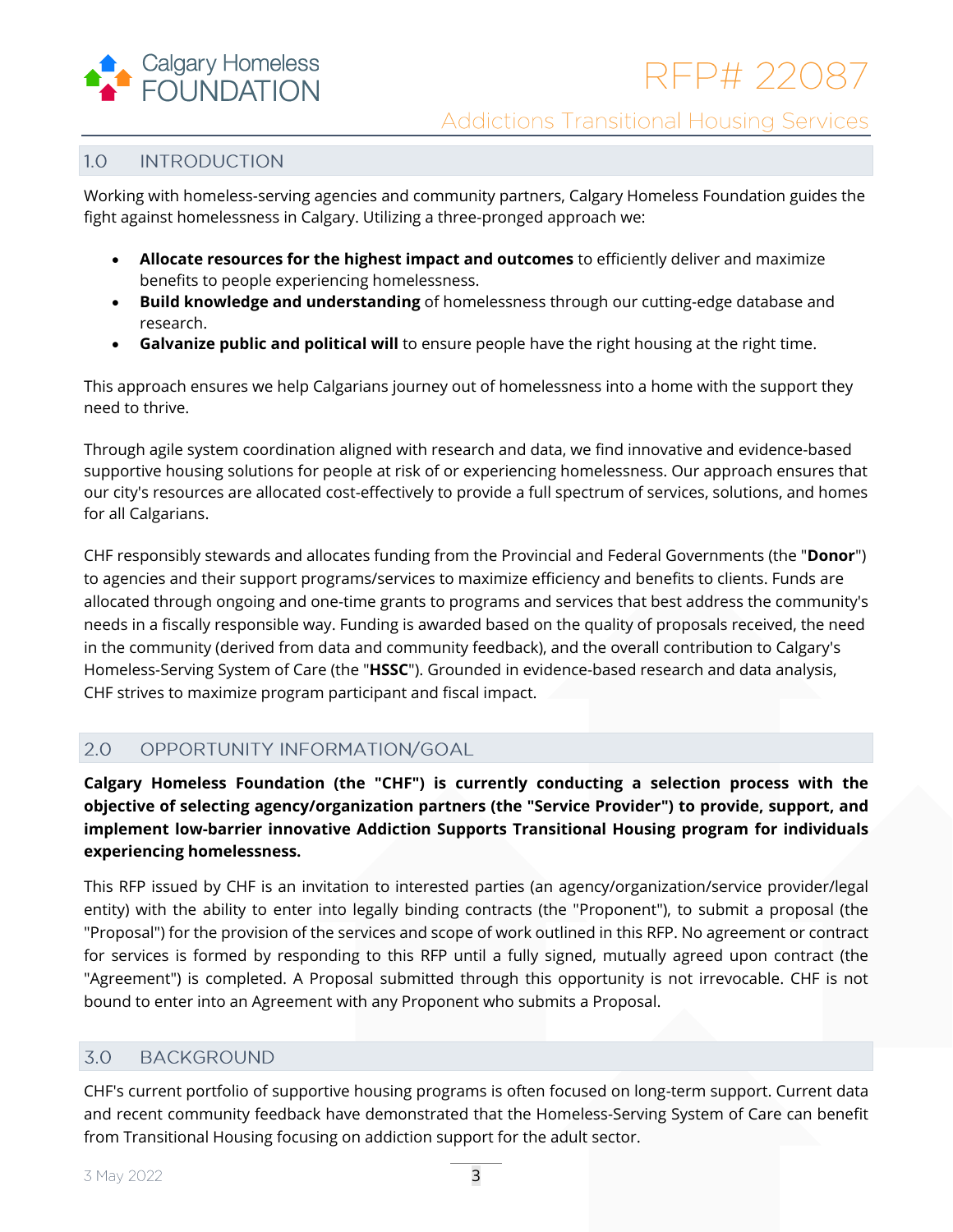

# RFP# 22087

# **Addictions Transitional Housing Services**

Through an Expression of Interest (EOI) process conducted in March of 2022 (EOI# 22083), CHF received significant input on possible designs of this potential new program, focused on meeting the needs of those who have experienced or are experiencing homelessness. Such a program is not currently offered within Calgary's Homeless Serving System of Care. Therefore, the RFP is based on salient inputs from EOI submissions\*.

This RFP is seeking an agency partner to pilot a new program type that will utilize transitional housing supports with specific supports for people experiencing substance addictions in order to accomplish recovery outcomes at the individual level and increased flow-through outcomes at the system level.

\**Please note, while CHF actively invites previous applicants to the EOI to apply, application to the EOI (#22083) is not a required prerequisite to apply to this RFP. Thus, CHF welcomes all eligible Service Providers to consider this opportunity.* 

#### <span id="page-3-0"></span> $4.0$ THE PROGRAM DESIGN (SCOPE OF WORK)

CHF is a funder of impact and outcomes. Current programs within the HSSC provide coordinated housing and programmatic support to individuals and families experiencing homelessness. Programs are based on commitments to low barrier housing and person-centred, recovery-oriented supports, in alignment with housing first and harm reduction principles. As a general practice, Proponents interested in applying to this RFP should have program designs which align with the above principles.

More specifically, Proponents intending to participate in this process should propose a transitional housing program focused on addiction support and consider the integration of both clinical and social supports. Proponents should clearly articulate and distinguish between these elements in their Proposal and how each will add value to the program.

Clinical support may be offered in appropriate pre-treatment and post-treatment modalities. Social supports may integrate elements of asset-based community development to help participants develop positive relationships and networks of belonging as elements of recovery capital.

While this proposed Addiction Supports, Transitional Housing program should specifically be designed for individuals who have experienced or are experiencing homelessness. An emphasis of this program will be on service designs that are delivered in a low-barrier manner and be available to all eligible adults. While cultural considerations for healing are welcome and needed*,* demographic factors (except for minimum age) should not constitute access barriers.

Additionally, programs within the HSSC are expected to contribute to individual and system-level outcomes. All programs should contribute to individual outcomes in the domain of stable housing, as well as some combination of recovery domains of health, financial stability and/or community connection. System outcomes include improved capacity for prevention and diversion, decreased barriers for service provision, and increasing out-flows. All program designs, regardless of expected duration, should articulate consideration for post-program transitions (graduation process).

CHF will work collaboratively with the successful service provider(s) on a developmental evaluation. The timeline for this evaluation will run from the date of awarding the programming funding and conclude on March 31, 2024.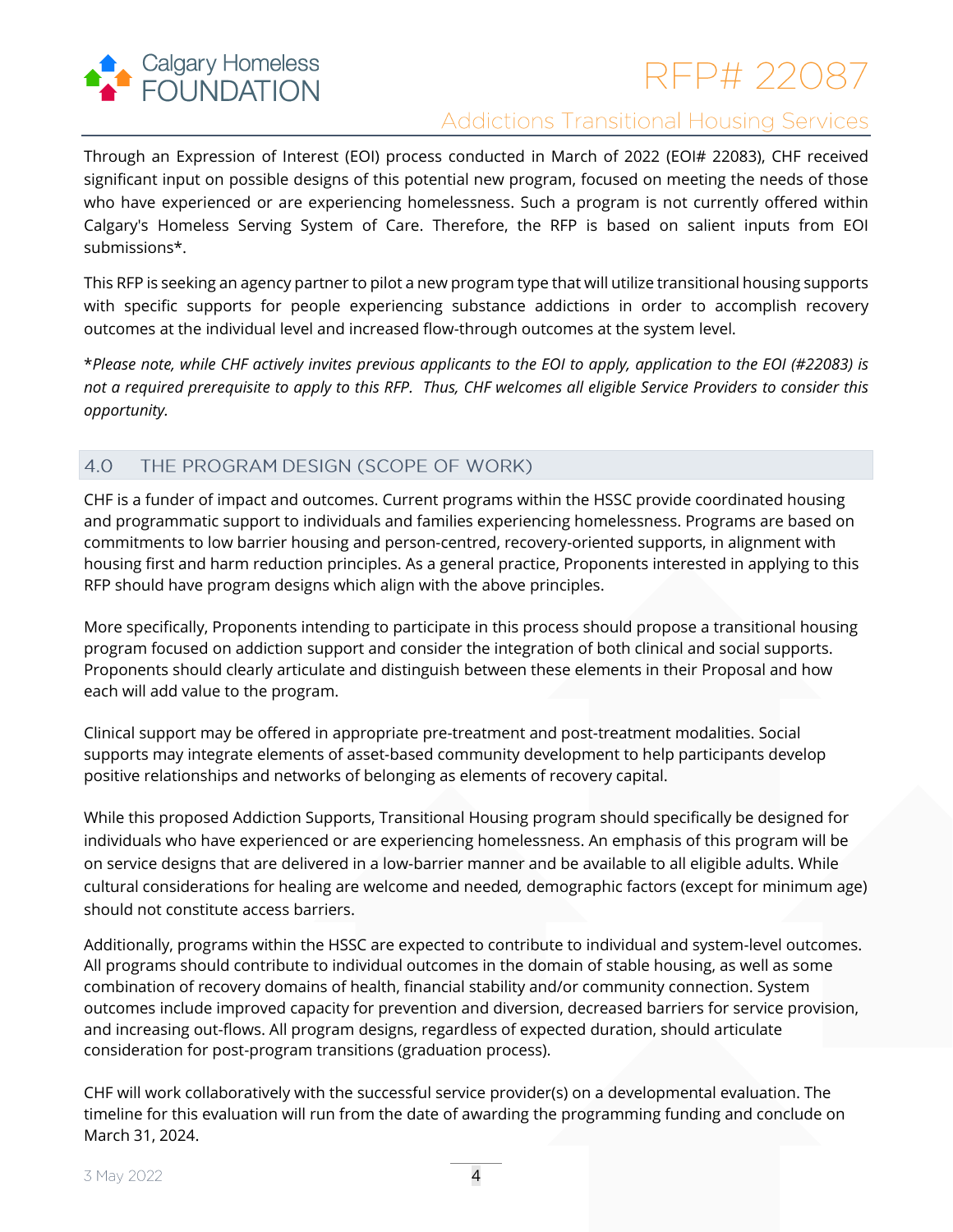

# **Facility Requirements**

Given this is a new program model, the expectation is that the service provider will establish new or leverage existing infrastructure to provide temporary accommodation for their proposed program. The program model should also be supportive, person-centred programming to support transitions into independent living at participants' pace. Provided this expectation, Proponents should identify and provide a clear description of the physical infrastructure available for the purposes outlined in this RFP.

# **Design Elements**

Proponents should clearly describe the program scope, including the amount of funding and programming spaces as appropriate, outcomes, and capacity.

Please clearly describe the following design elements in your proposals:

a. Service Design

Please describe your approach to providing housing and/or support services to program participants, including engagement strategies, support models in use, and staffing model. Your program budget should be clearly linked to this service design. Collaborative partnerships are integral to program design. All program participants will continue to be identified and placed through the Coordinated Access and Assessment (CAA) System.

- Please incorporate a description of the following elements:
	- o Service Delivery Model
		- Confirmation of Target population: unaccompanied individuals
		- Services and supports to be offered
		- Resources required (e.g., staffing model)
		- Cultural considerations
		- Indigenous healing approaches
		- Expected/average duration of support and exit pathways
	- o Partnership/collaboration opportunities
		- Community or provincial supports
		- **•** Preference for collaboration efforts that outline shared outcomes and a governance model
- You are invited to design a program utilizing an existing model or a combination of models while demonstrating a dedication to evidence-based principles.
- b. Intended Outcomes

Please describe what system-level and individual-level outcomes your program design aims to contribute. Direct links between your service design elements and your intended outcomes will strengthen your application.

- Please describe your program's alignment with the recovery-oriented system of care
	- o Outcomes in one or more of 4 Impact Domains (Home, Health, Finance, and Community)
	- o Integration with HSSC Coordinated System / Coordinated Access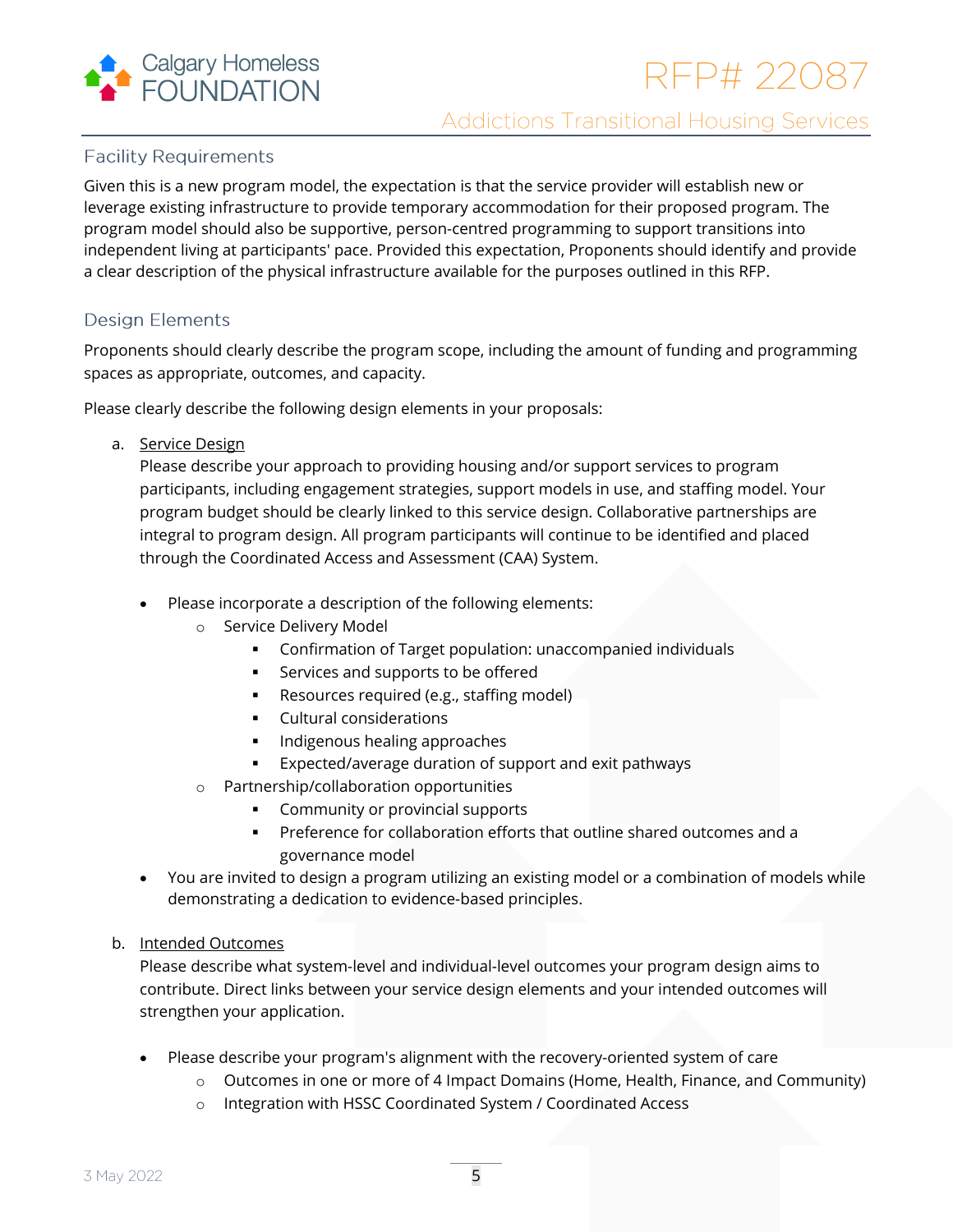

- c. Organizational Experience and Capacity Please discuss your organization's experience providing similar services, as well as alignment with values of safety, equity, cultural awareness, and reconciliation. Financial information about the organization is also included in this section.
- d. Facility

Please identify and provide a clear description of the physical infrastructure available for the proposed program and in alignment with your service design.

This includes considerations for:

- o conversion of a non-residential building to housing unit(s)
- o conversion/acquisition of existing housing unit(s)

If this is an existing facility, please outline how this new program type will be integrated into this current space. If your organization is proposing the use of a new space, please explain how this space will be transitioned to accommodate this new program and the timeline required.

# **Recovery Orientation**

The Calgary Homeless Foundation coordinates a recovery-oriented system of care. Recovery from homelessness is understood as improved quality of life for program participants.

The program delivers, without judgment, coercion, or discrimination, services and supports that are person-centred and build on the strengths and resilience of individuals, families, and communities to achieve positive outcomes in the domains of *home, health, financial wellness* and *community connection*.

# Data Collection and Reporting Requirements

To align with system-level impact, programs agree to meet associated outputs and meet reporting requirements, including:

- completing assessments at intake, at regularly scheduled intervals during program participation, and at program exit in the HMIS system;
- completing and updating a learning-focused Theory of Change document;
- participating in reflective practice efforts to surface learnings about program process and impacts; and
- completing financial reporting as set out in the program funding agreement.

#### <span id="page-5-0"></span> $5.0$ OPPORTUNITY REQUIREMENTS

To be eligible for this opportunity, all Proponents must

- utilize the Homeless Management Information System ("HMIS") as the method for collecting data;
- participate in, and align with, Calgary's Coordinated System of Care; and
- demonstrate strong financial and governance policies and processes (see section 8.0 of RFP Response Form).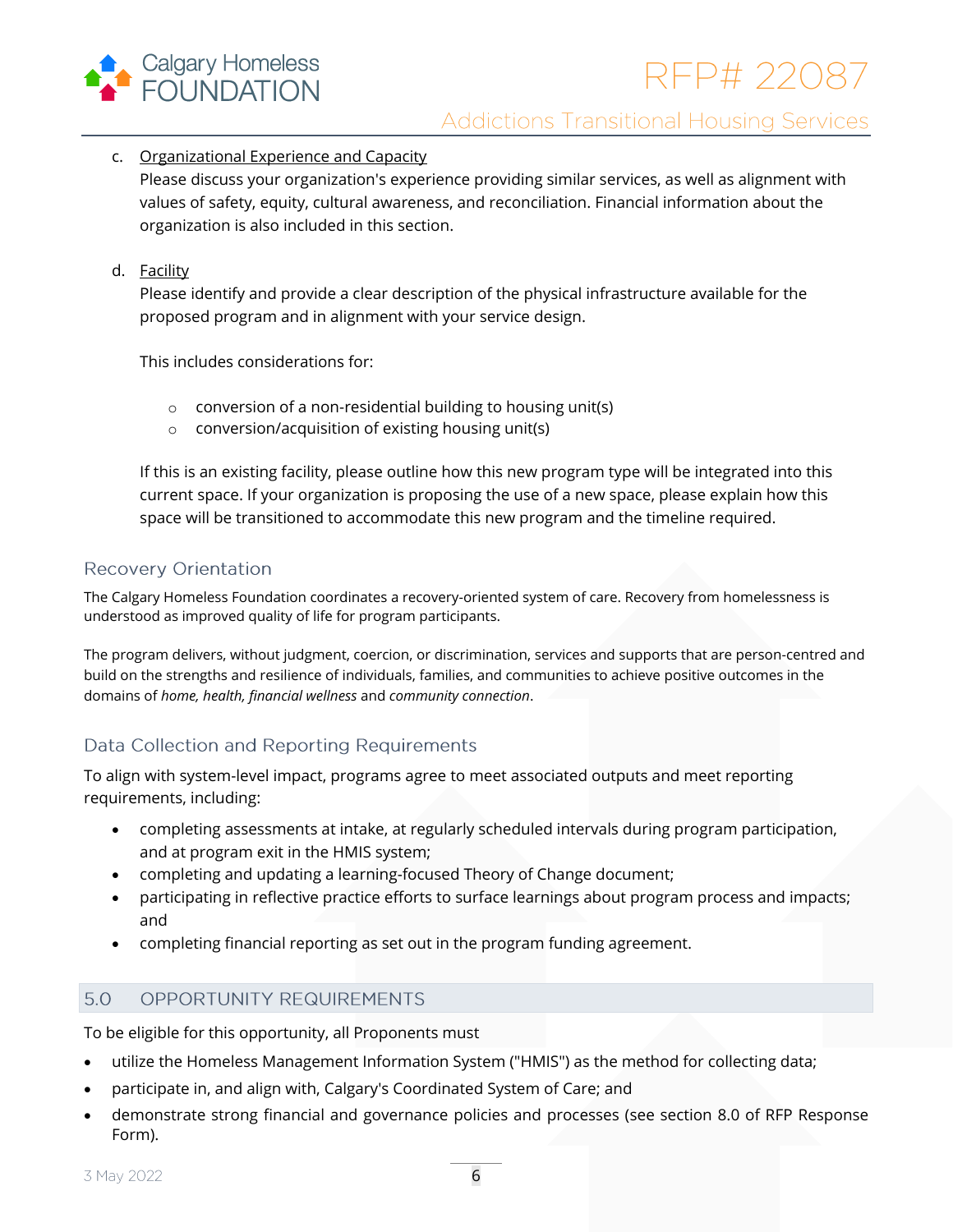

While all responses to the RFP will be considered, responses that include the following would be considered an asset to potential program development:

- Clear articulation of a model that incorporates the use of existing partnerships and supports.
- Program design rooted in the experience in delivering services for mental health and addiction supports
- Addresses identified gaps in program designs tailored for participants in the Homeless-Serving System of Care

Interested Proponents responding to this RFP through its written Proposal will need to describe their approach to delivering the Services outlined in the Scope of Work, demonstrating an appreciation of the key issues and stakeholders for achieving the objectives and having an appropriate methodology and work plan for delivering the Services in the specified timeframes.

# **Mandatory Minimum Requirements**

Proponents must meet the following requirements in order for the application to be qualified:

|                | Requirement                                                                                                |
|----------------|------------------------------------------------------------------------------------------------------------|
| M <sub>1</sub> | Application submitted prior to RFP deadline date                                                           |
| M <sub>2</sub> | Declaration, including Conflict of Interest declaration, has been completed and signed by the<br>Proponent |
| M <sub>3</sub> | RFP Proposal fully complete in accordance with the instructions                                            |
| M4             | No history of non-performance of contract with CHF                                                         |

#### <span id="page-6-0"></span>6.0 **BUDGET DESIGN**

Funding allocated will be predicated on the designed model of the successful Proponent(s). Through this RFP, interested Proponents should identify a budget that they believe will be able to achieve the goals outlined in this RFP and their anticipated project.

CHF is not providing a prescriptive budget at this time to prevent limiting the design possibilities in RFP responses. Proposed budgets should provide the number of spaces the program is anticipated to support and detail expenses related to:

- o staff wages and benefits,
- o direct participant costs,
- o programming expenses, and
- o administrative expenses.

Funding for these projects will be provided by either the Government of Alberta or Government of Canada depending on program type.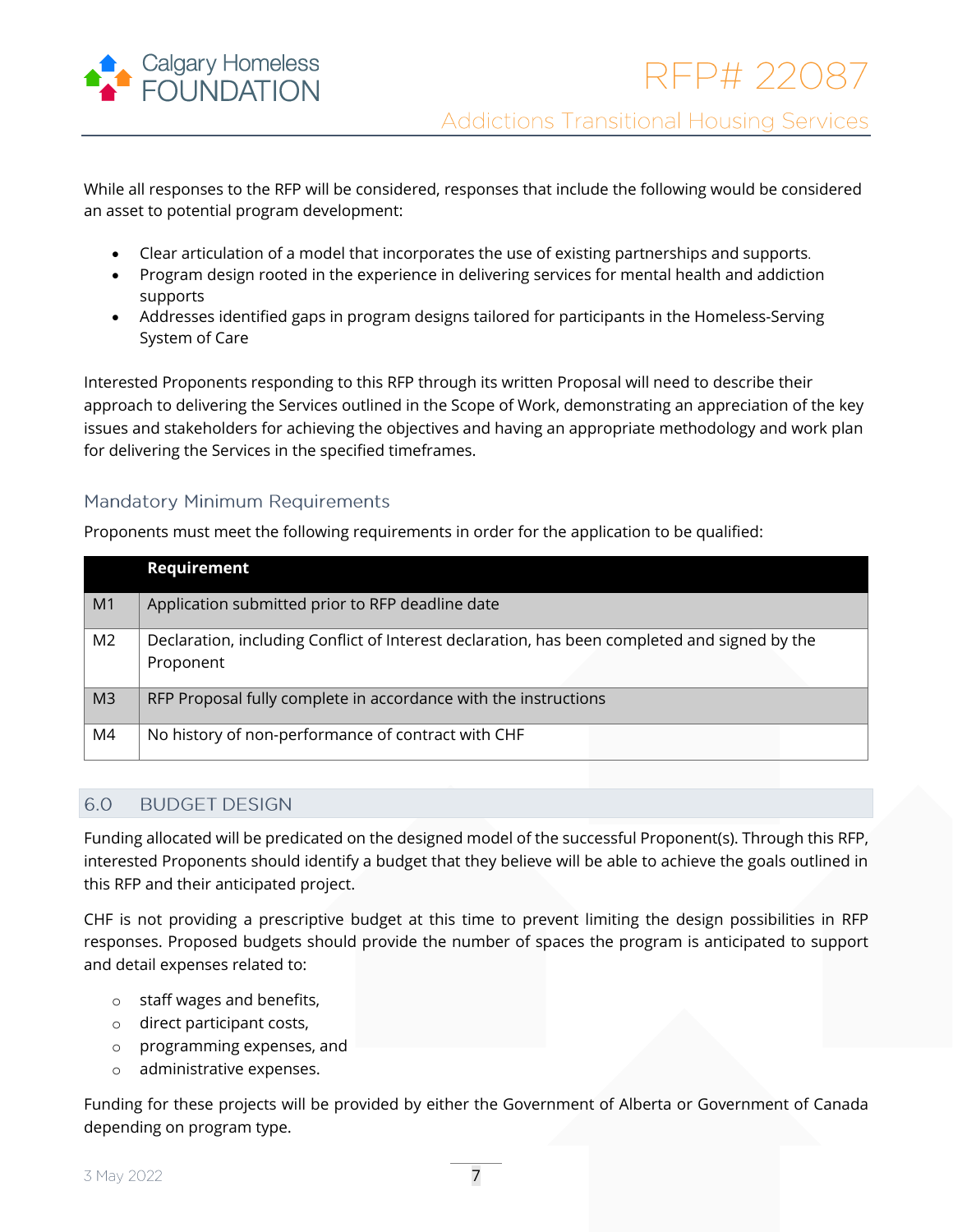

#### <span id="page-7-0"></span> $7.0$ NOTIFICATION OF INTENT TO APPLY

Proponents interested in this RFP are strongly encouraged to submit a Notification of Intent to CHF by May 16, 2022 prior to full Proposal submission. This will help CHF identify potential Proponents for this opportunity. Once we receive your notification, we will be able to inform you of any updates or changes to the RFP process. CHF may also contact Proponents prior to proposal submission to clarify their intention and Proposal.

**Please click here to access: [Notice of Intent](https://forms.office.com/Pages/ResponsePage.aspx?id=2GugXMzBMkK2Q3-ptBH1_nF9yPFyuopEhdm2n8Bbl49UMTFTU0ZMM0NSRDBNV05DOFJYVk8yQkJSNC4u)**

#### <span id="page-7-1"></span>8.0 **WRITTEN PROPOSALS**

**Interested Proponents must utilize the RFP Proposal Response Form (attached separately)** and must address the Scope of Work and Opportunity Requirements as outlined in this RFP.

Proposals must include:

- 1) contact information including legal entity/name, mailing and email address,
- 2) detailed outline of how you will meet the key deliverables/scope of work, including timelines,
- 3) detailed cost/fees (including a detailed budget specifying how much will be spent on staffing, service participant costs, etc.),
- 4) reference to experience related to performing the required tasks to complete the Services,
- 5) samples of previous work related to the scope of work outlined in this RFP, and
- 6) conflict of interest declaration signed by an authorized signatory (see RFP Appendix A).

CHF uses a standardized Proposal Response Form to streamline the application and review process. Proposal responses should be concise but thorough and ensure that each section is answered in its entirety. Attachments may be considered but only if they are relevant to the RFP and demonstrate previous related work and experience.

The completed Proposal and signed declaration should be in PDF format. Proponents acknowledge that submitted Proposals will be open for acceptance by CHF for at least 90 days after the Closing Date.

#### <span id="page-7-2"></span>9.0 **PROCESS**

**Proponents interested in submitting a proposal must complete the RFP proposal form and signed declaration and shall submit via email to the RFP Submission email: [funding@calgaryhomeless.com,](mailto:funding@calgaryhomeless.com) in PDF format.**

To be accepted, proposals must be received by no later than the Closing Date and Time. Proposals received after the Closing Date and Time will not be accepted.

CHF has the right to reject any and all proposals at its sole discretion. Should you have any questions about this opportunity, its requirements, deliveries or regarding the proposal requirements, please utilize the Contact noted above for clarification prior to submitting Proposal. You are reminded that your Proposal should be inclusive of all taxes, fees, and permits, where applicable.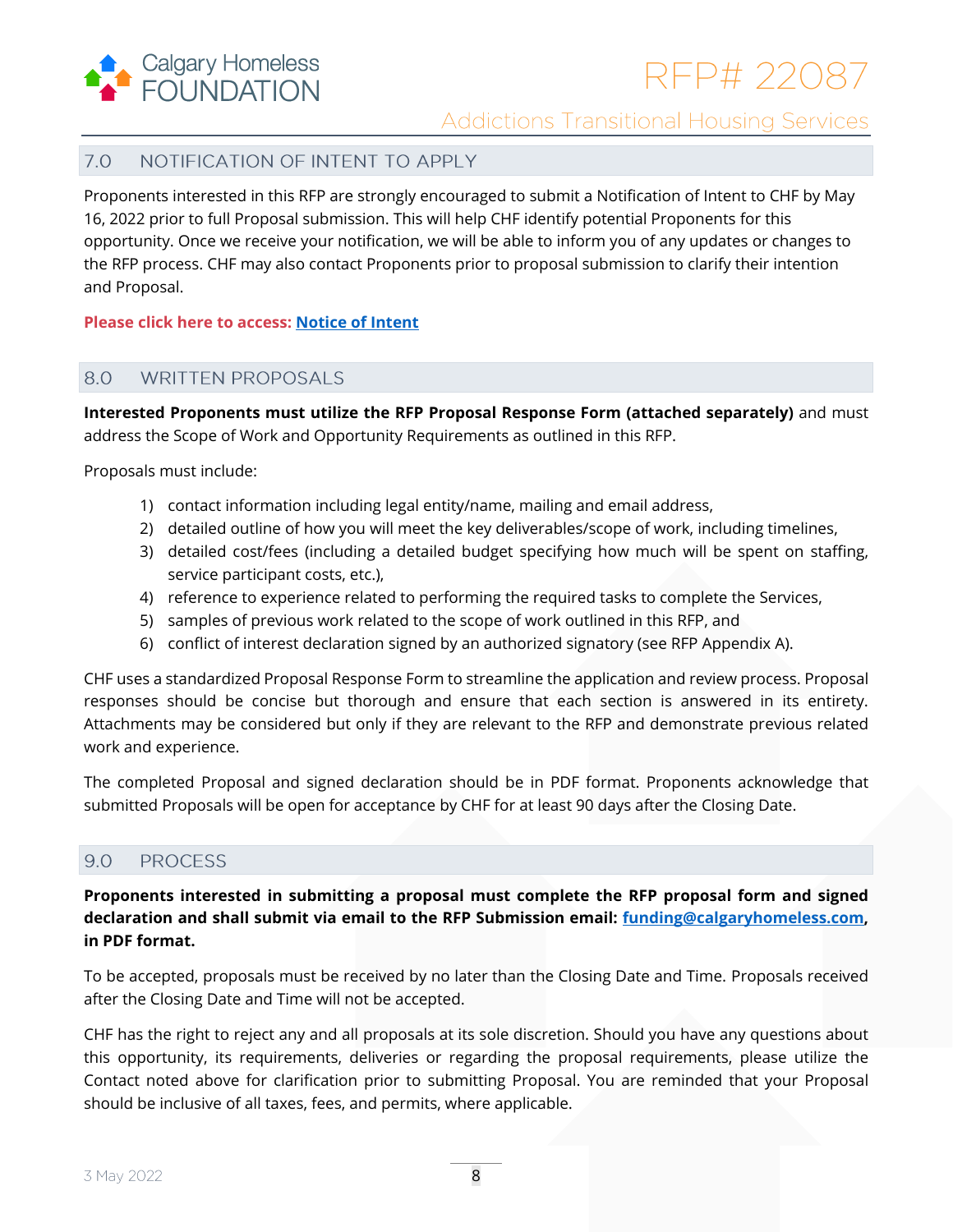

Proposals will be reviewed to determine which is most advantageous to the CHF, guided by the Scope of Work outlined above. Selected proposals moving forward in this RFP process may be invited to present to the CHF, see Presentations below.

Included in this RFP toolkit are the following documents:

- RFP
- Appendix A: Declaration Forms
- Appendix B: Program Funding Agreement (For Reference)

#### <span id="page-8-0"></span> $10.0$ PRESENTATIONS / INTERVIEW

Along with providing a written proposal, Proponents may be requested to provide a presentation and attend an interview, either in person or via teleconference (MS Teams) as per the RFP Schedule below. Proponents should prepare a presentation no longer than 20 minutes that provides an overview of their Proposal, highlighting and showcasing aspects of their proposed program to the RFP Panel. The duration of each interview will be no longer than 45 minutes, including follow-up questions and answers from both parties.

Should you be selected, please limit the number of your organization's participants in the oral presentation to no more than three. We kindly request that one of the participants of your presentation team be the Executive Director/ CEO (or equivalent) for the interview process to support organizational alignment to the goals outlined in this RFP.

#### <span id="page-8-1"></span>APPLICATION SUPPORTS & SUPPLEMENTAL VIDEO PRESENTATION  $11.0$ (OPTIONAL)

As a funder of impact and outcomes, CHF wishes to cultivate a robust social serving sector, and encourages all eligible service providers to apply. While all applicants are asked to carefully read this RFP, response form and any supporting documents, CHF welcomes conversation with potential applicants regarding all funding opportunities with CHF. More specifically, application supports are available throughout this RFP process including opportunities for questions (see section 12.0 below), Proposal response form support, and pre and post application consultation sessions, if required.

Additionally, should it benefit or complement your Proposal, CHF provides the opportunity for Proponents to submit an oral presentation through video in support of the written application form. This video is only a supplement to the application form and should clarify/enhance any of responses to the questions asked in the RFP application.

The video must follow the format below:

- MP4, WMP, or similar common video file format
- No longer than 5 minutes
- Submitted via email with a YouTube, Google Drive, OneDrive, Dropbox (or similar hosts) hyperlink and delivered alongside written proposal submission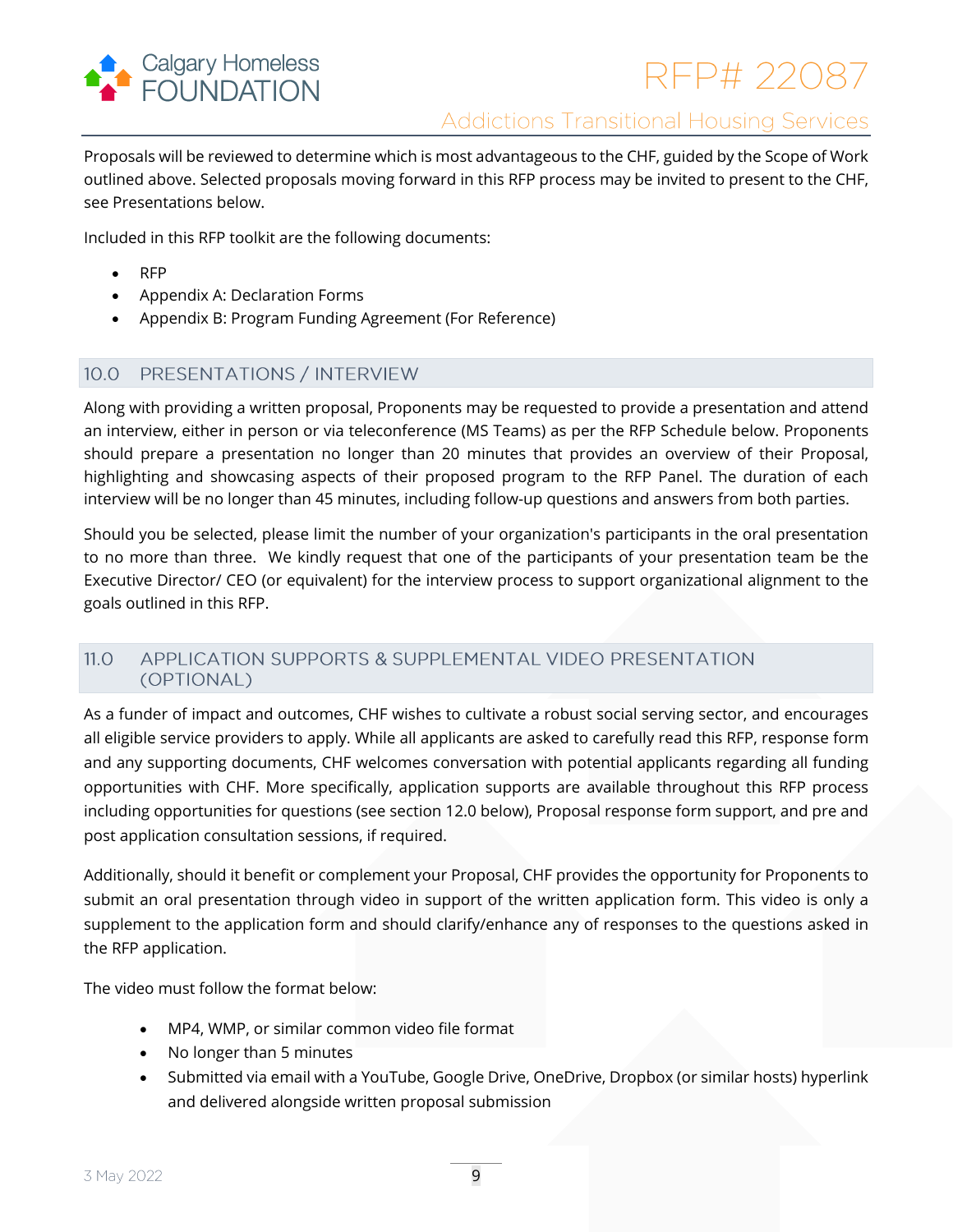

Production values are not evaluated. This is an **optional** process.

#### <span id="page-9-0"></span> $12.0$ **QUESTIONS/QUERIES**

Should Proponents have any questions about this opportunity, its requirements, deliveries, or regarding the response requirements, please contact [funding@calgaryhomeless.com](mailto:funding@calgaryhomeless.com) for clarification prior to submitting a proposal. CHF will strive to answer all questions with respect to this RFP, and where appropriate, to ensure a fair and transparent process, any relevant questions or answers that would be beneficial to all Proponents will be answered through a publicly available Question & Answer form on the CHF website as per the Schedule of Events below.

CHF reserves the right to: not answer questions that do not pertain directly to the subject matter to this RFP, answer questions outside of the deadline (within reason, given the answers would not provide an unfair advantage to any Proponent), as well as not disclose answers to questions where the answers would not benefit other Proponents.

#### <span id="page-9-1"></span> $13.0$ RFP SCHEDULE OF EVENTS

The CHF reserves the right to change the RFP schedule as needed. Please note that late applications will not be accepted.

| RFP Issued                                       | May 3, 2022                         |
|--------------------------------------------------|-------------------------------------|
| Deadline for Submitting a Notification of Intent | May 16, 2022                        |
| Deadline for Questions                           | May 18, 2022                        |
| CHF Responses to Questions (posted on website)*  | May 20, 2022                        |
| <b>Deadline for Proposal Submission</b>          | Tuesday May 24, 2022 @ 11:59 PM MST |
| Notification to Proponents for Presentation*     |                                     |
|                                                  | May 30, 2022                        |
| Presentation/Interview*                          | June 3, 2022                        |
| Recommendation for Award*                        | June 10, 2022                       |

\* These dates subject to change

#### <span id="page-9-2"></span> $14.0$ CONFIDENTIALITY

By accepting to take part in this proposal process you agree to keep in confidence all information imparted to you in relation with the proposal process, not to disclose it to third parties and not to use it for any other purpose than for the Proposal.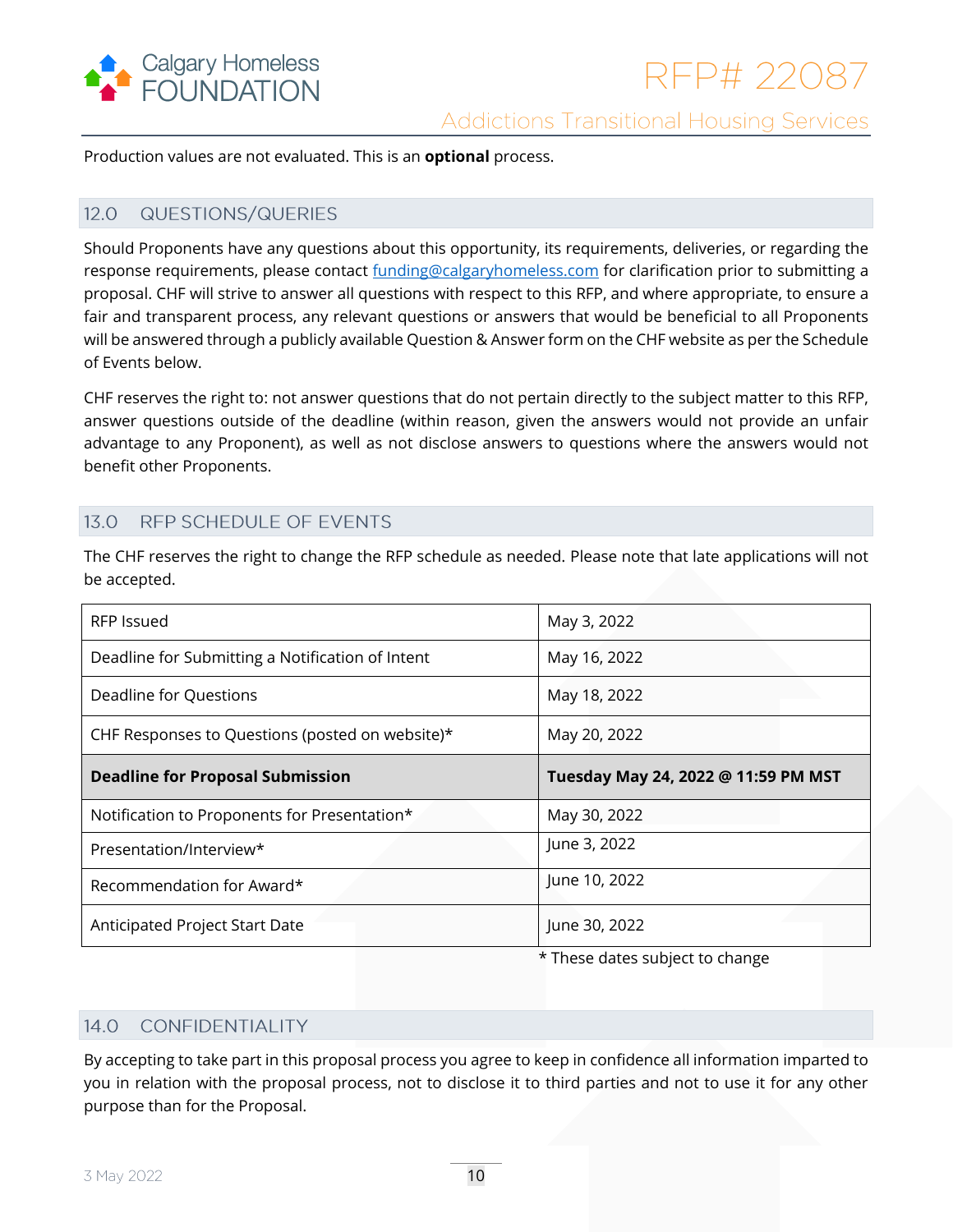

CHF will hold all information provided during the proposal process confidential, with the exception of queries made by Proponents. CHF reserves the right to reasonably share queries and its responses with other participating organizations, if applicable.

#### <span id="page-10-0"></span> $15.0$ FREQUENTLY ASKED QUESTIONS (FAQ)

## **1. Q. Why is CHF asking for this new program design?**

**A.** In our role as system planner for the HSSC, we are committed to bridging existing best practices with evidence-supported innovation. Our data, community feedback, and results of recent evaluation reports all point to the potential of expanding current transitional housing practice models. We are looking to the community to surface your vision of using short-term transitional service provision to improve recovery outcomes for program participants (in the areas of housing, health, community connection, and financial stability) and for the system (flow-through capacity). Your program design can incorporate an existing model or combine elements of multiple such models.

## **2. Q. What does CHF mean by flow-through in the HSSC?**

**A.** Flow-through in HSSC is a system-level outcome, referring to the activated capacity to align with The Canadian Alliance to End Homelessness, which calls for "two complementary sets of actions to end homelessness: (1) reduce the inflow into the homeless service system, and (2) accelerate the outflow in the form of permanent housing move-ins from the homeless system." (Recovery for All, July 2020). Program design should aim to contribute specifically to (2) above by setting participants up for success independent of the HSSC.

## **3. Q. What does CHF mean by recovery?**

**A.** Recovery is an umbrella term referring to improved quality of life outcomes for program participants. Program design should include person-centred supports that contribute to improvement in the domains of home, health, finance, and community connection to help individuals exit homelessness.

#### <span id="page-10-1"></span>16.0 **EVALUATION OF PROPOSALS**

Applications will be reviewed on the basis of alignment with the goals of this RFP, experience, impact to the homeless-serving system of care, ability to perform the Scope of Work, and available dollars. The RFP proposal will be evaluated from both the written application and the oral presentation/interview by an evaluation panel.

## **RFP Panel**

The selection of Preferred Proponent(s) (awarded Proponents under this RFP for the allocation of project funding) will be undertaken by the RFP Panel (the "Panel"), who have signed a conflict-of-interest declaration. The Panel's membership may include CHF staff, members of the Reaching Home Community Advisory Board, and individuals with expertise in the RFP subject matter.

No officers, directors, board members or employees of a Proponent will participate in the Panel.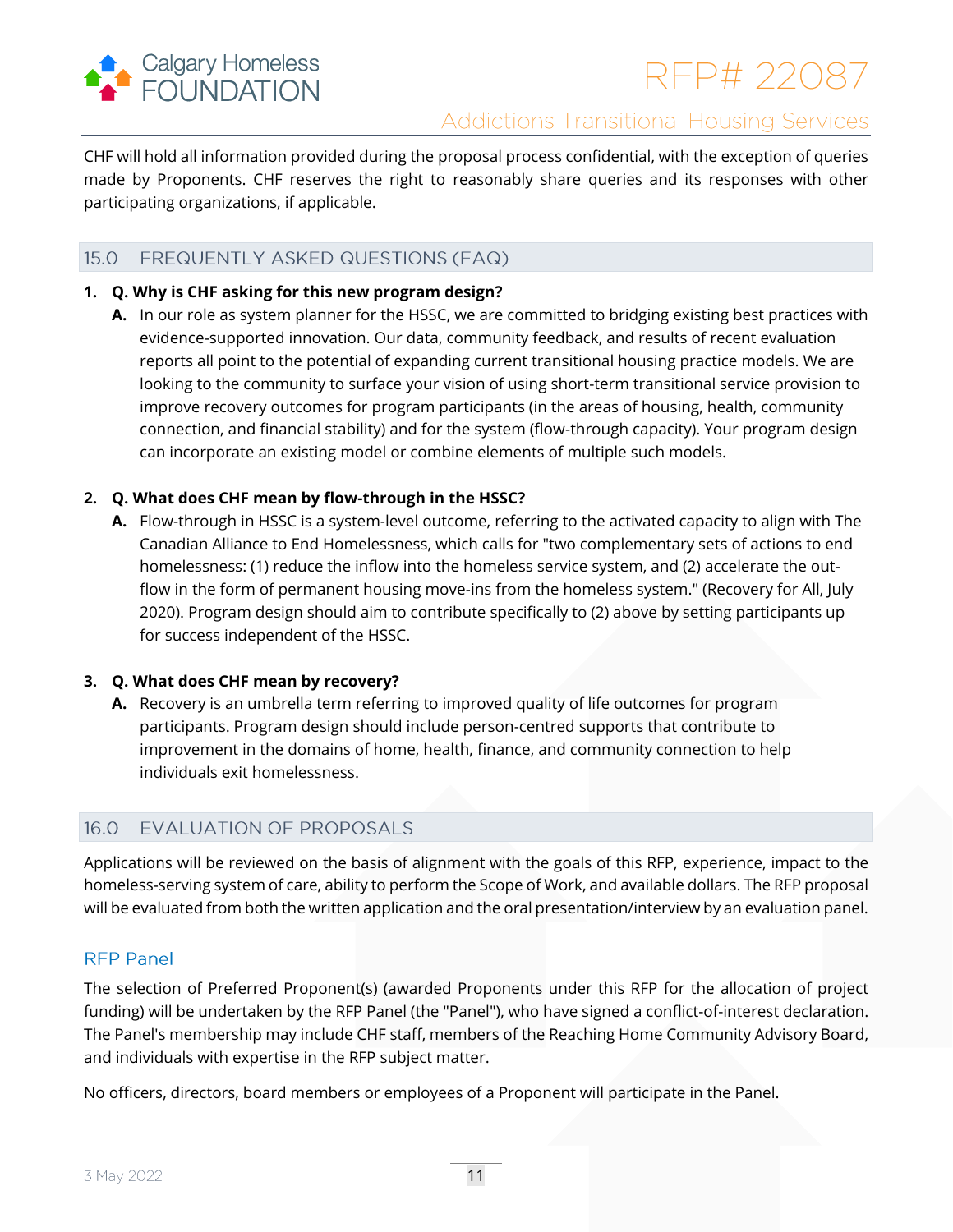

The Panel may consult with others, including other CHF staff members, third-party consultants, and references, as the Panel may in its discretion decide is required.

## Selection

The Panel will consider the Proposal and the Proponents' responses during the presentation/interview to form its recommendation. Upon completion of the Proposal review and interview process, the Panel will deliberate and form a written recommendation to CHF for the selection of a Preferred Proponent(s).

The CHF will make a final decision on awarding contracts and shall negotiate terms of the contract with successful Proponents at its discretion.

# **Weighted Criteria**

| Category                                                  | Weight |
|-----------------------------------------------------------|--------|
| Approach                                                  |        |
| Understanding of Scope of Work<br>$\bullet$               |        |
| Program Design Elements<br>٠                              |        |
| Alignment with system-level and individual-level outcomes | 60%    |
| Alignment with recovery-oriented system of care           |        |
| Proposed facility                                         |        |
| <b>Capacity/Experience</b>                                |        |
| <b>Organizational Capacity</b>                            |        |
| Demonstrated Experience<br>$\bullet$                      | 30%    |
| Ability to perform scope of work                          |        |
| <b>Value/Cost</b>                                         |        |
| Value for dollar                                          | 10%    |
| Alignment between program design and budget<br>$\bullet$  |        |

# **Disqualification of Proponents**

At the sole discretion of the CHF, a Proponent may be disqualified and its Proposal(s) rejected if:

- the Proposal is incomplete and/or missing information and/or contains out of date or incorrect information and/or has not followed the submission instructions in the RFP; or
- a Proponent, in the opinion of the CHF, is not qualified for the scope of work specified (minimum score); or
- an unsatisfactory performance record exists as shown by past or current work for CHF; or
- current commitments exist (CHF or otherwise), which might hinder or prevent the prompt completion of the work.

Should a Proponent be disqualified, no further obligation is required of the CHF, its staff or Board of Directors.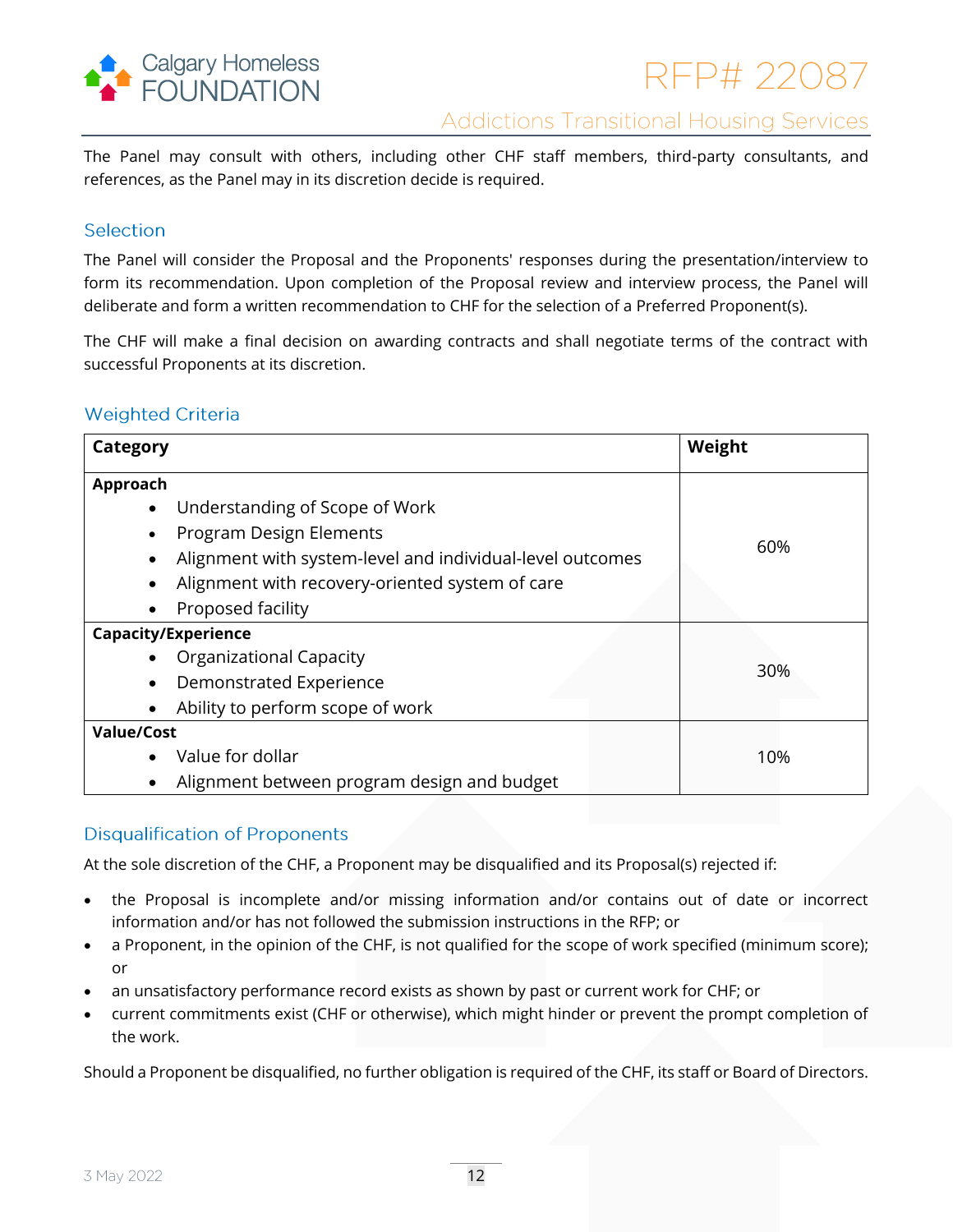

# **Notification of Results**

At the conclusion of this process, all Proponents will be notified. If a Proponent is awarded a contract, CHF will publicly post the Proponent(s) name on the CHF website upon conclusion of award (unless directly related to confidential CHF internal business processes).

Proponents may request a debriefing meeting with the CHF a[t contracts@calgaryhomeless.com](mailto:contracts@calgaryhomeless.com) at a mutually convenient time. CHF reserves the right to decline such a request if deemed inappropriate.

# **Appeal Process**

Proponents to an RFP may register a grievance or protest a decision made regarding their Proposal in alignment with the CHF RFP Appeal Process. A full copy of this process may be requested from CHF.

#### <span id="page-12-0"></span>17.0 ADDITIONAL INFORMATION

Guiding documents and additional information is included with this RFP to assist your organization in developing a proposal.

## **Guiding the Fight Against Homelessness: Strategic Plan to 2025**

<span id="page-12-1"></span><https://www.calgaryhomeless.com/focus-to-2025/>

#### PERIOD OF CONTRACT 18.0

By submitting a Proposal, the Proponent agrees that should the CHF select its Proposal through this RFP to perform the services (scope of work), a mutually agreed upon contract must be signed and executed between CHF and the selected Proponent. The terms and conditions of such contract to be finalized to the satisfaction of CHF. A copy of a Program Funding Agreement is attached as Appendix D for reference.

Written notice to a Proponent that it has been identified as the successful Proponent and the subsequent full execution of a written contract will constitute an agreement for the services, and no Proponent will acquire any legal or equitable rights or privileges relative to the services until the occurrence of both such events.

The intended period of contract: **June 30, 2022 – March 31, 2023**, with the intention to annually renew the agreement in 1-year intervals, conditioned upon the service provider meeting CHF performance requirements, funding availability, and CHF's donor requirements (Government of Alberta or Canada).

#### <span id="page-12-2"></span> $19.0$ AMENDMENTS:

This section is reserved for RFP amendment descriptions.

## Amendment # 1:

# <span id="page-12-3"></span>20.0 GENERAL TERMS & CONDITIONS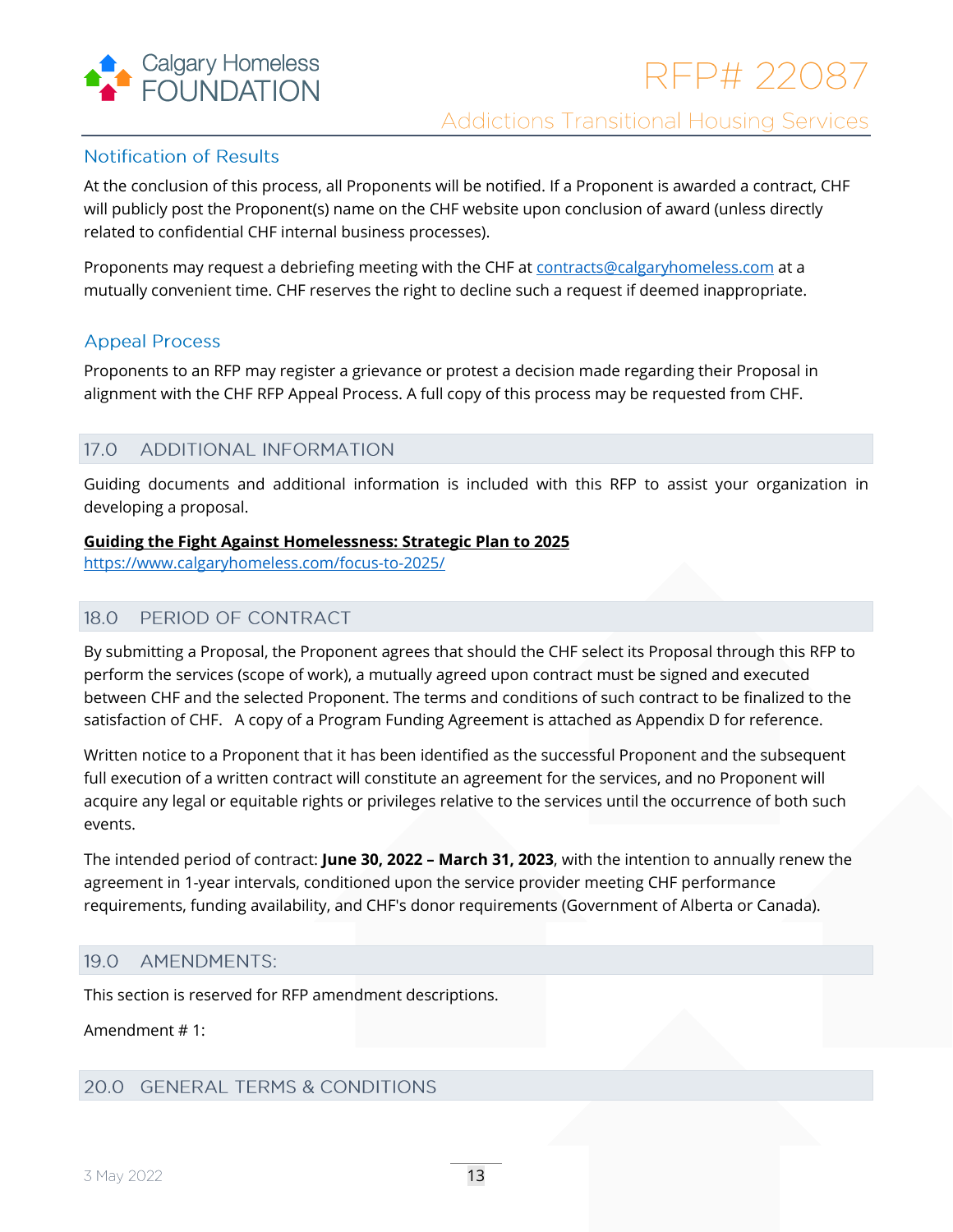

# **Eligible Proponents**

Any duly incorporated legal entity, including a not-for-profit organization, charity, or a corporation that has significant experience providing social services to vulnerable populations.

# **CHF Right to Revise**

The CHF reserves the right to:

- a) revise the RFP Schedule;
- b) revise the RFP and/or to issue amendments to the RFP; and
- c) reject, cancel or to reissue the RFP in whole or in part if it is deemed in the CHF's best interests, with no penalty, prior to the execution of an Agreement.

# No CHF Obligation

This RFP does not commit the CHF in any way to select a Preferred Proponent, or to proceed to negotiations for an Agreement, or to award any Agreement.

# No Contract

By submitting a Proposal and participating in the process as outlined in this RFP, Proponents expressly agree that no contract of any kind of services is formed under, or arises from, this RFP, prior to the signing of a formal written Agreement.

# CHF Right to Terminate due to no Funding

The CHF reserves the right to terminate the RFP where the Donor (the Government of Canada or the Government of Alberta) provides CHF with indications of future funding, which CHF relies upon to commence this RFP whether reasonably or unreasonably, such funding which the Donor does not subsequently provide to CHF.

## **Proponent's Expenses**

Proponents are solely responsible for their own expenses in preparing and submitting Proposals, and for any costs incurred by the Proponent in meetings, negotiations or discussions with the CHF or their representatives relating to or arising from this RFP.

The CHF and their representatives, agents and advisors will not be liable to any Proponent for any claims, whether for costs, expenses, losses or damages, or loss of anticipated profits, or for any other matter whatsoever, incurred by the Proponent in preparing and submitting a Proposal, or participating in negotiations for an Agreement, or other activity related to or arising out of this RFP.

# Conflict of Interest

A Proponent shall disclose in its Proposal any potential, actual or perceived conflicts of interest and existing business relationships it may have with the CHF, its elected or appointed officials, representatives, employees, funded agencies or funders as part of the Mandatory Requirements. A Proponent must disclose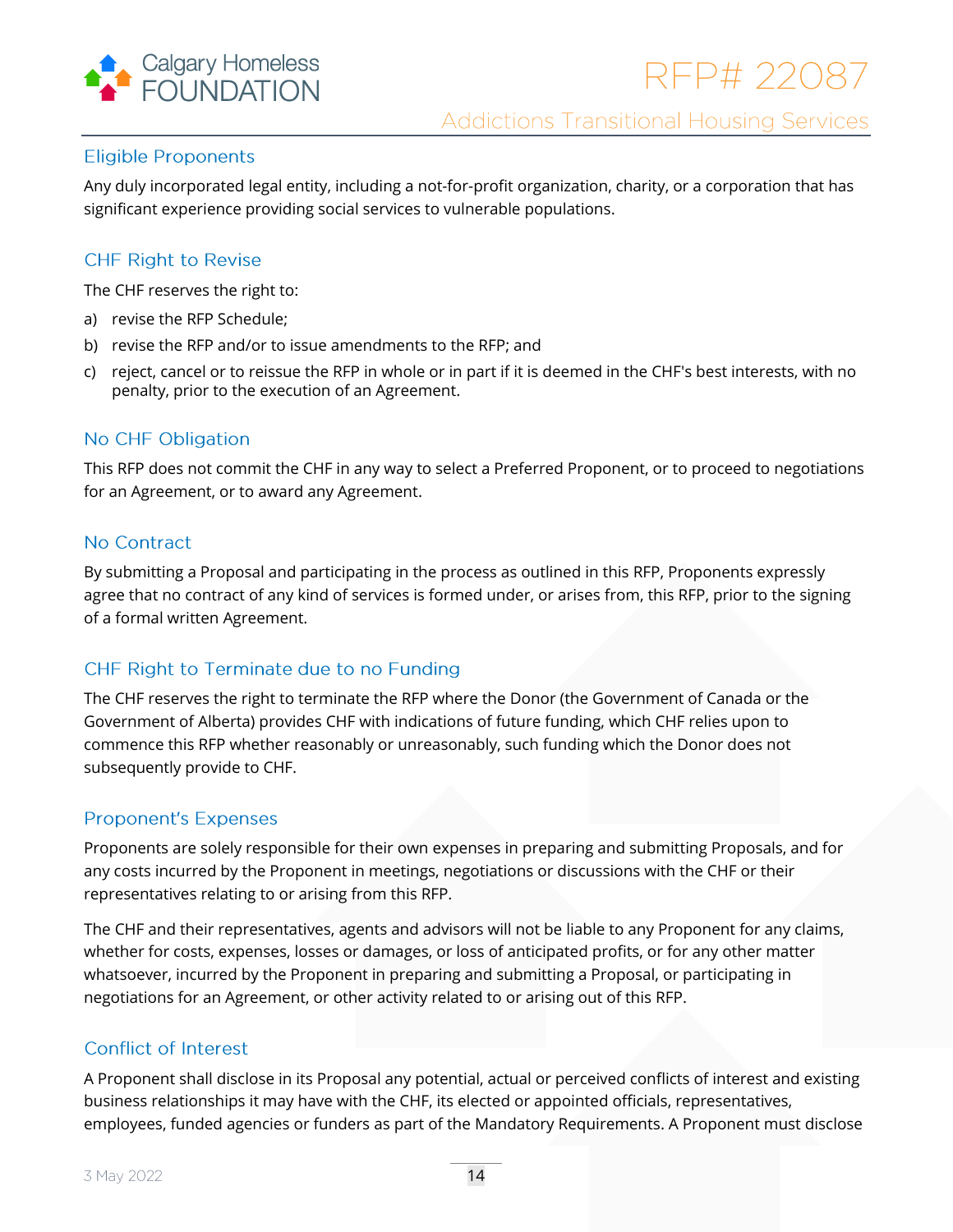

# RFP# 22087

# **Addictions Transitional Housing Services**

any Relationship of Close Proximity defined as a relationship between any employee, director, officer or volunteer of the Proponent(s) and the CHF where they are or have served as a director, a family member, a past employee or a known future employee. The CHF may rely on such disclosure.

# Property of the Owner

All materials submitted in response to this RFP will become the property of the CHF upon delivery to the RFP Coordinator and will not be returned to the Proponent. The Proponent's written response to the RFP, or portions thereof, may also become a part of the Agreement.

# **Award Terms and Conditions**

Upon award, the Proponent will be responsible to adhere to the terms and conditions of all awarded agreement(s) and contract(s), including but not limited to, adherence to all applicable Federal, Provincial and Municipal codes and by-laws and must obtain all required permits and licenses as well as adhere to all safety rules, regulations and labour codes in effect in all jurisdictions where the work is to be performed.

The Proponent agrees to obtain and maintain adequate insurance coverage relating to the operations and liability assumed under the agreement(s) in form and substance satisfactory to the CHF and agrees to indemnify and save harmless the CHF for any claim demand arising out of the performance by the Proponent of the agreement.

# **Multiple Preferred Proponents**

The CHF reserves the right and discretion to divide up the Services, either by scope, case load, geographic area or other basis as the CHF may decide, and to select one (1) or more Preferred Proponents to enter into discussions with the CHF for one (1) or more Agreements to perform a portion or portions of the Services. If the CHF exercises its discretion to divide up the Services, the CHF will do so reasonably having regard for the RFP and the basis of Proposals.

In addition to any other provision of this RFP, Proposals may be evaluated on the basis of advantages and disadvantages to the CHF that might result or be achieved from the CHF dividing up the Services and entering into one (1) or more Agreements with one (1) or more Proponents.

If a joint program Proposal becomes a selected Proponent pursuant to this RFP, the CHF may choose to enter into discussions for individual Agreements with each agency/organization for their portion of the joint program or may enter one agreement with the primary Proponent, and request documentation of a formal partnership with the second agency/organization.

# **Errors and Omissions**

While CHF has used considerable efforts to ensure information in this RFP is accurate, the information contained in the RFP is supplied solely as a guideline for Proponents. The information is not guaranteed or warranted to be accurate by CHF, nor is it necessarily comprehensive or exhaustive. Nothing in the RFP is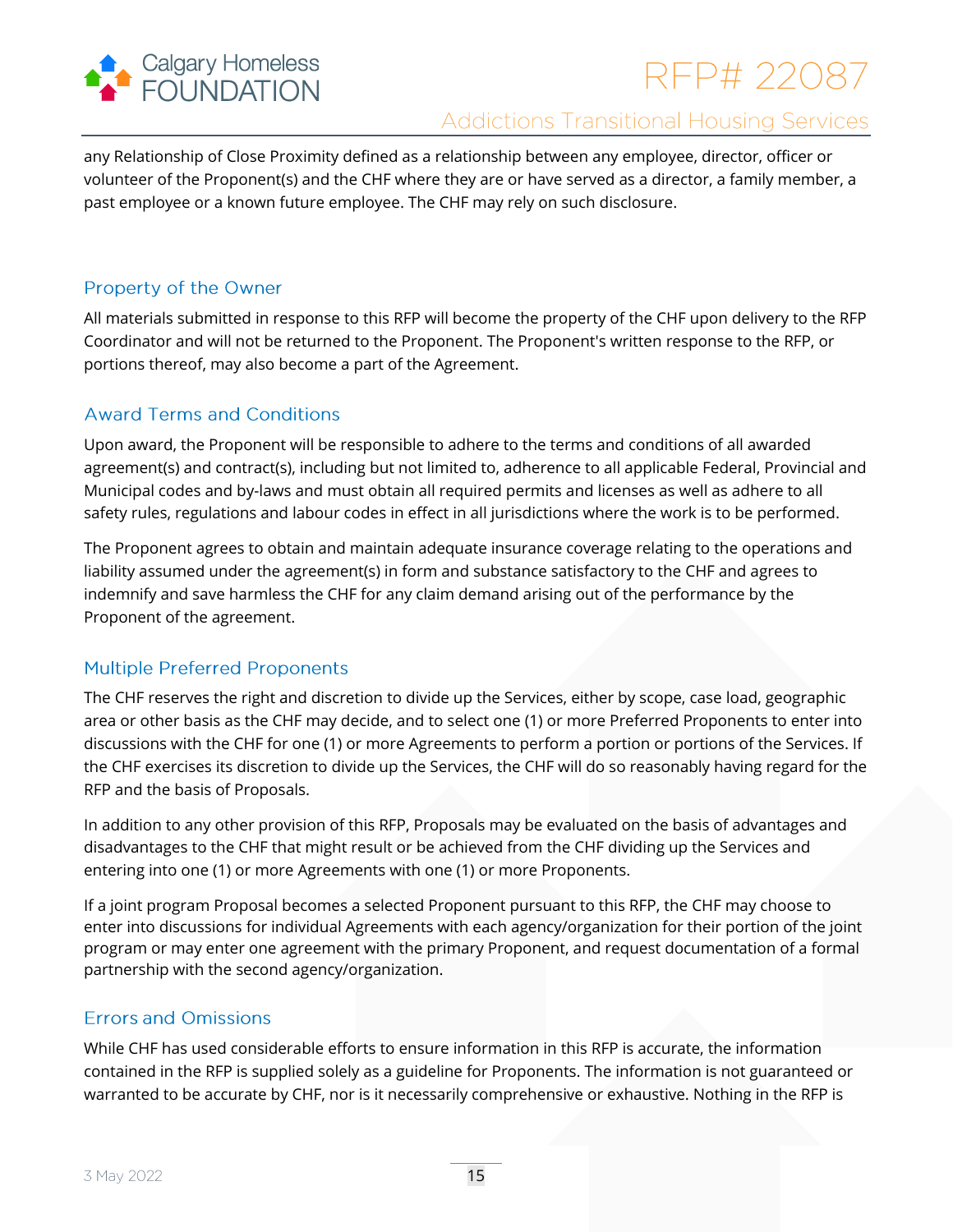

intended to relieve Proponents from forming their own opinions and conclusions with respect to the matters addressed in the RFP.

## **Acceptance of Terms and Conditions**

Submitting a Proposal indicates acceptance of all the terms and conditions set out in the RFP, including these RFP rules and appendices to the RFP and any future amendments.

#### <span id="page-15-0"></span>21.0 **THANK YOU**

Thank you for your consideration of this Request for Proposal. Calgary Homeless Foundation is committed to working with all stakeholders in our community to help all people find their way home.

Sincerely,

**Aaron Li, Manager, Contracts & Procurement Calgary Homeless Foundation**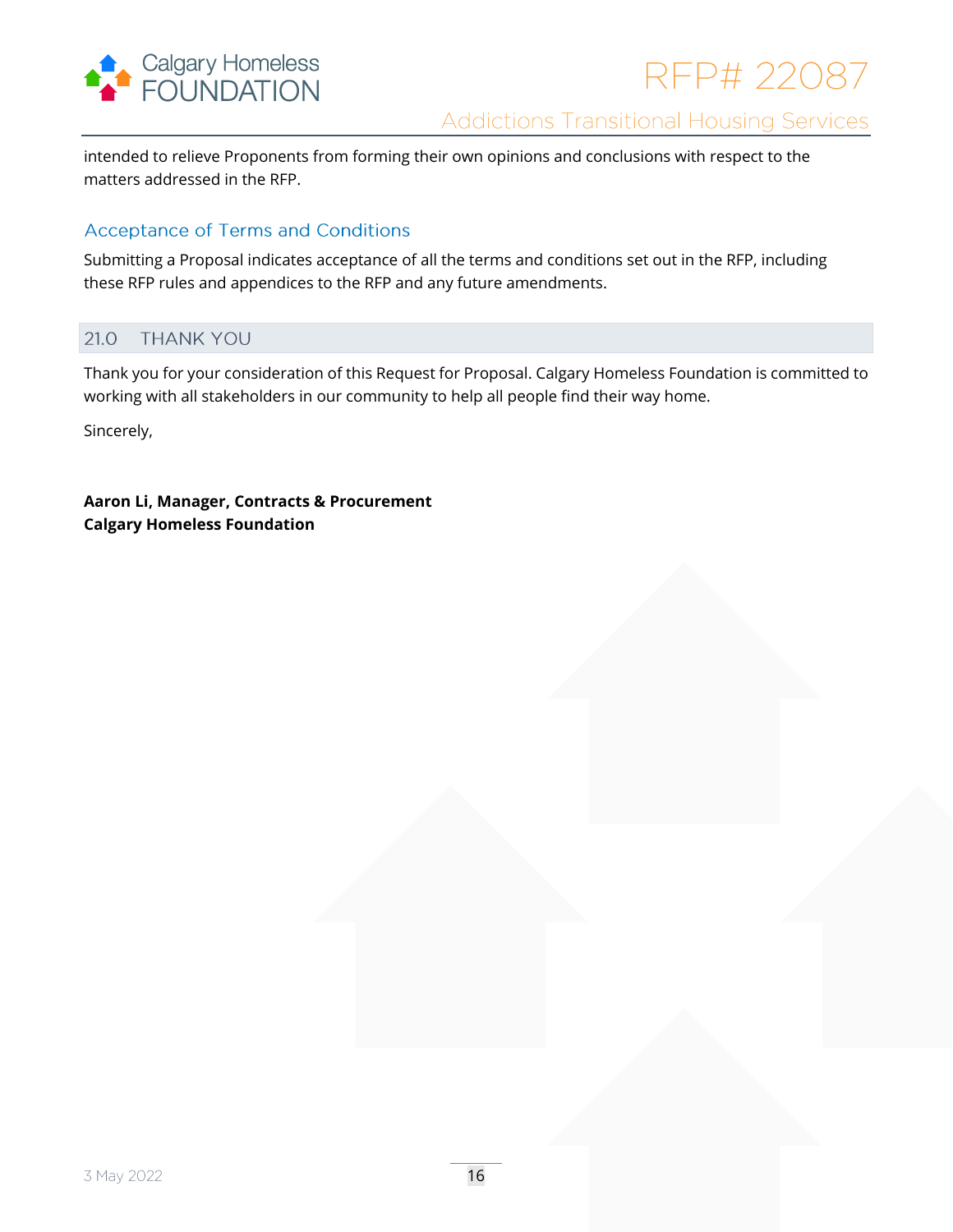

# <span id="page-16-0"></span>**APPENDIX A: SELF DECLARATION**

A Proponent shall disclose any potential, actual or perceived conflicts of interest and existing business relationships it may have with the CHF, its elected or appointed officials, representatives, employees, funded agencies or funders.

A Proponent shall disclose any relationship between any Representative of the Proponent(s) and any Representative of CHF including where:

- (i) The Representative of the Proponent presently or previously serve(d) as a Representative of CHF;
- (ii) A Representative of the Proponent and a Representative of CHF are Family; or
- (iii) It is known that a Representative of the Proponent will become a Representative of CHF in the future, or
- (iv) It is known that a Representative of CHF will become a Representative of the Proponent in the future.

For the purposes of this Conflict of Interest declaration:

- (i) a "Representative" means an employee, director, officer, volunteer or contractor;
- (ii) "Family" means a spouse, common-law partner, domestic partner. child, grandchild, great grandchild, parent, parent-in-law, brother, sister, brother-in-law, sister-in-law, son-in-law, daughter-in-law, aunt, uncle, great aunt, great uncle, cousin or second cousin and includes foster and step relationships for any of the above.

CHF may rely on such disclosure

I/We declare no conflicts.

I/We declare the following conflicts.

Where a conflict exists, at minimum two (2) members of CHF executive or board representatives will review declaration to determine if Proposal shall be accepted or rejected.

| Name & Title (printed): |       |  |
|-------------------------|-------|--|
|                         |       |  |
| Signature:              | Date: |  |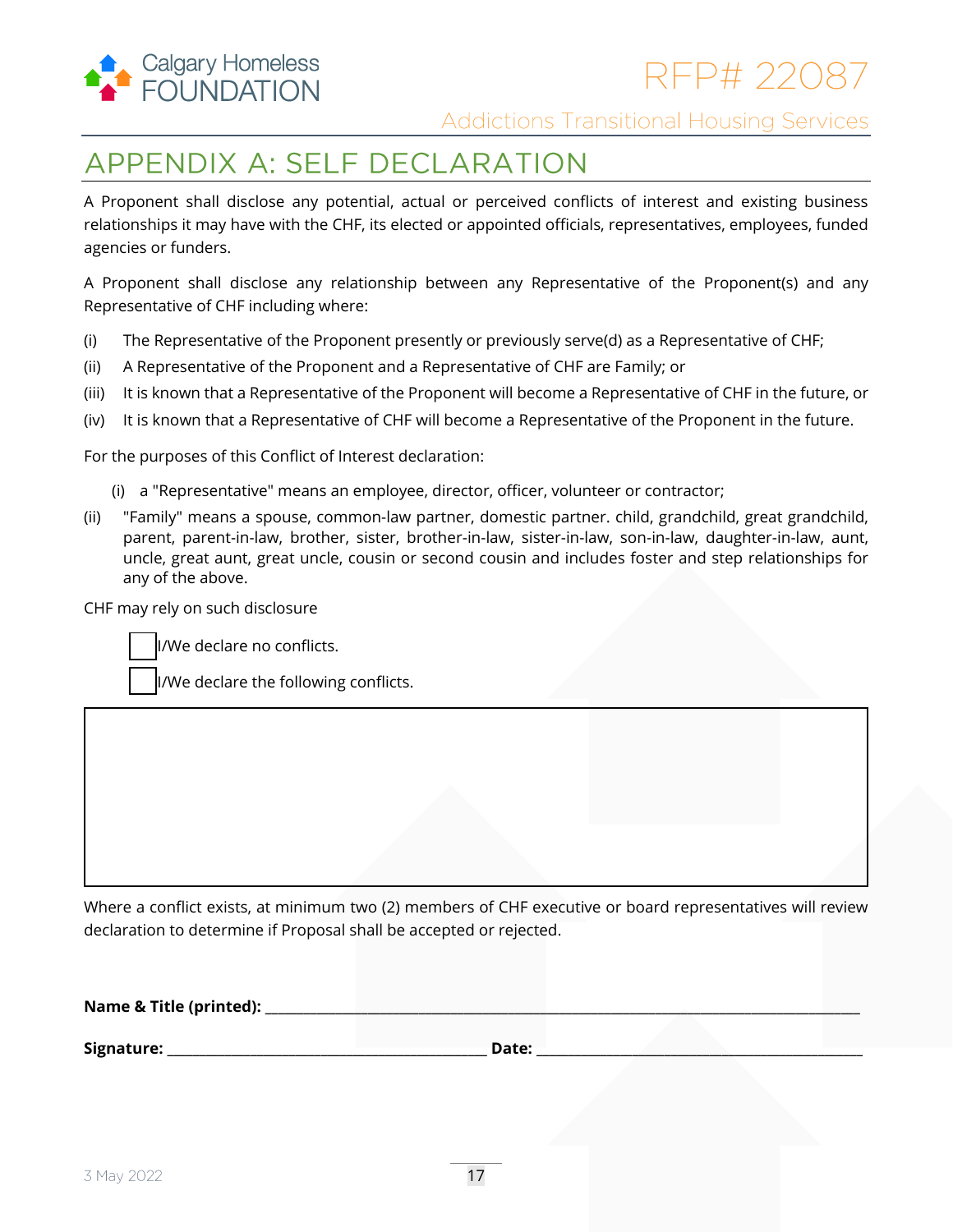

# <span id="page-17-0"></span>APPENDIX B: PROGRAM FUNDING AGREEMENT

# **A copy of the Program Funding Agreement, to be signed between the successful Proponent(s) and CHF is provided for reference only (DO NOT SIGN THIS AGREEMENT).**

By submitting a proposal through this RFP, Proponents are agreeing in principle to the terms and conditions contained within this Program Funding Agreement. No funding relationship exists between CHF and the Proponent until a fully executed Program Funding Agreement is signed and executed by both parties.

**Note:** the terms and conditions may change between this copy and the final copy Proponents may sign.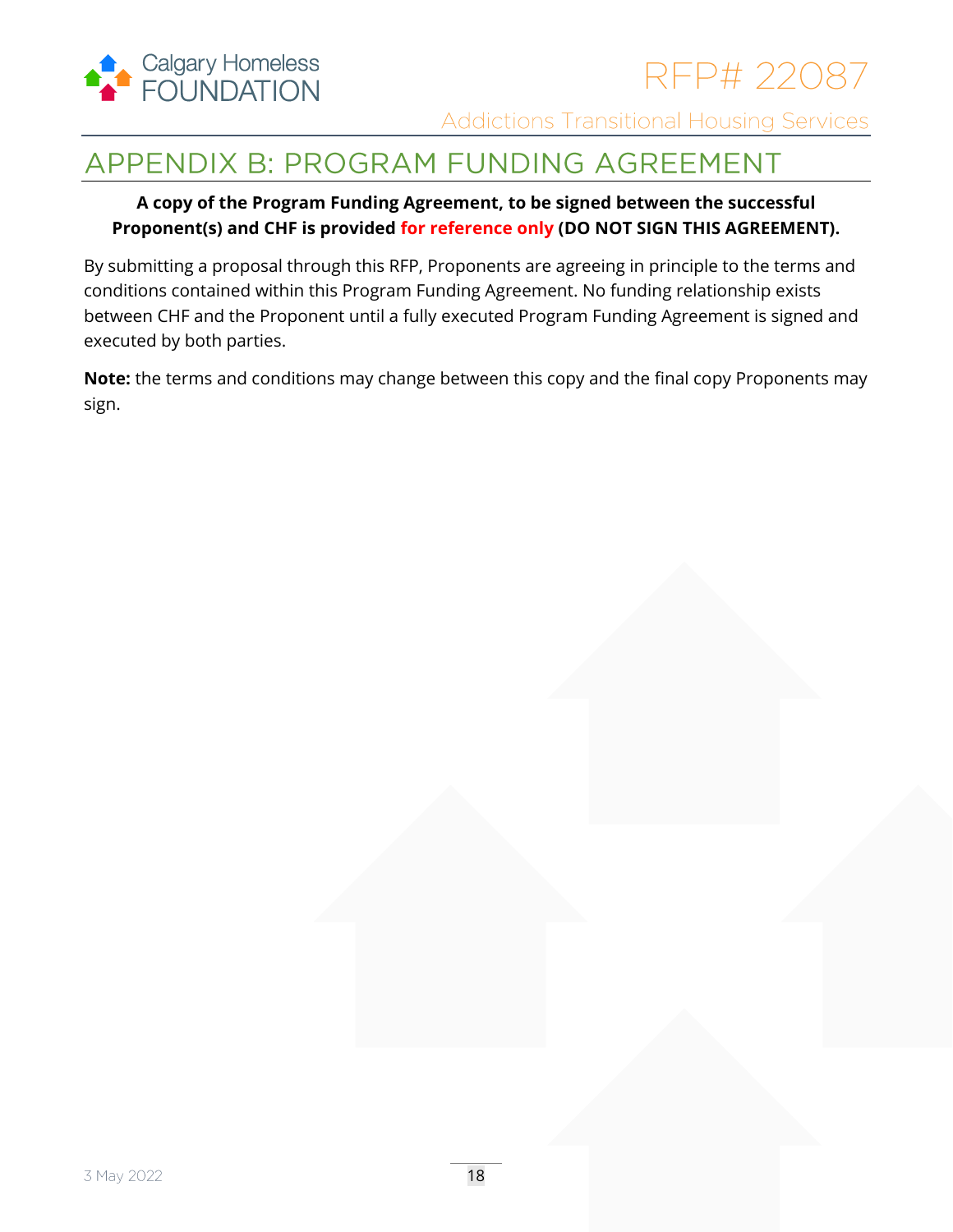### PROGRAM FUNDING AGREEMENT (THE "AGREEMENT")

AGREEMENT NO. 22BXXX.0 DATED \_\_\_\_\_\_\_\_\_\_\_\_\_\_\_\_\_\_\_, 20\_\_\_ (the "**Effective Date**")

Between**:**

## **CALGARY HOMELESS FOUNDATION**

### (the "**Foundation**")

At: Calgary Homeless Foundation Suite 1500, 615 Macleod Tr. Calgary, Alberta T2G 4T8

Attention: «SP» «Planner\_Last», «Planner\_Title»

And:

## «AGENCY\_LONG»

## (the "**Agency**")

At: «Agency\_Long» «Agency\_Address» Calgary, Alberta «Agency\_PC» Email: «Agency\_Email»

Attention: «Agency\_Contact», «Agency\_Title»

## **BACKGROUND**

- the Foundation is the system planner for Calgary's homeless-serving system of care, whose desired objective as a funder is to make the biggest impact with the community's investment toward the collective goal of ending homelessness in Calgary.
- the Agency has applied for and been granted program operating funding from the Foundation for costs associated with program delivery.
- the funding provided to the Agency by the Foundation is subject to the terms and conditions of this Agreement and of the Foundation's Contribution Agreements.

THEREFORE, in consideration of the mutual covenants and agreements between the parties, the receipt and sufficiency of which each hereby acknowledges, the Foundation and the Agency hereby agree as follows:

## THE PROGRAM

A. The Agency shall provide the services, as described in the **«Program\_Long»** Program Outline attached hereto as Schedule "A", to the Foundation, and as requested and directed by the Foundation from time to time (collectively, the "**Program**").

## **TERM AND EXTENSION**

B. This Agreement shall be effective as the Effective Date and, subject to early termination in accordance with its terms and conditions, shall continue until March 31 of the year following the Effective Date (the "**Program Term**").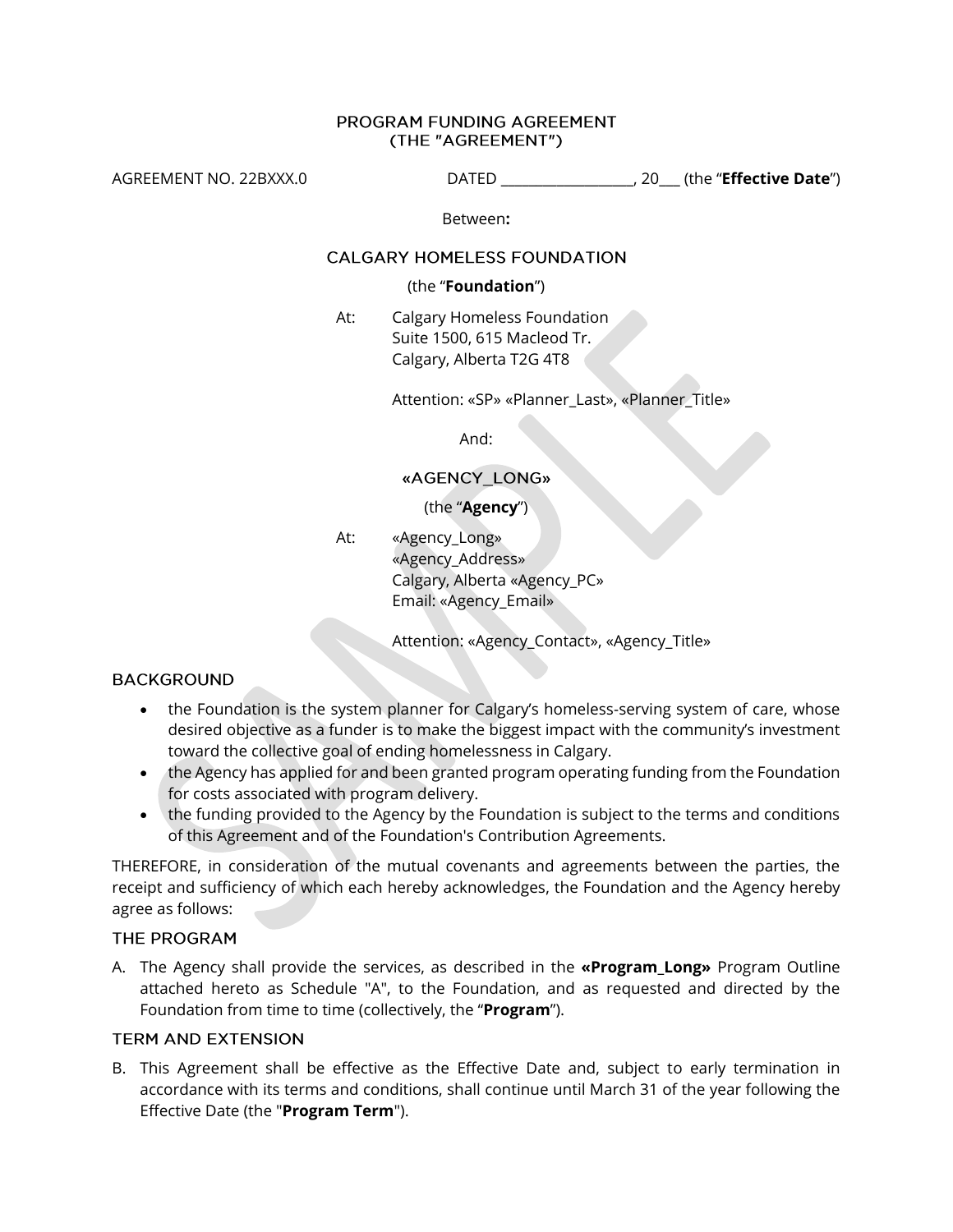- C. At the end of the Program Term:
	- (i) if the Foundation has provided written notice of termination of this Agreement ("**Termination Notice**") to the Agency at least 30 days prior to the end of the Program Term, then this Agreement shall terminate at the end of the Program Term; or
	- (ii) otherwise, this Agreement shall continue on the same terms and conditions on a monthto-month basis until it is terminated by the Foundation by providing a Termination Notice to the Agency at least 30 days prior to the effective date of termination.

## **FUNDING**

- D. Subject to the terms and conditions of this Agreement, the Foundation hereby agrees to provide funding to the Agency in the aggregate amount of **«F19\_Funding\_Agreement\_in\_Words» (\$«Sum\_of\_F19\_Budget\_\_Total\_Costs»)** (the "**Program Funding**") for **«Sum\_of\_F19\_Target»** program spaces, which shall be used in accordance with this Agreement for the Program Term, and may solely be used by the Agency for the Program and any Eligible Cost (as defined below) related thereto.
	- (i) Program Funding will be provided by the Foundation to the Agency on such dates and in such amounts as set out in Section 1(a) of the Terms.
	- (ii) Eligible Costs are the Program costs or expenses used in accordance with the Eligible Cost Guidelines, available at http://calgaryhomeless.com/agencies/ and attached as Schedule "E".
	- (iii) The Agency must provide a budget in the form set out in Schedule "B" (the "**Program Operating Budget**") as required under Section 3(d) of the Terms.

## **SCHEDULES; INTERPRETATION**

E. The following schedules attached to this Agreement are incorporated into this Agreement and form an integral part of it:

| Schedule "A" | $\overline{\phantom{a}}$ | Program Outline                                                                   |
|--------------|--------------------------|-----------------------------------------------------------------------------------|
| Schedule "B" | $\overline{\phantom{a}}$ | Program Operating Budget                                                          |
| Schedule "C" | $\overline{\phantom{a}}$ | Program Type Assessments, Reporting Requirements and Monitoring and<br>Evaluation |
| Schedule "D" | $\overline{\phantom{a}}$ | Terms and Conditions                                                              |
| Schedule "E" | $\overline{\phantom{a}}$ | Eligible Cost Guidelines                                                          |
| Schedule "F" | $\overline{\phantom{a}}$ | Instructions to Auditors                                                          |

In this Agreement: (i) the words "including", "includes" and "include" mean "including (or includes or include) without limitation"; (ii) the phrase "the aggregate of", "the total of", "the sum of", or a phrase of similar meaning means "the aggregate (or total or sum), without duplication, of"; and (iii) unless otherwise specified, the words "Section" or "Schedule" followed by a number or letter mean and refer to the specified Section of or Schedule to this Agreement.

If the Foundation and the Agency are parties to any program funding agreement for the Program (whether or not the Program name has changed) for a period prior to the Effective Date, then the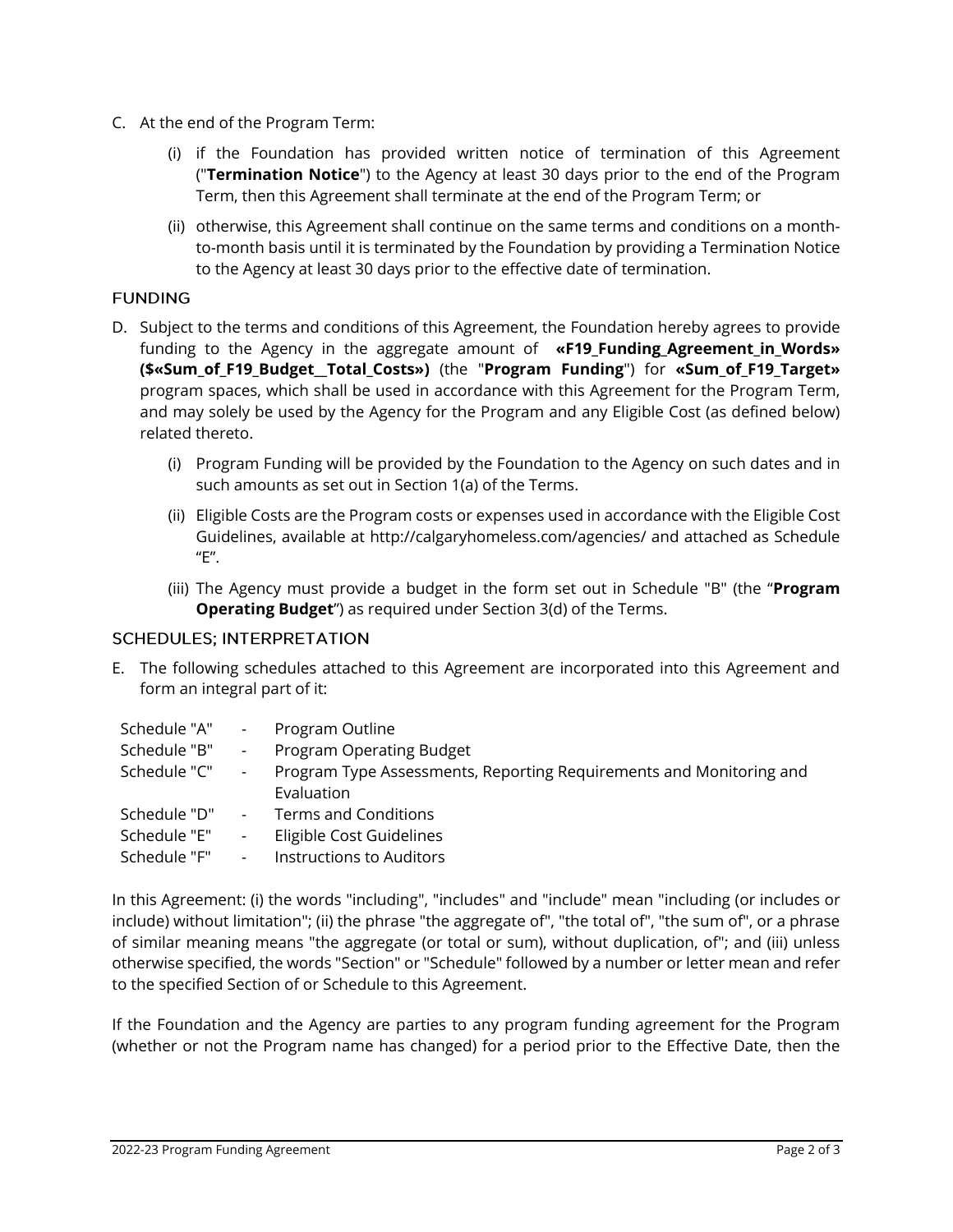execution of this Agreement by the Foundation and the Agency shall automatically terminate any such prior program funding agreement for the Program.

IN WITNESS WHEREOF, the parties hereto have caused this Agreement to be duly executed as of the Effective Date.

**CALGARY HOMELESS FOUNDATION** 

«AGENCY\_LONG»

# **DO NOT SIGN, SAMPLE FOR REFERENCE ONLY**

| Per: |                                            | Per: |                                            |
|------|--------------------------------------------|------|--------------------------------------------|
|      |                                            |      | «Agency_Contact»                           |
|      | Name of authorized signing officer (print) |      | Name of authorized signing officer (print) |
|      |                                            |      | «Agency_Title»                             |
|      | Title / Office held (print)                |      | Title / Office held (print)                |
|      |                                            |      |                                            |
|      |                                            | Per: |                                            |
|      |                                            |      |                                            |
|      |                                            |      |                                            |

Name of authorized signing officer *(print)*

Title / Office held *(print)*

**Agreement No.** 22BXXX.0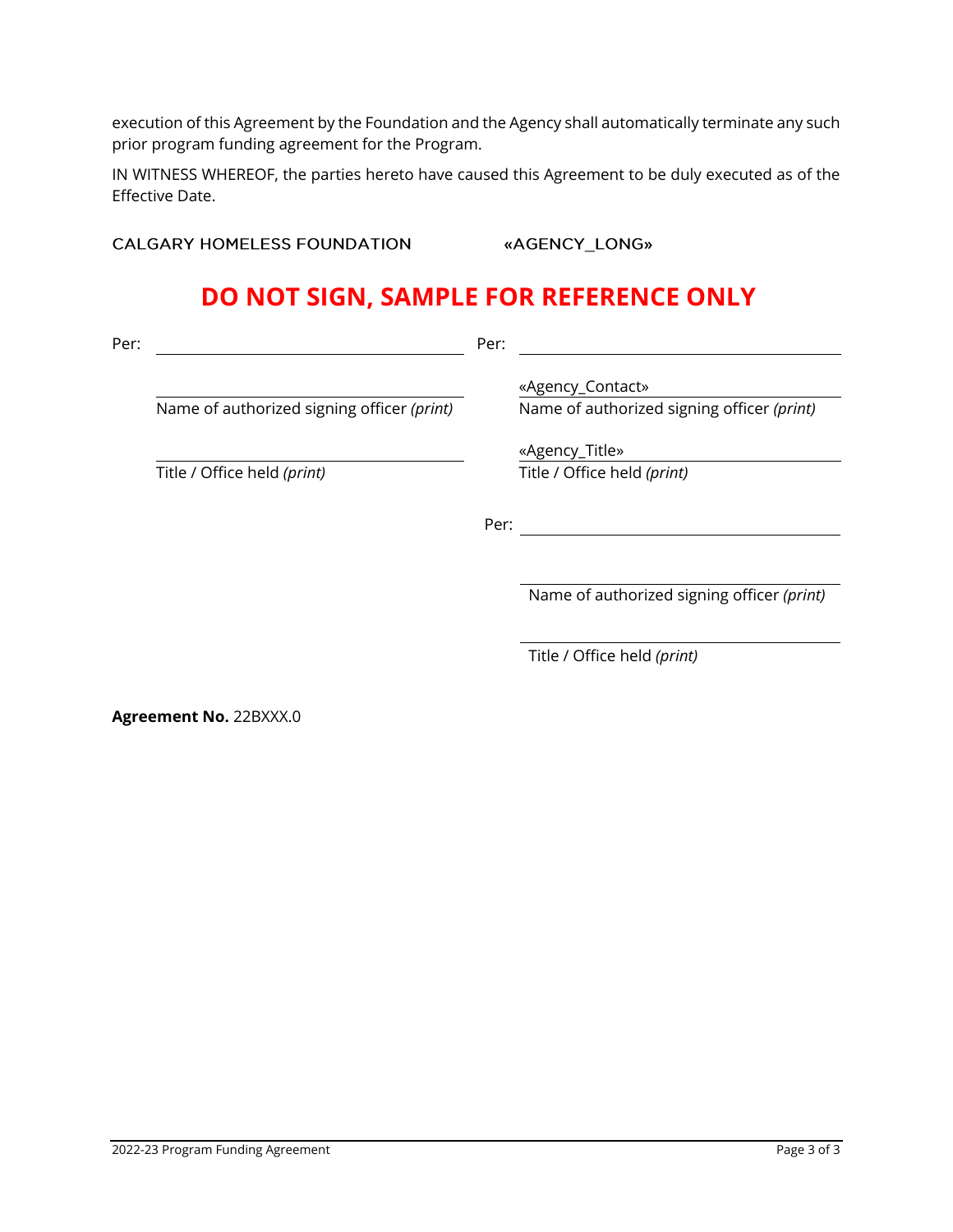

# **SCHEDULE "A"**

# **PROGRAM OUTLINE**

| <b>Section 1: Agency Information</b>                                                                     |                      |                              |         |  |  |  |
|----------------------------------------------------------------------------------------------------------|----------------------|------------------------------|---------|--|--|--|
| Agency Legal Name:                                                                                       |                      |                              |         |  |  |  |
| <b>Business Address:</b>                                                                                 |                      |                              |         |  |  |  |
| Postal Code:                                                                                             |                      |                              |         |  |  |  |
| Charitable Registration Number:                                                                          |                      |                              |         |  |  |  |
| <b>Program Information</b>                                                                               |                      |                              |         |  |  |  |
| Program Title:                                                                                           |                      |                              |         |  |  |  |
| Program Address:                                                                                         |                      |                              |         |  |  |  |
| Program Office # (if applicable):                                                                        |                      |                              |         |  |  |  |
| Program Start Date:                                                                                      |                      |                              |         |  |  |  |
| <b>Contact Information</b>                                                                               |                      |                              |         |  |  |  |
| Primary Contact (regarding contract):                                                                    |                      |                              |         |  |  |  |
| (ED, CEO<br>Title:                                                                                       |                      |                              |         |  |  |  |
| Telephone:                                                                                               |                      |                              |         |  |  |  |
| Email Address:                                                                                           |                      |                              |         |  |  |  |
| Secondary Contact (regarding                                                                             |                      |                              |         |  |  |  |
| operational/program issues): (Program                                                                    |                      |                              |         |  |  |  |
| Director or Manager)                                                                                     |                      |                              |         |  |  |  |
| Title:                                                                                                   |                      |                              |         |  |  |  |
| Telephone:                                                                                               |                      |                              |         |  |  |  |
| Email Address:                                                                                           |                      |                              |         |  |  |  |
| <b>Other Revenue Sources for this Program</b>                                                            |                      |                              |         |  |  |  |
| Does this program leverage additional operational revenue sources?<br>$\Box$ Yes $\Box$ No               |                      |                              |         |  |  |  |
|                                                                                                          |                      |                              |         |  |  |  |
| Please indicate all funding sources for the program below. The amounts should match those in Schedule B. |                      |                              |         |  |  |  |
| <b>Revenue/Funding Sources</b>                                                                           | <b>Dollar Amount</b> | % of Total<br><b>Funding</b> | Status* |  |  |  |
| Calgary Homeless Foundation                                                                              |                      |                              |         |  |  |  |
| Other (specify)                                                                                          |                      |                              |         |  |  |  |
| Other (specify)                                                                                          |                      |                              |         |  |  |  |
|                                                                                                          |                      |                              |         |  |  |  |
| Total:                                                                                                   |                      |                              |         |  |  |  |
| * Pre-application, Pending, or Confirmed                                                                 |                      |                              |         |  |  |  |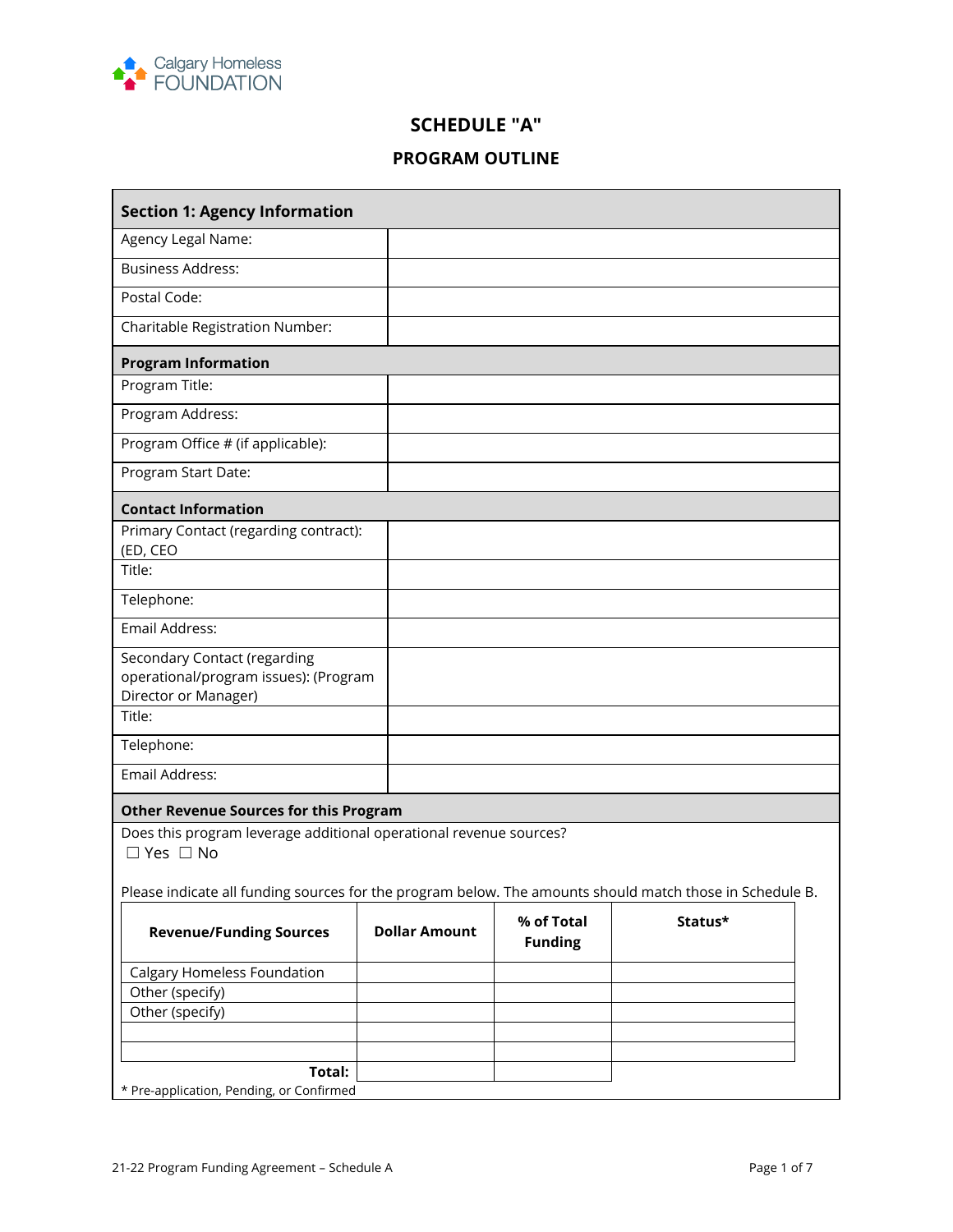

#### **Section 2: Program Overview**

#### **1. Summary Program Description**

The program purpose, primary goals, who the program serves and what services are provided are captured below: (maximum **250** words)

#### **2. Program Type**

Calgary's Homeless-Serving System of Care is composed of several program types. Within these program types there are program models that provide more tailored interventions to subpopulations of individuals experiencing homelessness.

The program operates a housing program with the following attributes within the System of Care:

☐ **Non-Housing Supports**: Programs that provide homelessness prevention, shelter diversion, case management, mental and physical health supports, community-based supports and engagement, to participants in various housing scenarios.

☐ **Rent Subsidy Program:** Rent Subsidy programs provide financial assistance to households in need to obtain and maintain affordable and suitable rental accommodation.

☐ **Scattered Site Housing:** Case management and housing supports for individuals with the goal that over time, with case management support, the participant(s) will be able to achieve housing stability, recovery, and independence. Placements are not designated to one specific building, rather individuals and families are housed in the community independently.

☐ **Place-Based Housing:** Case management and housing supports for individuals with the goal that over time, with case management support, the Participant(s) will be able to achieve housing stability and independence. Placements are designated to specific buildings with agency supports on-site.

#### **3. Priority Target Population**

The program serves the following priority target population(s):

□ **Chronically homeless:** Must have been sleeping in a place not meant for human habitation (e.g., living on the streets) and/or in an emergency homeless shelter; and must have been continuously homeless for a year or more, or have had at least four (4) episodes of homelessness in the past three years.

□ **Episodically homeless:** Must have been sleeping in a place not meant for human habitation (e.g., living on the streets) and/or in an emergency homeless shelter; and must have been continuously homeless for less than a year, or have had less than four (4) episodes of homelessness in the past three years.

☐ **Transitionally homeless:** Homeless for the first time (usually for less than three months) or has had less than two episodes in the past three years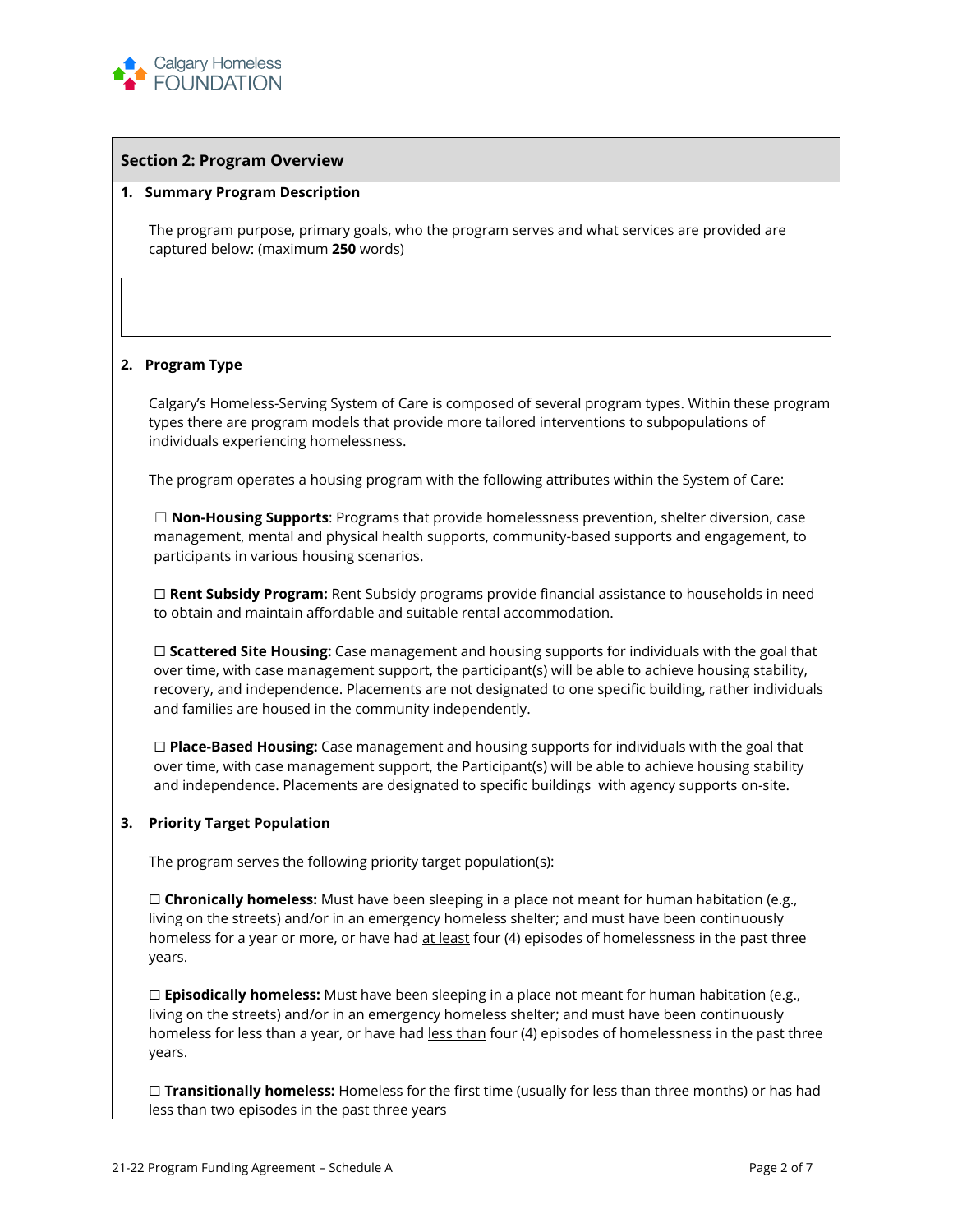

☐ **At risk:** Must be at imminent risk of homelessness (living in unsafe, unaffordable or inappropriate housing, etc.).

#### **4. Complexity Level**

In alignment with the Coordinated System, the program will focus on the Participants experiencing chronic homelessness and the following complexities:

☐ **High Complexity:** most vulnerable people in the homeless population, presenting with tri-morbidity and a lengthy history of chronicity. They tend to have high rates of health problems, including severe mental illness and substance abuse disorders, conditions that may be exacerbated by physical illness, injury or trauma. Consequently, they may be frequent users of emergency services, crisis response, and public safety systems.

□ **Moderate Complexity:** having difficulty exiting homelessness on their own, largely due to financial barriers and may have major barriers (e.g. serious mental or physical disabilities, chronic addictions), are bi-morbid but not tri-morbid, and have a history of chronicity.

☐ **Minor Complexity:** have difficulty exiting homelessness on their own, largely due to financial barriers and do not have major barriers (e.g. serious mental or physical disabilities, chronic addictions), and; have lived independently in the past with demonstrated ability to live independently again after a short-term intervention.

#### **5. Program Specialization**

The program has a specialized service focus on the following Participants (if applicable**):** 

□ **Adults:** Individuals who have no dependents in their care

☐ **Families:** Individuals who have dependents in their care, or whom they may receive into their care

☐ **Youth:** Unaccompanied youth aged, at intake, within the following range: Click or tap here to enter text.

☐ **Indigenous:** Individuals who identify as Indigenous, First Nations, Inuit or Métis

☐ **Other: (**as outlined below – such as gender-specific programs and specific systems use etc.)

### **6. Program Capacity**

The maximum number of Participants served by the program at any given time\*:

**Individuals: Click or tap here to enter text. Heads of Households (if Family program): Click or tap here to enter text. Other/Notes: Click or tap here to enter text.** *Note:*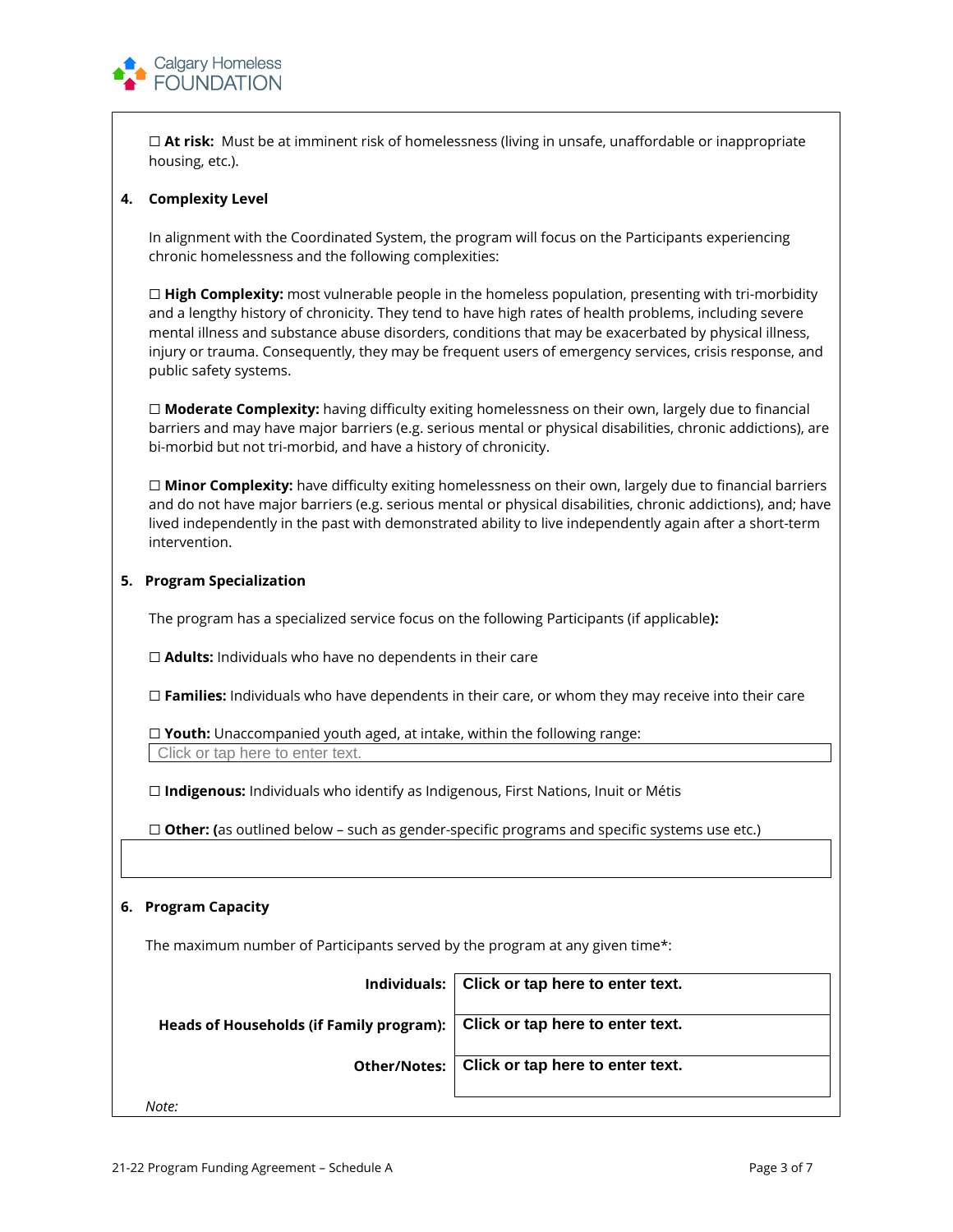

- *use individuals for Adults program and heads of households for a Families program as aligned with Schedule B*
- *for programs with multiple streams inside one program, add rows as necessary*

### **Section 3: Alignment, Accreditation, and Policies/Procedures**

#### **7. System Coordination**

The Calgary Homeless Foundation is a system planner for a coordinated system of care. Programs receiving funding from the Foundation must actively participate in the following integrative frameworks:

### **a. Intake**

The program participates in the **Coordinated Access and Assessment (CAA)** framework ([link to](https://agencies.calgaryhomeless.com/caa/)  [CAA overview here](https://agencies.calgaryhomeless.com/caa/)) and receives referrals from the following collaborative committee(s):

☐ **Adult Placement Committee** ☐ **Family Placement Committee** ☐ **Youth Placement Committee**

☐ **The program is not a housing program and does not receive placement referrals.**

☐ **Other/Notes:**

#### **b. Data Collection, Learning and Evaluation**

The program contributes to shared measurement and collective learning by utilizing HMIS for referrals, intakes, and assessments as designated; utilizing a Theory of Change to document program intended outcomes; participating in quarterly and annual review processes; and participating in other facilitated learning and training activities as appropriate.

#### **8. Recovery Orientation**

The Calgary Homeless Foundation coordinates a recovery-oriented system of care. Recovery from homelessness is understood as improved quality of life for program participants.

The program commits to moving people who experience homelessness into housing as quickly as possible, with no preconditions. The program delivers, without judgment, coercion, or discrimination, services and supports that are person-centered and that build on the strengths and resilience of individuals, families, and communities to achieve positive outcomes in the domains of *home, health, financial wellness* and *community connection*.

#### **9. Accreditation**

The program is accredited by the Canadian Accreditation Council (CAC) to the Calgary Homeless Foundation's Case Management Standards:

☐ **Yes :** Program accreditation expiry date: **Click or tap to enter a date.**

☐ **In Process:** Anticipated accreditation date: **Click or tap to enter a date.**

☐ **N/A**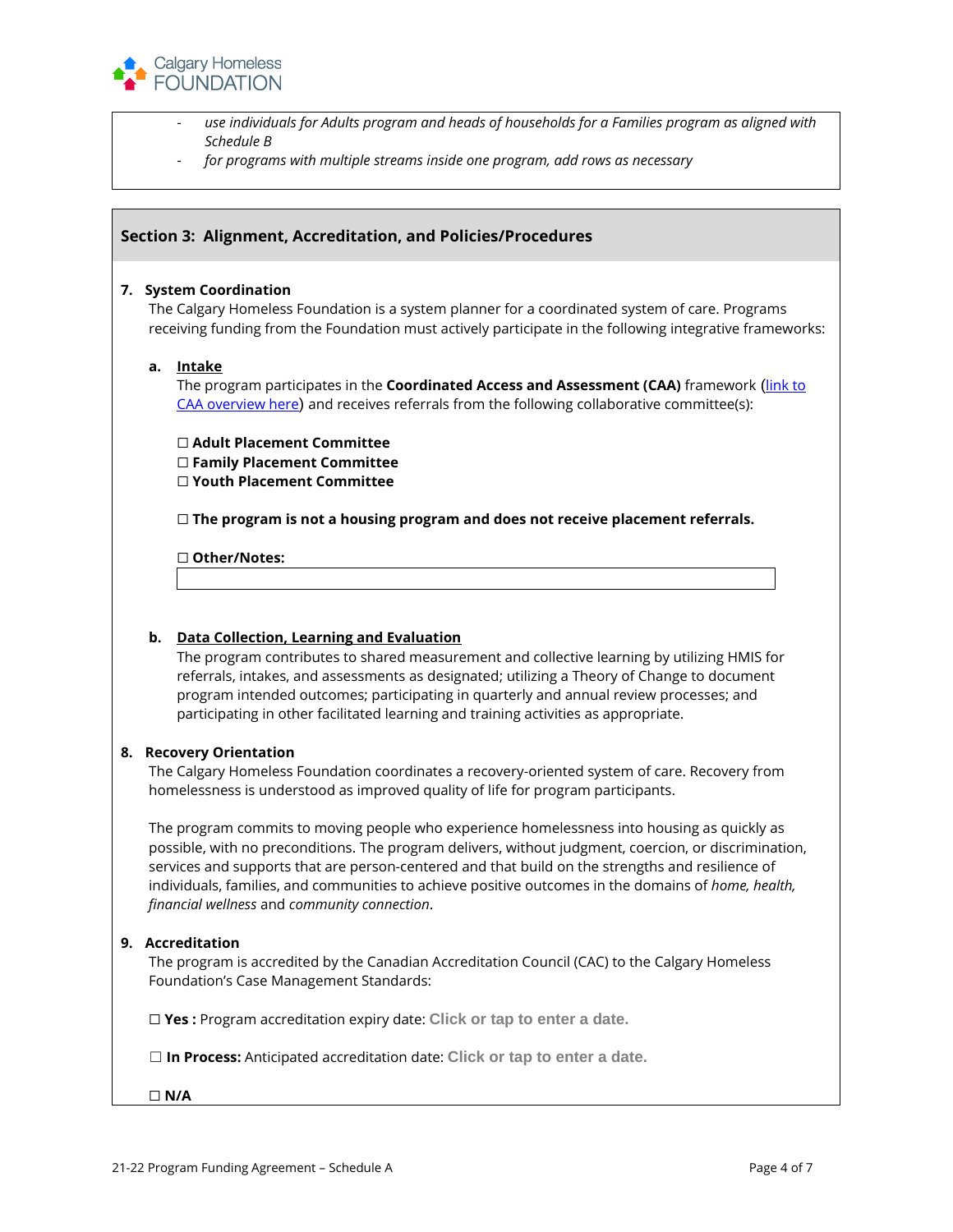

Notes: rationale for exclusion from CAC Case Management Standards, or any additional accreditation that may be relevant to program delivery.

#### **10. Program Policies and Procedures**

The program maintains policies and procedures for each of the following (please check off all applicable policy/procedures):

- **a. Program exits**
	- ☐ Graduation criteria ☐ Unplanned discharge ☐ Participant eviction ☐ Post-discharge follow-up
	-
	- ☐ Participant re-engagement
- **b. Participant Safety**
	- ☐ After-hour support ☐ Participant safety planning ☐ Home visit safety ☐ Staff training for participant safety
	- ☐ Client Grievance Policy
- **c. Staff Safety**
	- ☐ Working alone
	-
	- □ Staff coverage (in place-
	- based programs)
	- ☐ Building safety

Any policy or procedure marked in this section may be requested for review by Foundation staff, as needed and appropriate.

### **Section 4: Subsidy and Housing Model**

#### **11. Income/Asset Verification:**

The program's process for determining appropriate level of rent supplement supports and Participant income/asset verification are detailed below:

### **12. Housing Configuration**

If place-based, the program is located at the following address(es):

The program operates the building(s)/units via the following:

- ☐ **Master Lease agreement with a housing provider**
- ☐ **Low-income Housing Management Agreement (LIHMA) with a housing provider**
- ☐ **Program/agency owns the building(s)**

☐ **Other:**

Name(s) of housing provider(s):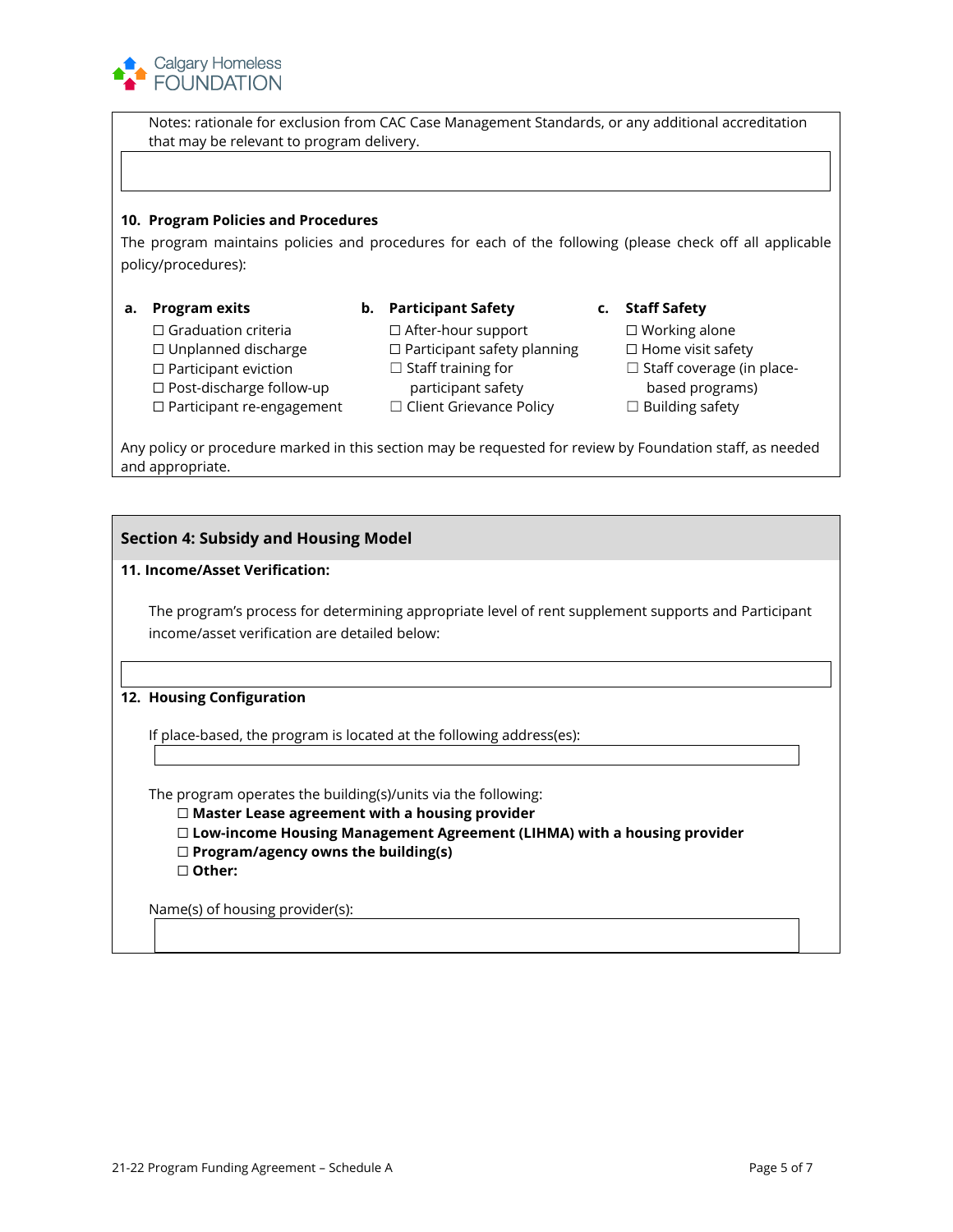

### **13. Housing Responsibilities**

Responsibilities between, agency, and participants are outlined below.

**Note**: The CHF's minimum requirements are that all housing placements meet:

- Minimum Housing & Health Standards availabl[e here](https://open.alberta.ca/dataset/2eac3fa0-43c5-4e4d-9a25-fd0a7bf96293/resource/4d3c2c51-43f1-4d85-b47c-cf92d1cad9c5/download/standards-housing-minimum.pdf)
- a) Responsibility of Agency:
- b) Responsibility of Participants:

c) Tenant Insurance Process:

## **Section 5: Theory of Change**

#### **14. Theory of Change Template**

A Theory of Change is an important aspect of the full Program design. The Agency commits that it will complete a Foundation approved Theory of Change for this Program utilizing the template provided by the Foundation. The Theory of Change will act as a guiding document for program evaluation and may be revised throughout the Term of this Agreement upon mutual agreement by both parties.

## **Section 6: Outcomes and Impact**

#### **15. Recovery-orientation impact**

Program-specific anticipated outcomes in alignment with the impact domains of Home, Health, Finance, and Connection are described in program Theory of Change.

#### **16. Program and System Key Performance Indicators (KPIs)**.

The following indicators will be calculated from the data collected through the Homeless Management Information System (HMIS) and measured by the CHF Data and Analytics team.

|               | <b>KEY PERFORMANCE INDICATOR</b>                     | <b>CALCULATION</b>                 |
|---------------|------------------------------------------------------|------------------------------------|
| $\frac{5}{5}$ | Housed <sup>1</sup> $(\%)$                           |                                    |
| ⊢<br>O        | Program Occupancy/Month <sup>2</sup>                 |                                    |
|               | Average Days between Intake and Move-In <sup>3</sup> | Calculated and discussed quarterly |

<sup>1</sup> Calculated as the number of people with a move-in date over the quarter, plus the number of clients currently housed in the program at that quarter's 3 month assessment, divided by the target number.

 $2$  Calculated as the highest # of active persons in one month (# of clients with program entry)

<sup>3</sup> Calculated as the average # of days between when clients are "intaked" to a program and a client's move in date.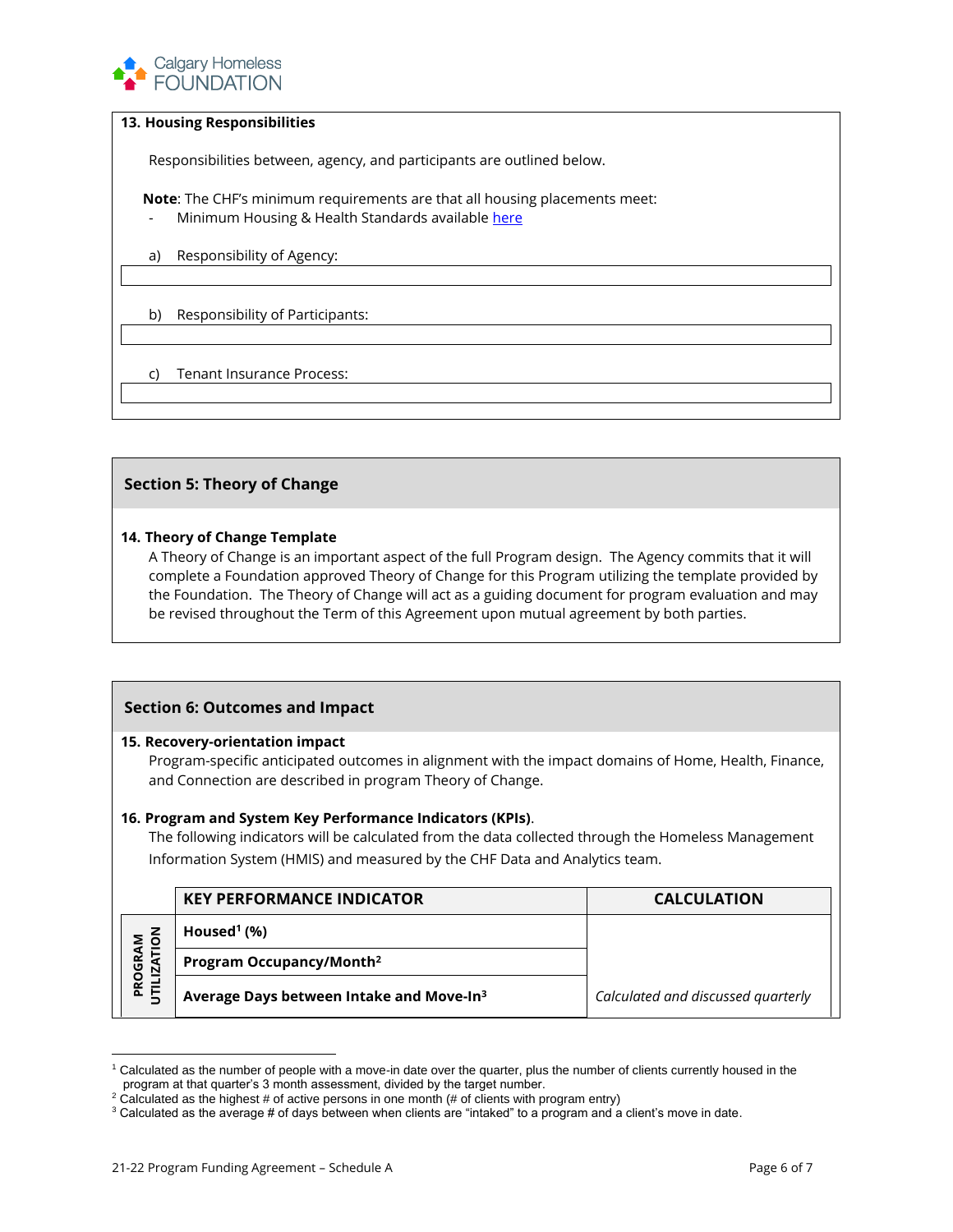

|                          | <b>Program Exits (by type)</b>                        |  |
|--------------------------|-------------------------------------------------------|--|
| <b>VATED</b><br>Σ        | % of Cancelled/Declined Referrals <sup>4</sup> (%)    |  |
| o<br>$\alpha$<br>ᇬ<br>ōo | Average Days between Referral and Intake <sup>5</sup> |  |

<sup>&</sup>lt;sup>4</sup>% of all client referrals Not Eligible (%)

 $^5$  Calculated as the average # of days between when clients are referred to a program and "intaked" into a program.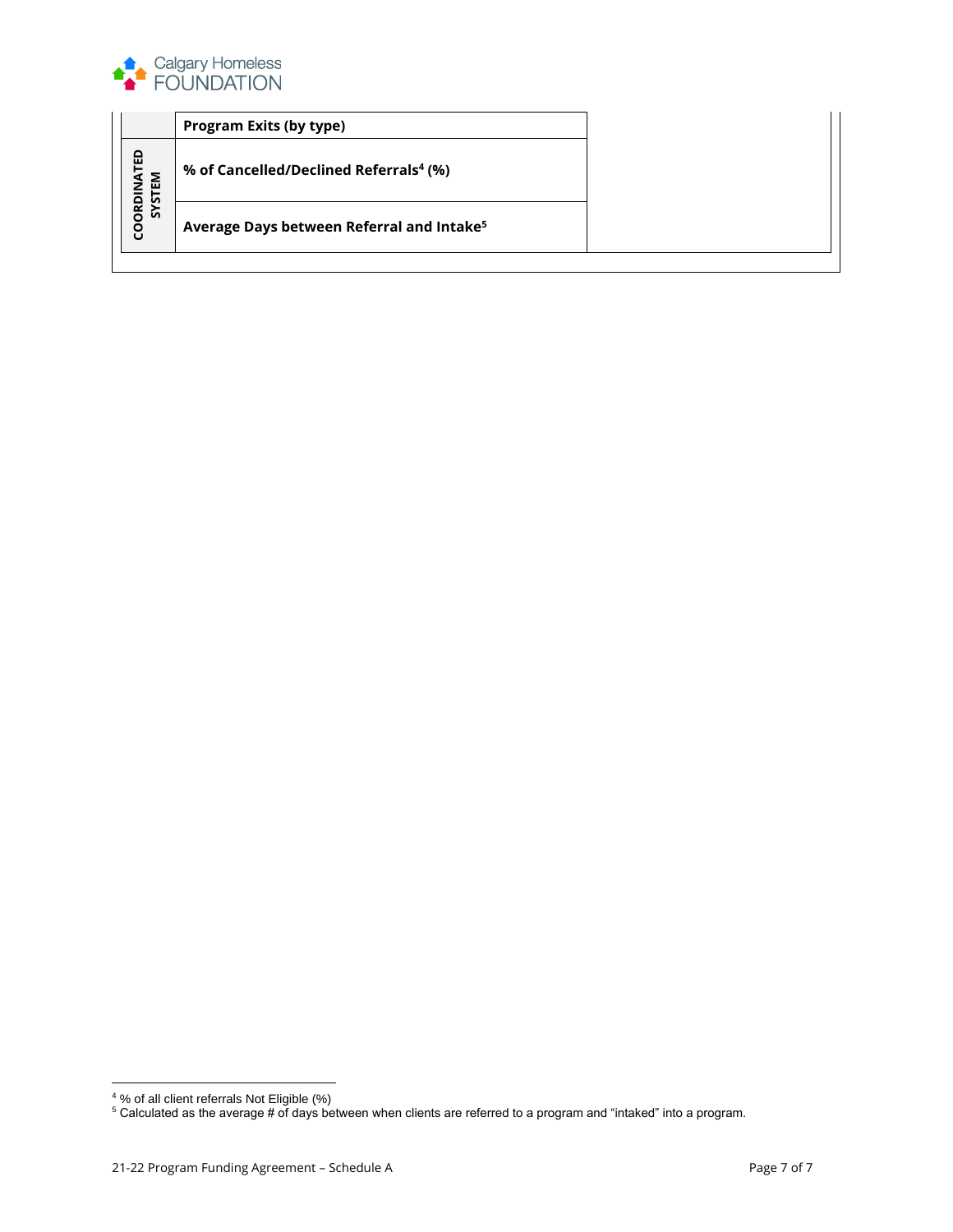

| Agency:                 |  |
|-------------------------|--|
| Program:                |  |
| <b>Primary Contact:</b> |  |
| <b>Funding Date:</b>    |  |

| Apr-22                   | $Jul-22$       | <b>Oct-22</b>  | $Jan-23$       | <b>CHF Funding</b>       | <b>Other Funding</b> | <b>Total Funding</b> |
|--------------------------|----------------|----------------|----------------|--------------------------|----------------------|----------------------|
|                          |                |                |                |                          |                      |                      |
|                          |                |                |                | $\blacksquare$           | $\blacksquare$       |                      |
|                          |                |                |                |                          |                      |                      |
| $\sim$                   | $\sim$         | ä,             | $\blacksquare$ | $\sim$                   |                      |                      |
|                          |                |                |                |                          |                      |                      |
|                          |                |                |                |                          |                      |                      |
|                          |                |                |                |                          |                      |                      |
|                          |                |                |                |                          |                      |                      |
| $\sim$                   | $\sim$         | ٠              | ۰              | $\sim$                   |                      |                      |
|                          |                |                |                |                          |                      |                      |
|                          |                |                |                |                          |                      |                      |
|                          |                |                |                |                          |                      |                      |
|                          | ۰              | ۰              | ۰              |                          |                      |                      |
| $\sim$                   | $\blacksquare$ | ÷.             | ÷.             | $\blacksquare$           | ٠                    |                      |
|                          |                |                |                |                          |                      |                      |
| $\sim$                   | $\blacksquare$ | $\blacksquare$ | -              | $\sim$                   | $\sim$               |                      |
| $\sim$                   | $\sim$         | $\sim$         |                | $\overline{\phantom{a}}$ | $\sim$               |                      |
| $\blacksquare$           | $\sim$         | $\blacksquare$ | $\blacksquare$ | $\blacksquare$           | $\sim$               |                      |
|                          |                |                |                |                          |                      |                      |
| $\overline{\phantom{a}}$ | $\blacksquare$ | ٠              | $\blacksquare$ | $\blacksquare$           |                      |                      |
|                          |                |                |                |                          |                      |                      |
|                          |                |                |                |                          |                      |                      |
|                          |                |                |                |                          |                      |                      |
| $\sim$                   | $\blacksquare$ | $\blacksquare$ | ۰              |                          | ٠                    |                      |
|                          |                |                |                |                          |                      |                      |
|                          | $\blacksquare$ |                |                |                          |                      |                      |
|                          |                |                |                |                          |                      |                      |
|                          |                |                |                |                          |                      |                      |
|                          |                |                |                |                          |                      |                      |
|                          | $\sim$         | $\blacksquare$ |                | $\sim$                   |                      |                      |
|                          |                |                |                |                          |                      |                      |
|                          |                |                |                |                          |                      |                      |
|                          | $\blacksquare$ | $\blacksquare$ | $\blacksquare$ | $\blacksquare$           |                      |                      |

| <b>Schedule B: Program Operating Budget</b>                         |                  |                |                          |                          |               |                          |                    |                          |                      |
|---------------------------------------------------------------------|------------------|----------------|--------------------------|--------------------------|---------------|--------------------------|--------------------|--------------------------|----------------------|
|                                                                     |                  |                | Apr-22                   | <b>Jul-22</b>            | <b>Oct-22</b> | <b>Jan-23</b>            | <b>CHF Funding</b> | <b>Other Funding</b>     | <b>Total Funding</b> |
| <b>1. OPERATING EXPENSES</b>                                        |                  |                |                          |                          |               |                          |                    |                          |                      |
| A. Start-Up Costs                                                   |                  |                |                          |                          |               |                          | $\blacksquare$     | $\sim$                   |                      |
| <b>B. Program Staff Costs</b>                                       | Salary/Year      | <b>FTE</b>     |                          |                          |               |                          |                    |                          |                      |
|                                                                     |                  |                |                          |                          |               |                          |                    |                          |                      |
|                                                                     |                  |                |                          |                          |               |                          |                    |                          |                      |
|                                                                     |                  |                |                          |                          |               |                          |                    |                          |                      |
|                                                                     |                  |                |                          |                          |               |                          |                    |                          |                      |
|                                                                     |                  |                |                          |                          |               |                          |                    |                          |                      |
|                                                                     |                  |                |                          |                          |               |                          |                    |                          |                      |
|                                                                     |                  |                |                          |                          |               |                          |                    |                          |                      |
|                                                                     |                  |                |                          |                          |               |                          |                    |                          |                      |
|                                                                     |                  |                |                          |                          |               |                          |                    |                          |                      |
|                                                                     |                  |                |                          |                          |               |                          |                    |                          |                      |
|                                                                     |                  |                | $\overline{\phantom{a}}$ | $\overline{\phantom{a}}$ |               |                          |                    |                          |                      |
|                                                                     |                  |                | $\sim$                   | $\blacksquare$           |               |                          |                    | <b>.</b>                 |                      |
|                                                                     | Salary %         |                |                          |                          |               |                          |                    |                          |                      |
| Program Staff MERCs                                                 |                  |                |                          | $\sim$                   |               | $\overline{\phantom{a}}$ | $\sim$             | <u>. на та</u>           |                      |
| <b>Program Staff Benefits</b>                                       |                  |                | $\overline{\phantom{a}}$ |                          |               |                          |                    | <u>. на та</u>           |                      |
| <b>Subtotal Staff Costs</b>                                         |                  |                |                          | $\blacksquare$           |               |                          | $\blacksquare$     |                          |                      |
| <b>C. Participant Costs</b>                                         | Cost/Participant | % Appl.        |                          |                          |               |                          |                    |                          |                      |
| Damage Deposits                                                     |                  |                |                          |                          |               |                          |                    | <u>. на та</u>           |                      |
| Move-In and Setup                                                   |                  |                |                          |                          |               |                          |                    |                          |                      |
| <b>Rent and Utility Subsidies</b>                                   |                  |                |                          |                          |               |                          |                    |                          |                      |
| Less: Rent and Utilities Collected (-)                              |                  |                |                          |                          |               |                          |                    | $\overline{\phantom{a}}$ |                      |
| <b>Property Maintenance/Repairs</b>                                 |                  |                | $\overline{\phantom{a}}$ | $\sim$                   |               |                          |                    |                          |                      |
|                                                                     | Cost/Month       |                |                          |                          |               |                          |                    |                          |                      |
| Rent and Utility Subsidies - Fixed                                  |                  |                |                          |                          |               |                          | ۰                  |                          |                      |
| Programming Space                                                   |                  |                |                          | $\overline{\phantom{a}}$ |               |                          |                    |                          |                      |
| <b>Staff Communications for Participant Purposes</b>                |                  |                |                          |                          |               |                          |                    |                          |                      |
| <b>Staff Travel for Participant Purposes</b>                        |                  |                |                          |                          |               |                          |                    | $\sim$                   |                      |
| <b>Other Programming Expenses</b>                                   |                  |                | $\sim$                   | $\sim$                   |               | $\sim$                   | $\sim$             | $\sim$ $ \sim$           |                      |
| <b>Subtotal Participant Costs</b><br><b>D. Administration Costs</b> |                  |                | $\sim$                   | $\blacksquare$           |               | $\sim$                   | $\sim$             | $\sim$                   |                      |
| Organizational Infrastructure                                       | Cost/Month       | Max.<br>$\sim$ |                          |                          |               |                          |                    |                          |                      |
| <b>OPERATING EXPENSE TOTAL</b>                                      |                  |                | $\blacksquare$           | $\sim$                   |               | $\sim$                   | $\sim$             | $\sim$                   |                      |
|                                                                     |                  |                |                          |                          |               |                          |                    |                          |                      |

| 2. PARTICIPANTS                 |  |  |  |  |  |  |             |  |
|---------------------------------|--|--|--|--|--|--|-------------|--|
| Starting Number of Participants |  |  |  |  |  |  |             |  |
| # of New Participants           |  |  |  |  |  |  | Provincial: |  |
| # Exit or Graduate              |  |  |  |  |  |  | Federal:    |  |
| PARTICIPANTS TOTAL              |  |  |  |  |  |  |             |  |

April 1, 2022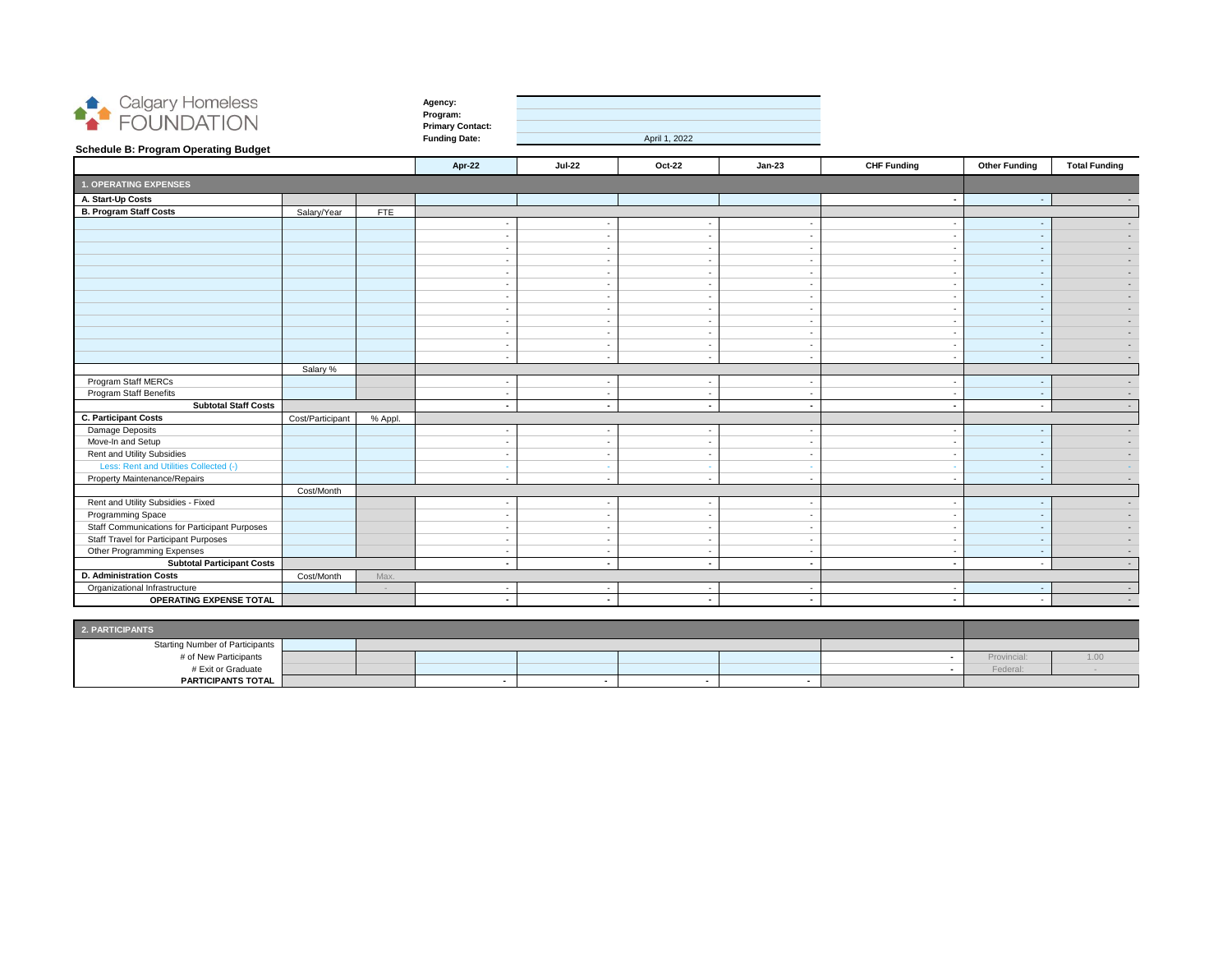## **SCHEDULE "C"**

## PROGRAM TYPE ASSESSMENTS, REPORTING REQUIREMENTS, AND MONITORING AND **EVALUATION**

Capitalized terms used and not otherwise defined in this Schedule "C" shall have the meanings ascribed to them in the program funding agreement between the Foundation and the Agency to which this Schedule "C" is attached and forms a part of (the "**Agreement**").

## 1. PROGRAM TYPE ASSESSMENTS

Depending on your program type, the following assessments will be required for your monthly progress reporting in HMIS. For further information on the data collection frequency and data quality requirements, please contact us at **[hmis@calgaryhomeless.com](mailto:hmis@calgaryhomeless.com)** or visit <http://calgaryhomeless.com/agencies/hmis/user-information-tools/> for additional information.

| <b>Program Type</b>                            | Assessment*                                                                                                                                                                                             |
|------------------------------------------------|---------------------------------------------------------------------------------------------------------------------------------------------------------------------------------------------------------|
| All Programs                                   | <b>Client Demographics</b><br>$\bullet$<br><b>Universal Data Elements</b>                                                                                                                               |
| <b>Housing First</b>                           | Housing First - Move-in Assessment<br>$\bullet$<br>Housing First - Follow-up Quarterly Assessment<br>$\bullet$<br>Housing First - Exit Interview<br><b>CHF Housing Assessment</b>                       |
| Prevention/Diversion                           | Prevention/Diversion Intake Assessment<br>$\bullet$<br>Prevention/Diversion 3 month follow up<br>Assessment<br>Prevention/Diversion Exit Assessment<br>Prevention/Diversion 3 month Post Exit Interview |
| Rent Subsidy                                   | Rent Subsidy- Intake Assessment<br>$\bullet$<br>Rent Subsidy - Follow-up Quarterly Assessment<br>Rent Subsidy - Exit Interview<br><b>CHF Housing Assessment</b>                                         |
| Support Service/Outreach/Diversion<br>Programs | <b>Custom Assessments</b>                                                                                                                                                                               |
| $\Box$ Other: Click here to enter text.        |                                                                                                                                                                                                         |
| $\Box$ Comments: Click here to enter text.     |                                                                                                                                                                                                         |

\*Please note:Reporting criteria may be subject to change during the Program Term.

# 2. REPORTING REQUIREMENTS

## **(a) Financial Reporting Requirements**

| Report                                                                                       | <b>Report due</b>                                                                         |
|----------------------------------------------------------------------------------------------|-------------------------------------------------------------------------------------------|
| <b>Financial report requirements:</b><br>Each month's expenses and revenues (see notes 1, 2) | Within 30 calendar days following:<br>June 30<br>$\bullet$<br>September 30<br>December 31 |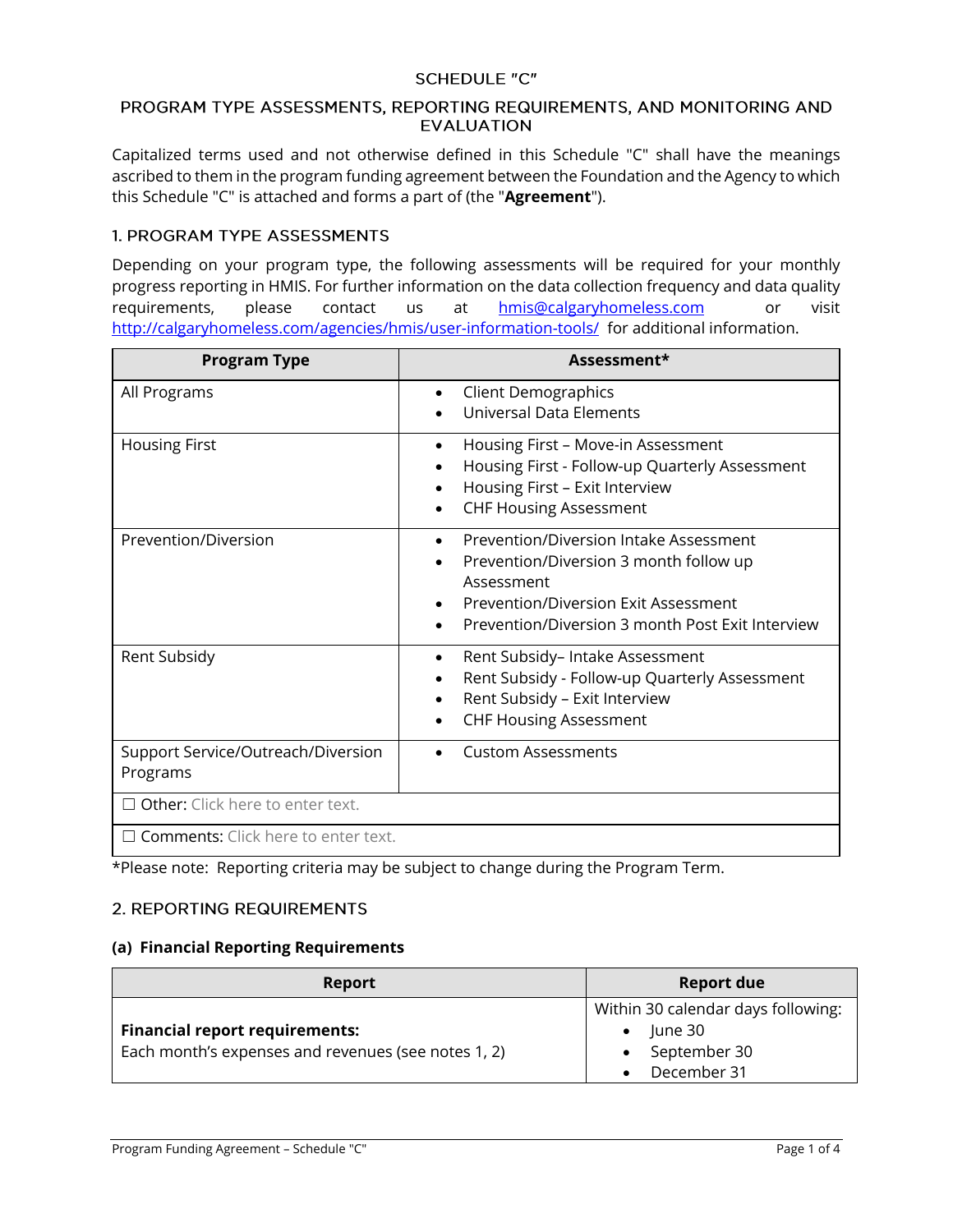| <b>Annual financial report:</b>                         | Within 30 calendar days following: |
|---------------------------------------------------------|------------------------------------|
| Complete reporting template (see note 1)                | March 31                           |
| <b>Audited Financial Statements of Agency:</b>          | Annually by June 30 for the fiscal |
| Outlined in Schedule "F" of this Agreement (see note 3) | year prior (April 1 - March 31)    |

**Note 1**: The Foundation will supply a reporting template, which is subject to change by the Foundation from time to time during the Program Term.

**Note 2:** Financial reporting will be completed for each quarter of the Program Term in the template provided by the Foundation staff. The completed template must be submitted to **[reporting@calgaryhomeless.com](mailto:reporting@calgaryhomeless.com)** each quarter by the 30<sup>th</sup> calendar day of the month immediately following completion of the previous quarter.

**Note 3:** Audit report – notes to Audited Financial Statement to be completed for each Program where Program Funding is greater than \$200,000 as outlined in Schedule "F". The Audited Financial Statements of the Agency must be submitted by June 30<sup>th</sup> for the prior fiscal year, addressed and delivered to: **[reporting@calgaryhomeless.com](mailto:reporting@calgaryhomeless.com)**

## **(b) Progress Reporting Requirements**

| <b>Report</b>                                                                                    | <b>Report due</b>                                                                              |  |  |
|--------------------------------------------------------------------------------------------------|------------------------------------------------------------------------------------------------|--|--|
| <b>Advanced Reporting Tool</b><br>("ART")<br><b>Required Monthly</b><br>report(s) - (see Note 4) | Monthly, on the 10 <sup>th</sup><br>day<br>business day after the end of the<br>previous month |  |  |
| Mid-Year Progress Report - (see Note 5)                                                          | Annually by October 31                                                                         |  |  |
| <b>Completed Housing Stability Surveys - (see Note 6)</b>                                        | Annually by October 31                                                                         |  |  |

**Note 4**: Below you will find a detailed list, by program type, of the Foundation-mandated monthly advanced reporting tool ("ART") report(s). As set out in this Section 2(b) (Progress Reporting Requirements), these monthly Progress Reports must be completed in the Calgary Homelessness Management Information System and the ART reports, or using a Foundation-approved alternative form of report, supplied monthly.

| <b>Program Type</b>  | Report*                                                                                                                                                                                                                                                                                   |
|----------------------|-------------------------------------------------------------------------------------------------------------------------------------------------------------------------------------------------------------------------------------------------------------------------------------------|
| <b>Housing First</b> | Housing First - 3-60 Timeliness Report<br>$\bullet$<br>Housing First - Timeliness Report - 60+ Month Clients<br>Housing First - Completion Report - Intake/Exit<br>٠<br>Housing First - Completion Report - Quarterly Follow-up<br>٠<br><b>CHF Housing Assessment Report</b><br>$\bullet$ |
| Prevention           | Prevention - Timeliness Report<br>$\bullet$<br>Prevention - Completion Report - Intake/3 mo/Exit/Post Report<br>٠<br><b>CHF Housing Assessment Report</b><br>٠                                                                                                                            |
| Rent Subsidy         | Rent Subsidy - 3-60 Timeliness Report<br>Rent Subsidy - Intake Exit Report                                                                                                                                                                                                                |

Program Funding Agreement – Schedule "C" Page 2 of 4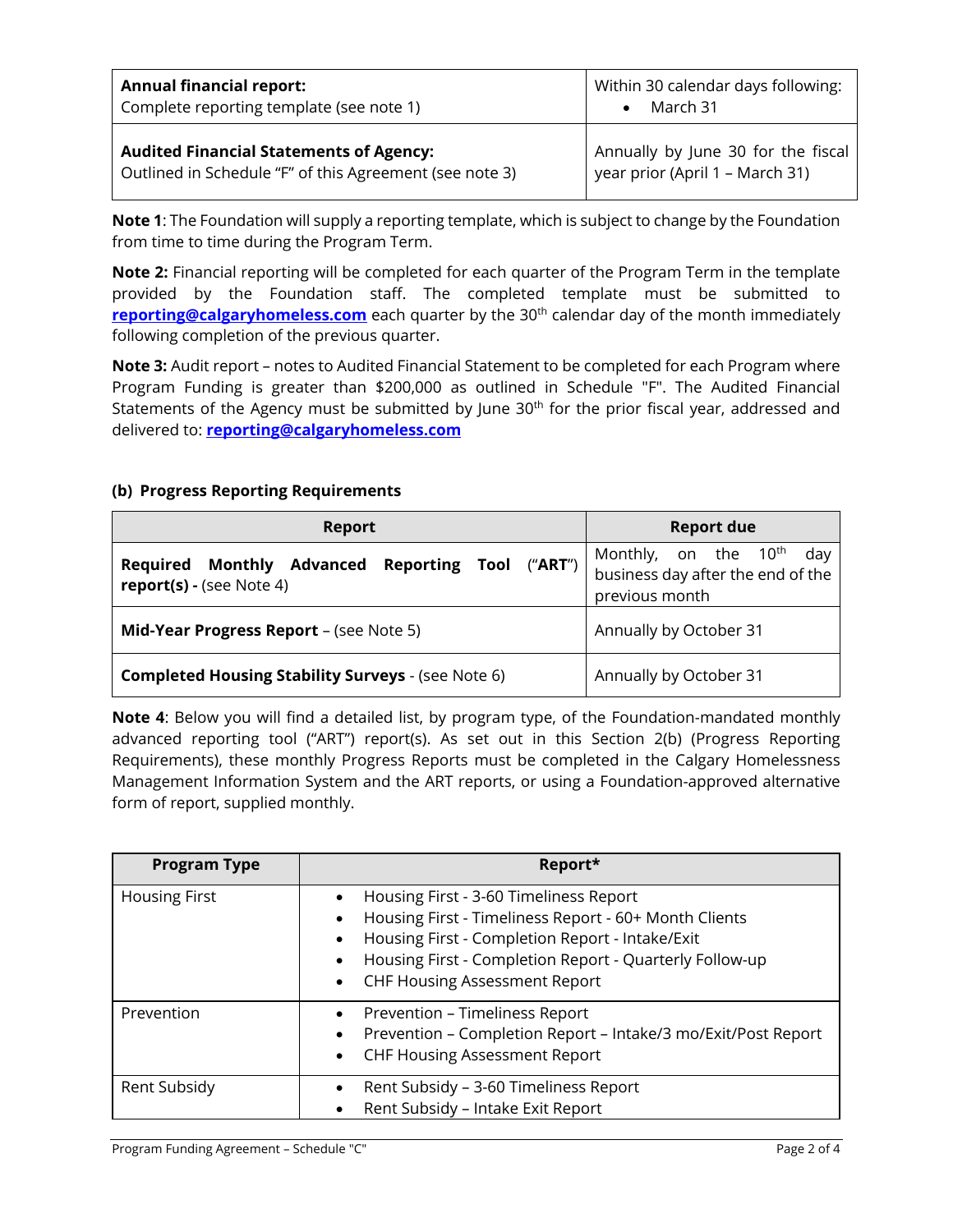|                                         | Rent Subsidy - Follow Up Report |
|-----------------------------------------|---------------------------------|
| Support<br>Service/Outreach<br>Programs | <b>Custom Reports</b>           |

\*ART reports or a Foundation-approved alternative form of report must be submitted to iheartdata@calgaryhomeless.com by 10th business day of each month for the month prior.

**Note 5**: The CHF Program Year End Report must be completed in the template provided by the Foundation staff. The completed template must be addressed to your designated Foundation System Planner and submitted to **[reporting@calgaryhomeless.com](mailto:reporting@calgaryhomeless.com)** by June 30<sup>th</sup>, for the prior fiscal period.

**Note 6:** The Housing Stability Survey will be provided by the Foundation to be completed by individuals currently receiving housing supports through funded programs. Completed surveys must be returned to your System Planner. Analysis is completed, and reports generated are provided back to the Program during the QPR process (see Section 3 Program Monitoring and Evaluation below).

# **(c) Critical Incident Reporting**

Specific serious incidents are considered "critical incidents" and must be reported to the Foundation within 24-hours of the incident occurring. The following are critical incidents:

- 1. Suspicions and/or allegations of abuse\*, either within or outside the Program
- 2. Use of restrictive procedures (e.g. restraints, unlocked confinement)
- 3. Searches which are not part of regular programming
- 4. Death
- 5. Inappropriate use of strategies to influence client behaviour
- 6. Evictions that are the result of violence and/or the result of a dangerous situation (i.e. DV, fire, swatting, etc.)
- 7. Any incident that may garner media attention

**\*** Suspicions and/or allegations of abuse are reported instances that allege that the Program and/or Program staff may be or are abusive towards a Program participant.

## **Protocol for reporting a Critical Incident:**

- **1.** After ensuring the safety of all persons involved, any critical incidents as defined above must be reported to the Foundation.
- **2. Within 24-hours** of the critical incident, a completed CIR report template must be submitted by email to your designated Foundation System Planner. CIR templates are available by contacting your System Planner.

## 3. PROGRAM MONITORING AND EVALUATION

System Planners will engage in evaluative activities with your Agency, to better understand Program outcomes and effectiveness. Information gathered during the evaluation of a Program will be used to increase knowledge about program design and context, program effectiveness and system effectiveness, and coordinated system design.

Program evaluation is an ongoing, collaborative, learning-focused process. The following tools are used to support program evaluation: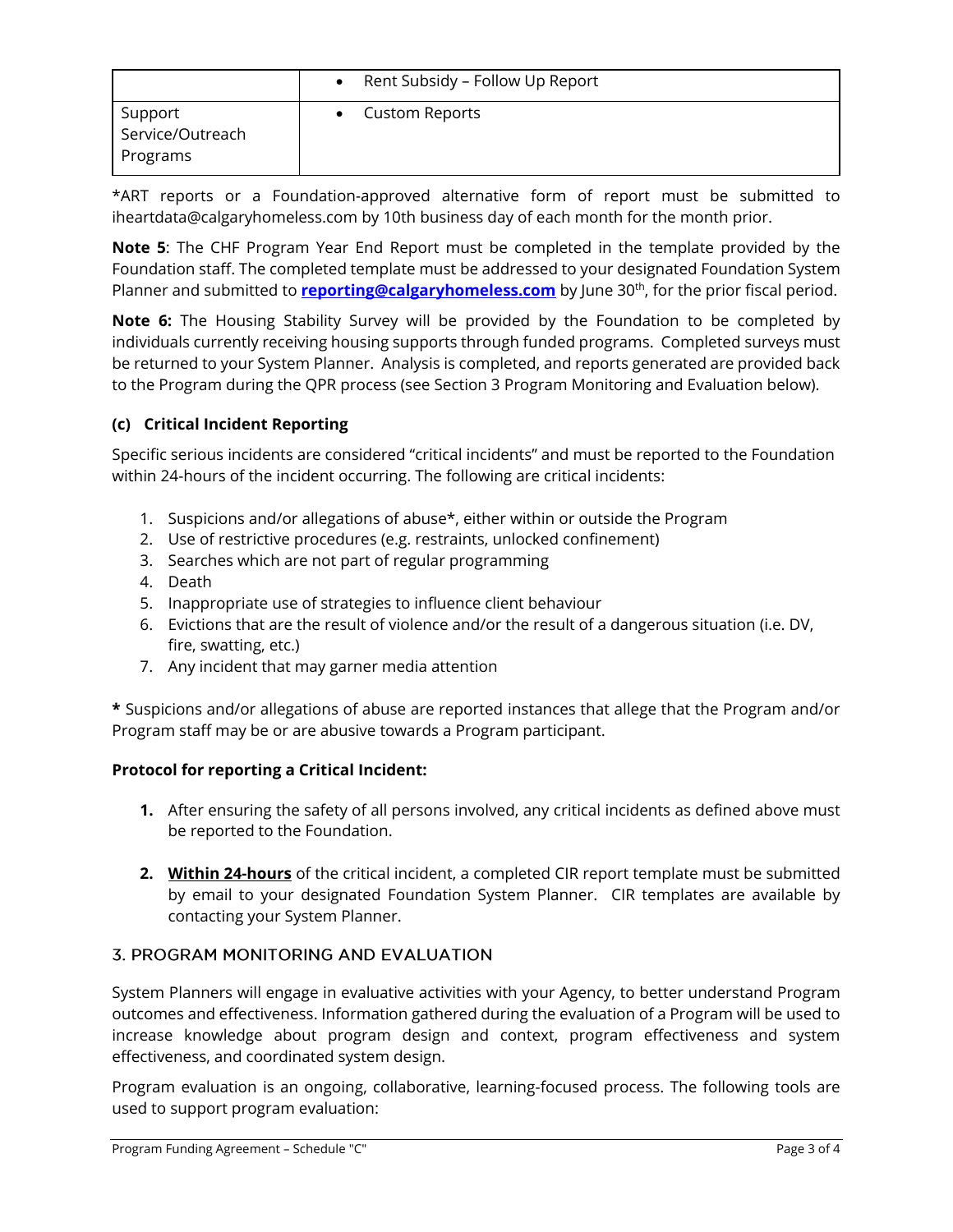## **Quarterly Analysis**

- HMIS review of Program data and Key Performance Indicators
- Financial Reporting review of financial reporting
- Theory of Change review of progress towards planned outcomes; exploration of unexpected outcomes

## **Housing Stability Survey**

A survey from the Foundation to program participants in support of understanding of participants' experience with the program.

## **Mid-Year Progress Review (MPR)**

The Foundation conducts Mid-Year Progress Reviews as an opportunity for dialogue with your Agency. The Foundation does this to engage in reflection on the Program's strengths and successes and areas that can be enhanced. The Quarterly Analysis, Housing Stability Survey, Mid-Year Progress Report (outlined in 2(b) above) as well as any other necessary tools/reports will be used to inform conversation at each MPR.

Any reports generated by the Quarterly Analysis and the MPR will be provided to the Agency. Additionally, action plans may be generated to address areas for development with agencies throughout the year, or as a result of the quarterly analysis or MPR.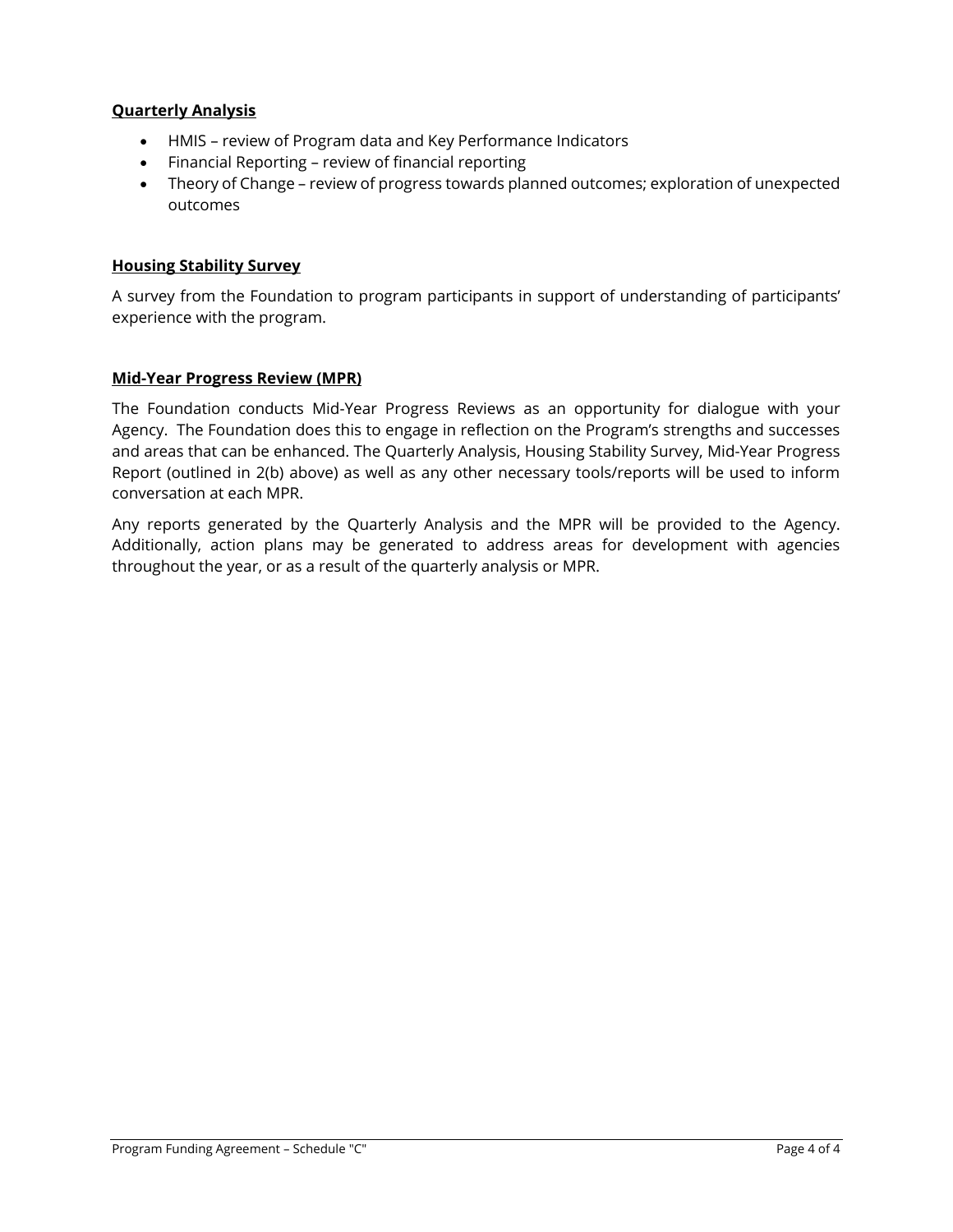# **SCHEDULE "D"**

## **TERMS AND CONDITIONS**

Capitalized terms used and not otherwise defined in this Schedule "D" shall have the meanings ascribed to them in the program funding agreement between the Foundation and the Agency to which this Schedule "D" is attached and forms a part of (the "**Agreement**"). Unless otherwise stated, Section references in this Schedule "D" are references to Sections in these Terms.

#### $1<sup>1</sup>$ **FUNDING AND FUNDING ADJUSTMENTS**

- (a) The Program Funding shall be provided by the Foundation to the Agency in monthly installments during the Program Term, commencing upon execution of the Agreement, and thereafter by the first business day of each month throughout the Program Term, as applicable.
- (b) Any Program Funding provided by the Foundation during the Program Term is subject at all times to requirements set out by the Foundation's applicable grant funding agreements between the Foundation, as donee, and Her Majesty the Queen in Right of Canada, as represented by the Minister of Employment and Social Development Canada and/or Human Services and/or Alberta Health and/or such other Ministry as duly appointed from time to time, as donor (in each case, the "**Donor**"), as such agreements may be amended from time to time (each, a "**Contribution Agreement**").
- (c) The Foundation, in its sole discretion, may adjust the amount of the Program Funding provided to the Agency at any time, and from time to time, during the Program Term (each, a "**Funding Adjustment**"), upon the occurrence of any of the following:
	- (i) an Event of Default (as defined below).
	- (ii) the reduction or termination of funding from the Donor to the Foundation pursuant to any Contribution Agreement; or
	- (iii) where the Agency has surplus or unused Program Funding as a result of Section 12(a)(iii), the Foundation reserves the right to deduct the excess amount and any interest earned on the excess amount from any other Program Funding payments made by the Foundation to the Agency.

#### $2.$ REPRESENTATIONS OF AGENCY

The Agency represents and warrants to the Foundation that:

- (a) the Agency is validly subsisting and in good standing as a society or as a corporation under the laws of the Province of Alberta; and
- (b) the Agency has a conflict-of-interest policy, whistleblower policy, and client grievance process and procedure in place, in each case in form and substance satisfactory to the Foundation in its sole discretion.

#### $\overline{3}$ . **CONDITIONS PRECEDENT**

The Foundation will not be obliged to provide any Program Funding to the Agency pursuant to Section 1(a) unless the following conditions precedent shall have been satisfied by the Agency or waived by the Foundation on or before the first day of the Initial Term or Renewal Term, as applicable, in each case in form and substance satisfactory to the Foundation in its sole discretion: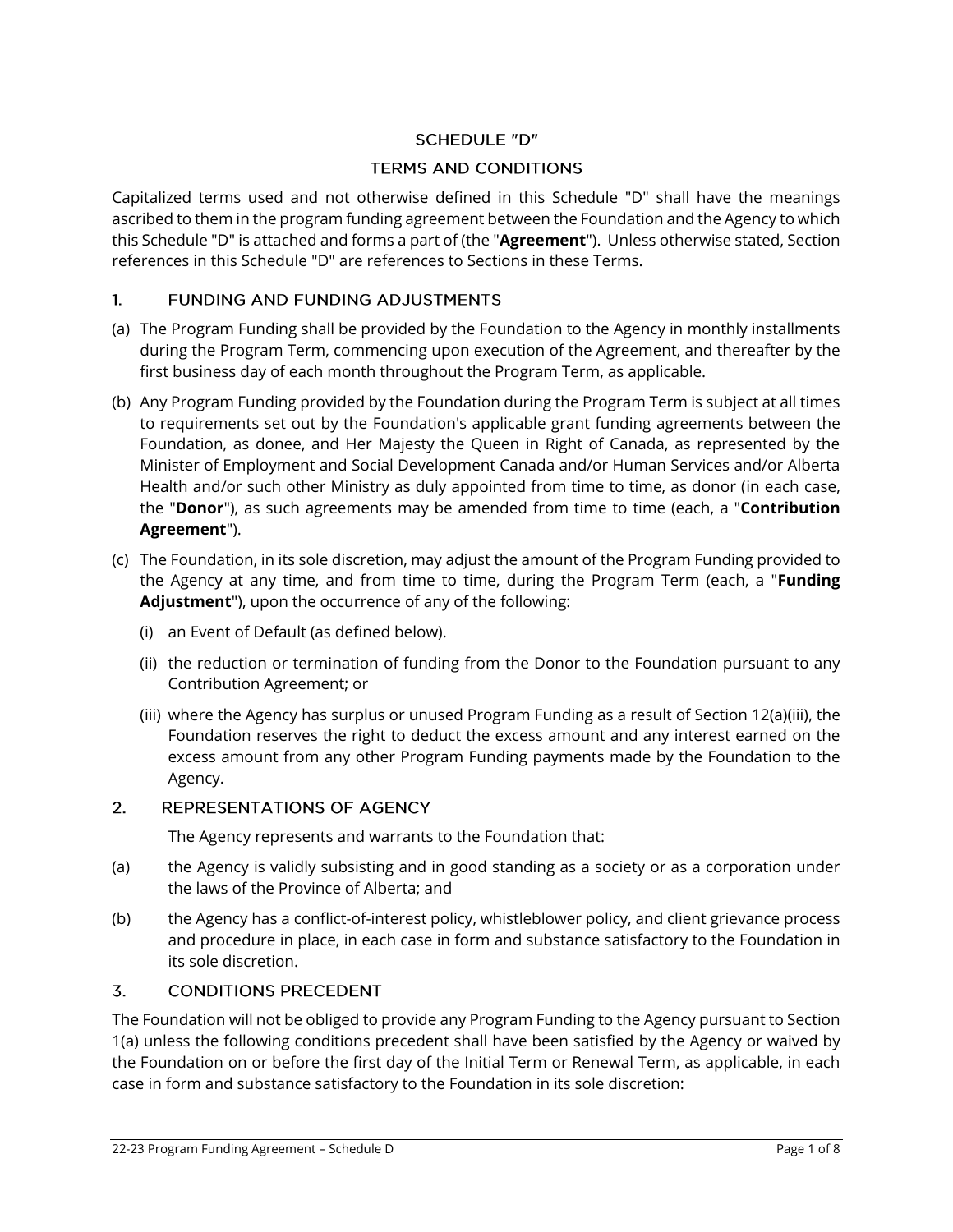- (a) there is no Event of Default;
- (b) the representations and warranties contained in Section 2 are true and correct;
- (c) the Foundation has received a duly executed copy of the Agreement including all Schedules;
- (d) the Foundation has received, in form and substance satisfactory to the Foundation, a Program Operating Budget for the current Program Term;
- (e) the Foundation has received certificates of insurance or other evidence acceptable to the Foundation demonstrating that all insurance required to be in place pursuant to the terms of the Agreement is in place and is in full force and effect;
- (f) the Agency has obtained all permits, licenses, consents and other authorizations that are necessary or prudent for the operation and completion of the Program; and
- (g) the Foundation has received such other information, documents or items as the Foundation may require.

#### $\mathbf{4}$ . POSITIVE COVENANTS OF AGENCY

The Agency hereby covenants with the Foundation that it shall, throughout the entire Program Term, unless the prior written consent or waiver of the Foundation has been obtained:

- (a) adhere to all professional responsibilities, comply with all applicable legislation and act in accordance with generally accepted standards of competency in the field of endeavour carried out by it or others who provide equivalent services, including the *Workers Compensation Act* (Alberta), environmental protection measures, and the *Standards of Practice: Case Management for Ending Homelessness Accreditation Process & Standards Manual*;
- (b) if the Agency is subject to the *North West Partnership Trade Agreement*, as amended from time to time ("*NWPTA")*, or if it provides funding to an entity that is subject to the *NWPTA*, ensure each of its procurements of goods and services is in accordance with the requirements of the *NWPTA;*
- (c) if the Agency is a charity, maintain charitable status;
- (d) obtain and maintain adequate insurance coverage relating to the Program including comprehensive general liability insurance in respect of the Agency's employees, directors and officers and volunteers that covers claims for bodily injury or property damage resulting from anything done or omitted by the Agency or its employees, agents, Program participants, or anyone for whom the Agency is at law responsible, in carrying out the Program, and if so requested, deliver certificates evidencing the same to the Foundation;
- (e) maintain automobile liability insurance on all vehicles owned, operated, or licensed in the name of the Agency in an amount not less than two million dollars (\$2,000,000);
- (f) keep, or cause to be kept, proper books of account and records in accordance with generally accepted accounting principles and make, or cause to be made, true and faithful entries of all dealings and transactions in relation to its business and the Program, which are retained during the Program Term and for a period of six (6) years thereafter, after which time such records may only be disposed of with the prior written consent of the Donor or the Foundation;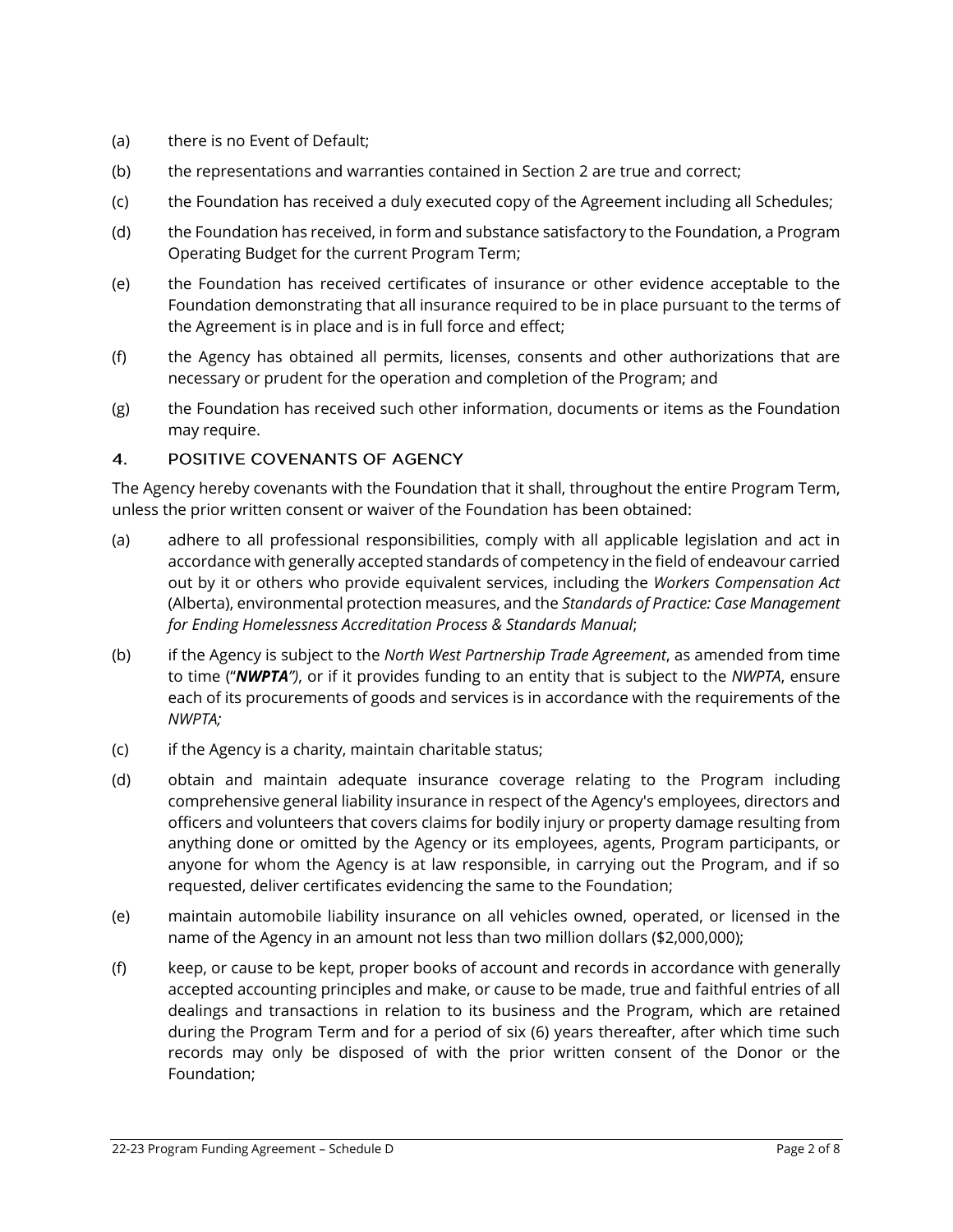- (g) adhere to Agency policies that address procedures related to client confidentiality, electronic records retention, staff misconduct and violations in relation to both information about identifiable individuals and any other confidential information as it relates to the Calgary Homelessness Management Information System (the "HMIS") and allow the Foundation, the Donor, or a person authorized by the Donor to inspect and evaluate the Agency's compliance with privacy, security and information management requirements;
- (h) permit the representatives of the Foundation or the Donor, at any reasonable time during business hours, to access the Agency's business premises or other premises from which the Program may operate, to monitor the Program, its implementation and operations as such representatives may require, including access and inquiries to program clients and staff and to permit the representatives of the Donor, the Foundation, or the Auditor General of Canada to make such audits and inspections of its books of account and records as such representatives may require and to make copies of such books of account and records;
- (i) during the Program Term and for a period of six (6) years thereafter, provide to the Auditor General of Canada, upon written request, any information or records in relation to the Program, within the time period reasonably requested by the Auditor General of Canada;
- (j) immediately notify the Foundation of any condition or event which has caused, or could reasonably be expected to: (i) cause an Event of Default by the Agency; or (ii) compromise the Program, the objectives of the Program or the ability of the Agency to carry out or complete its obligations under the Agreement;
- (k) participate in and comply with the terms, conditions and obligations of the tools of the homeless-serving system of care, including the HMIS and the Calgary Coordinated Access and Assessment Program, as requested by the Foundation from time to time; and
- (l) upon request, provide a copy to the Foundation of any housing management or lease agreement entered into between a landlord and the Agency for the Program during the Program Term.

#### 5. **NEGATIVE COVENANTS OF AGENCY**

The Agency hereby covenants with the Foundation that throughout the Program Term, the Agency shall not:

- (a) make changes to the administration costs allocation in the Program Operating Budget ("**Administration Costs**") unless the prior written consent of the Foundation has been obtained. Any expenditures by a Program exceeding the approved Administration Costs category allocation may be deemed ineligible (and subject to repayment pursuant to Section 12(a)(iii)); or
- (b) enter into a "not-at-arm's length" contract with any "related party", as those terms are defined in the Canada Revenue Agency charities and giving glossary.

#### 6. **CLIENT PERSONAL INFORMATION**

(a) In addition to its obligations under applicable privacy laws, the Agency has obligations to the Foundation and the Donor relating to the personal information of all clients served by the Program (the "**Personal Information**") and, accordingly, the Agency must: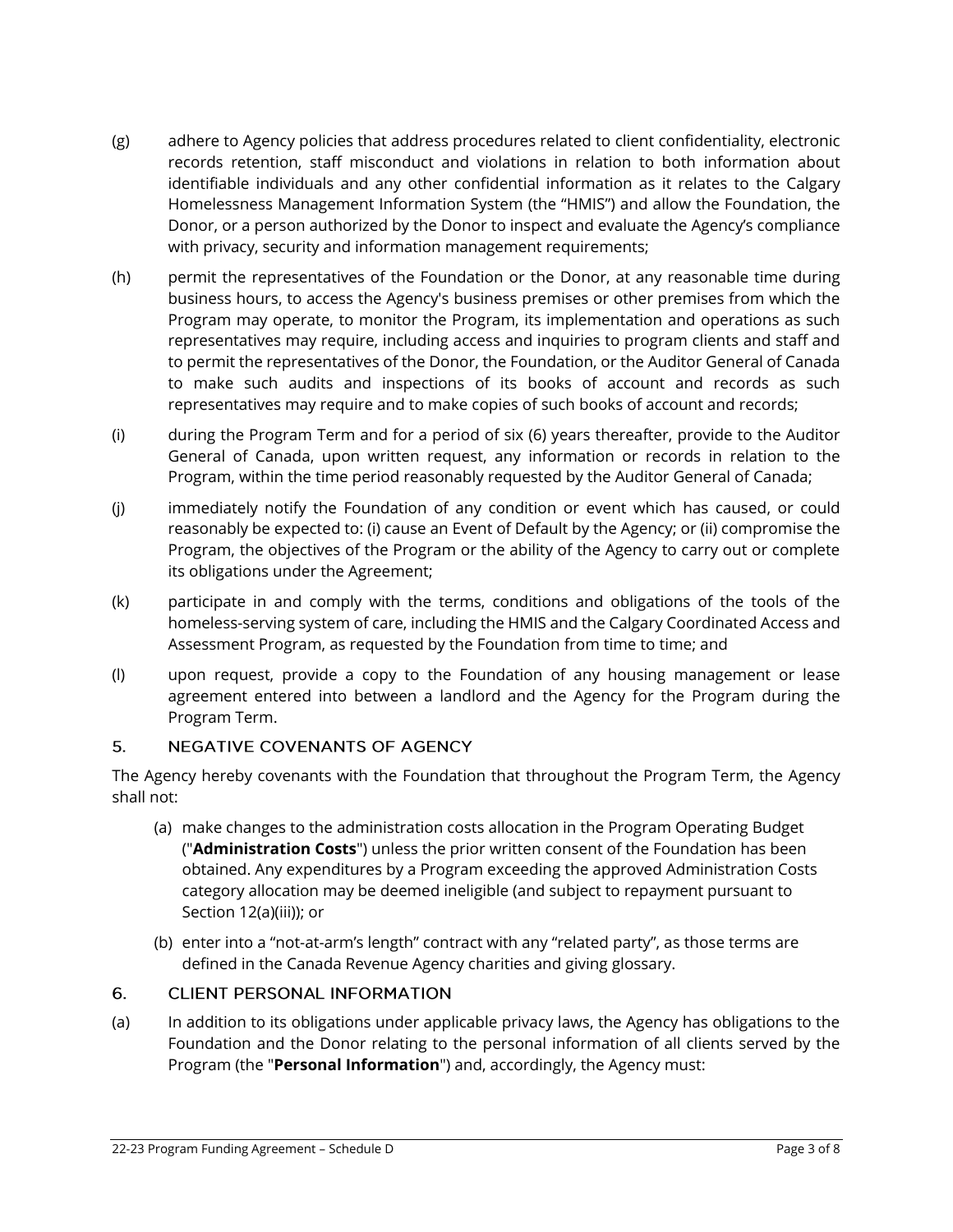- (i) keep or cause to be kept any Personal Information collected separate from all other Agency information and business or operational records;
- (ii) allow the Donor, or a person authorized by the Donor, to inspect and evaluate the Agency's compliance with the privacy, security and information management requirements set out in both this Agreement and the Calgary HMIS: Policies and Standard Operating Procedures Manual;
- (iii) provide Personal Information to the Donor immediately, upon request;
- (iv) follow the directions of the Donor with respect to the disposition of Personal Information when the applicable Contribution Agreement ends or is terminated; and
- (v) Ensure that any Personal Information collected pursuant to this Agreement is not stored outside of Canada and is not accessible by entities or individuals in other countries*.*
- (b) Where applicable, the Agency shall comply with *Freedom of Information and Protection of Privacy Act* (Alberta) ("**FOIP**"), the *Health Information Act* (Alberta), the *Personal Information Protection Act* (Alberta)*, the Personal Information Protection and Electronic Documents Act*  (Canada) and any other legislation pertaining to any and all personal information, pursuant to this Agreement, that is transferred to or collected, created, maintained, or stored by the Agency, its employees, agents, or subcontractors, as may be amended from time to time.
- (c) If the Agency discovers or suspects that Personal Information has been disclosed in breach of the terms of the Agreement or applicable privacy laws, it shall immediately notify the Foundation of the details of such disclosure in writing and provide evidence of any reporting required by the acts listed in this Section 6.

#### $7.$ **REPORTING REQUIREMENTS**

- (a) The Agency agrees to report and deliver the following to the Foundation throughout the Program Term:
	- (i) all financial and progress reports in accordance with the reporting requirements set out in Schedule "C";
	- (ii) where the aggregate annual Program Funding is greater than \$200,000, within 90 days of March 31<sup>st</sup> of each calendar year during the Program Term, the audited financial statements of the Agency, for the immediately preceding fiscal year, as detailed in Schedule F; and
	- (iii) such additional reporting or information as the Foundation may request from time to time, in its sole discretion.
- (b) Upon the request of the Foundation at any time, the Agency agrees to deliver an audited report of the Program and the use of the Program Funding, prepared by an independent accountant with a CPA designation in good standing, prepared at the expense of the Foundation or the Donor.

#### LICENSE OF INTELLECTUAL PROPERTY 8.

(a) The Agency agrees to, and hereby does, grant to each of the Foundation and the Donor a nonexclusive, irrevocable, perpetual and royalty-free license and right to use, translate, adapt, record by any means, reproduce, create derivative works of, distribute, publish, and transmit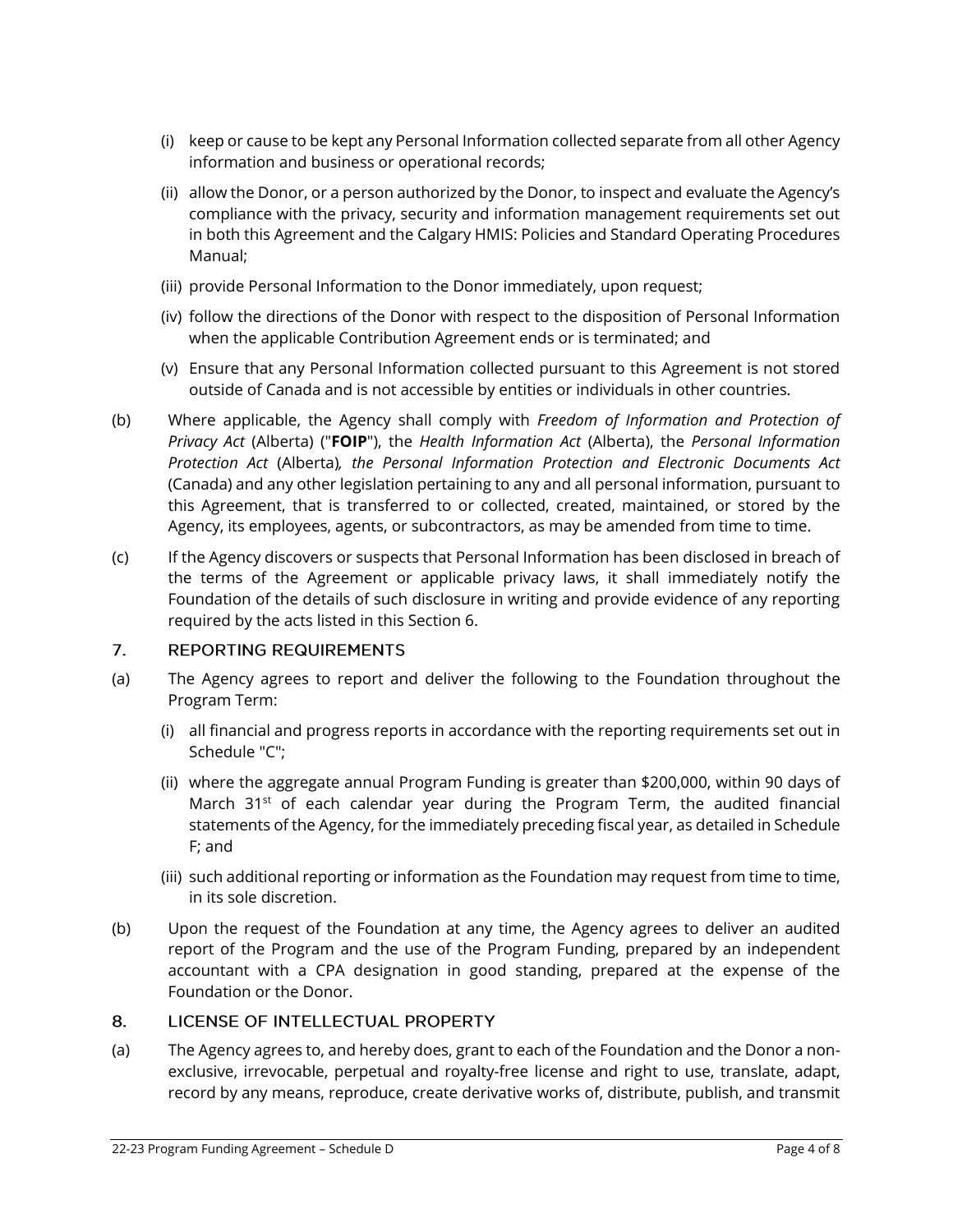by telecommunication or any other means, except in each case for commercial sale in competition with the Agency, any work subject to copyright which is produced by the Agency in carrying out the Program (collectively, the "**Work Product**").

- (b) The Agency shall, cause its employees and other representatives who have contributed to the Work Product in any way to, execute any assignments, acknowledgments, agreements, assurances, waivers of moral rights or other documents deemed necessary by the Foundation or the Donor, as applicable, to establish or confirm the Agency's ownership of the Work Product and the licence granted in this Section 8.
- (c) With respect to any Work Product licensed under this Section 8, the Agency shall include an acknowledgment, in a manner satisfactory to the Foundation and the Donor, on any Work Product which is produced with the Program Funding under the Agreement, acknowledging that such Work Product was produced with the Program Funding and identifying the Agency as being solely responsible for the content of such Work Product.

#### 9. PUBLIC RECOGNITION AND ACKNOWLEDGEMENT

The Agency shall give appropriate recognition and acknowledgement of the support and funding contributions of the Donor and the Foundation to the Program in any publicity or signage relating to the Program, including any information provided to the public on any website maintained by the Agency. In addition, and without limiting the foregoing:

- (a) the Agency shall notify the Foundation at least 20 business days in advance of any and all communication activities, publications, advertising and press releases planned by the Agency relating to the Program;
- (b) the Agency agrees to display such signs, plaques or symbols as the Foundation or the Donor may provide in such locations on its premises as the Foundation may designate; and
- (c) the Agency shall co-operate with representatives of the Foundation and the Donor during any official news release or ceremonies relating to the announcement of the Program.

#### $10.$ **EVENTS OF DEFAULT**

Where an Event of Default (as that term is defined below) has occurred pursuant to this Section 10, the Foundation shall have the right to withhold payment of any and all Program Funding due to the Agency pursuant to any agreement for funding between the parties that is effective at the time of the Event of Default, until the Event of Default is cured to the satisfaction of the Foundation. Unless the prior written consent or the waiver of the Foundation is obtained, the occurrence of any one or more of the following events or circumstances constitutes an "**Event of Default**":

- (a) if the Agency is in breach of the performance of, or compliance with, any term or condition of, or any of its obligations, duties or agreements under, the Agreement;
- (b) if the Agency, in support of its application for Program Funding or in connection with the Agreement, has made any false or misleading representations or statements, or provided any false or misleading information to the Foundation;
- (c) if the Agency is dissolved, amalgamated or merged with another society or corporation, or any other form of transfer of ownership of the Agency occurs; or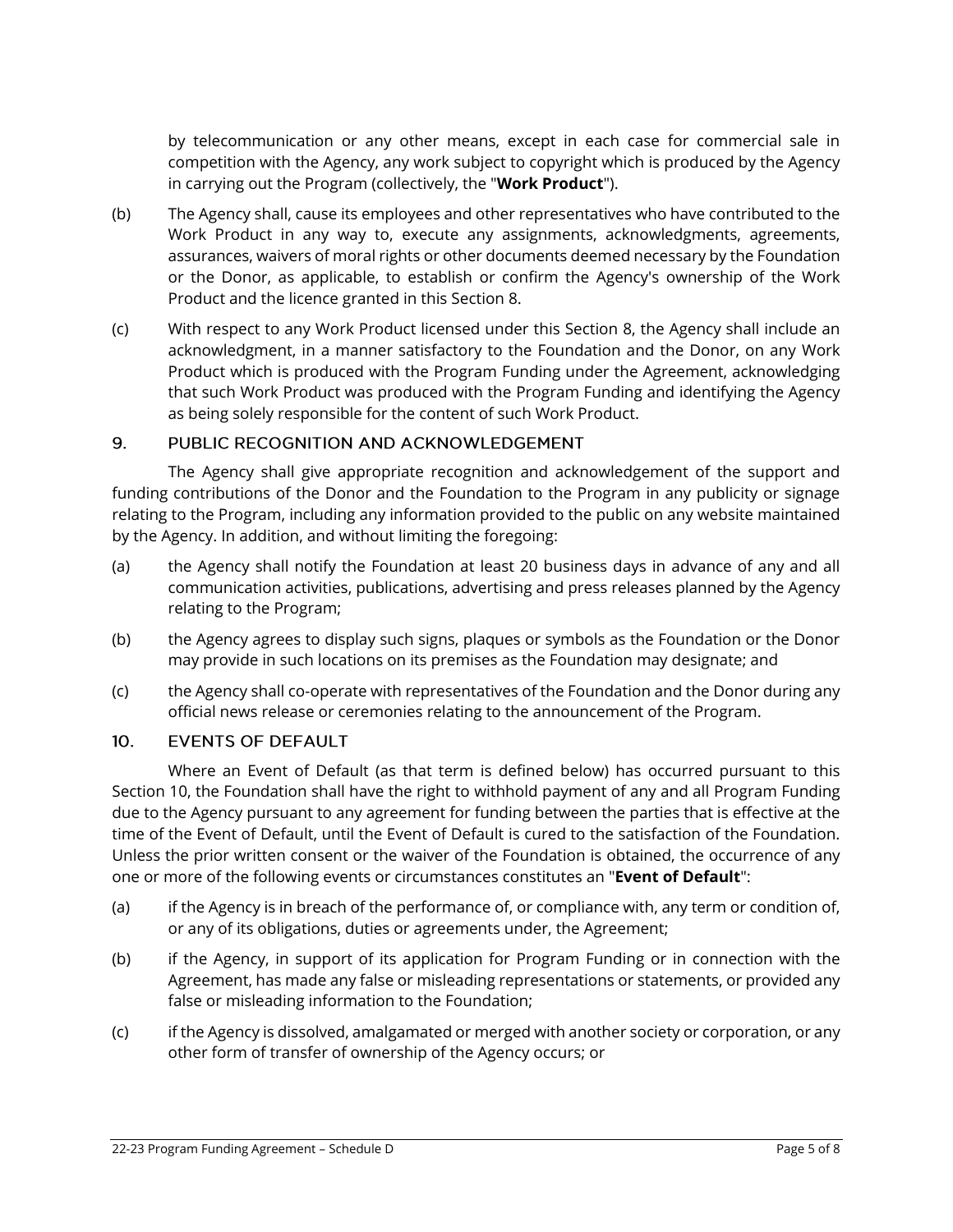(d) if at any time the Foundation, in its sole discretion, determines that there is a material adverse change in risk in the Agency's ability to carry out its roles and responsibilities under the Agreement with respect to the implementation of the Program.

#### $11.$ **TERMINATION**

- (a) The Foundation may terminate the Agreement:
	- (i) immediately, at any time after the occurrence of an Event of Default, upon written notice to the Agency;
	- (ii) immediately, upon written notice from the Donor that funding under a Contribution Agreement has ceased or has been terminated or that the Donor has reduced the funding thereunder; or
	- (iii) at any time without cause, upon not less than three (3) months' written notice and, if deemed appropriate under the circumstances by the Foundation, the Foundation will work with the Agency to determine whether any costs or expenses of winding up or terminating the Program shall become Eligible Program Costs.
- (b) This Agreement may be terminated at any time without cause or reason by the Agency giving three (3) months written notice to the Foundation. Upon termination, the Agency may be required to repay the Program Funding or a portion of the Program Funding, as determined by the Foundation, in the Foundation's sole discretion.
- (c) Upon termination of the Agreement pursuant to this Section 11:
	- (i) the obligations of the Agency in sections  $4(f)$ ,  $4(g)$ ,  $4(i)$ ,  $6$ ,  $7(a)(ii)$ ,  $7(b)$ ,  $8(c)$ , 11, 12, 13 and 14 shall survive the termination or expiry of the Agreement and shall remain in force until they are satisfied to the satisfaction of the Foundation, or by their nature, expire; and
	- (ii) the Agency shall use reasonable efforts to minimize its financial obligations, and, to the extent possible, cancellation costs in the event of a termination of the Agreement.

#### $12.$ **OBLIGATION TO REPAY**

- (a) The Agency agrees that if:
	- (i) the Agreement is terminated; or
	- (ii) a payment is made in error; or
	- (iii) the Agency has surplus or unused Program Funding, which surplus Program Funding may be comprised of both unused Program Funding by a Program during the applicable Program Term and any expense(s) deemed ineligible per the terms and conditions of this Agreement, including the Schedules, with such surplus amounts determined by the Foundation, acting reasonably, in consideration of final financial reporting and applicable audit reports submitted; and

in whichever case, demand for repayment has been made by the Foundation, the Agency shall immediately repay to the Foundation the Program Funding or a portion of the Program Funding and any applicable interest, as determined by the Foundation, in its sole discretion. In the case of Section 12(a)(iii), the Foundation may direct the Agency to retain the surplus or unused Program Funding and the Foundation will then set-off the amount of these funds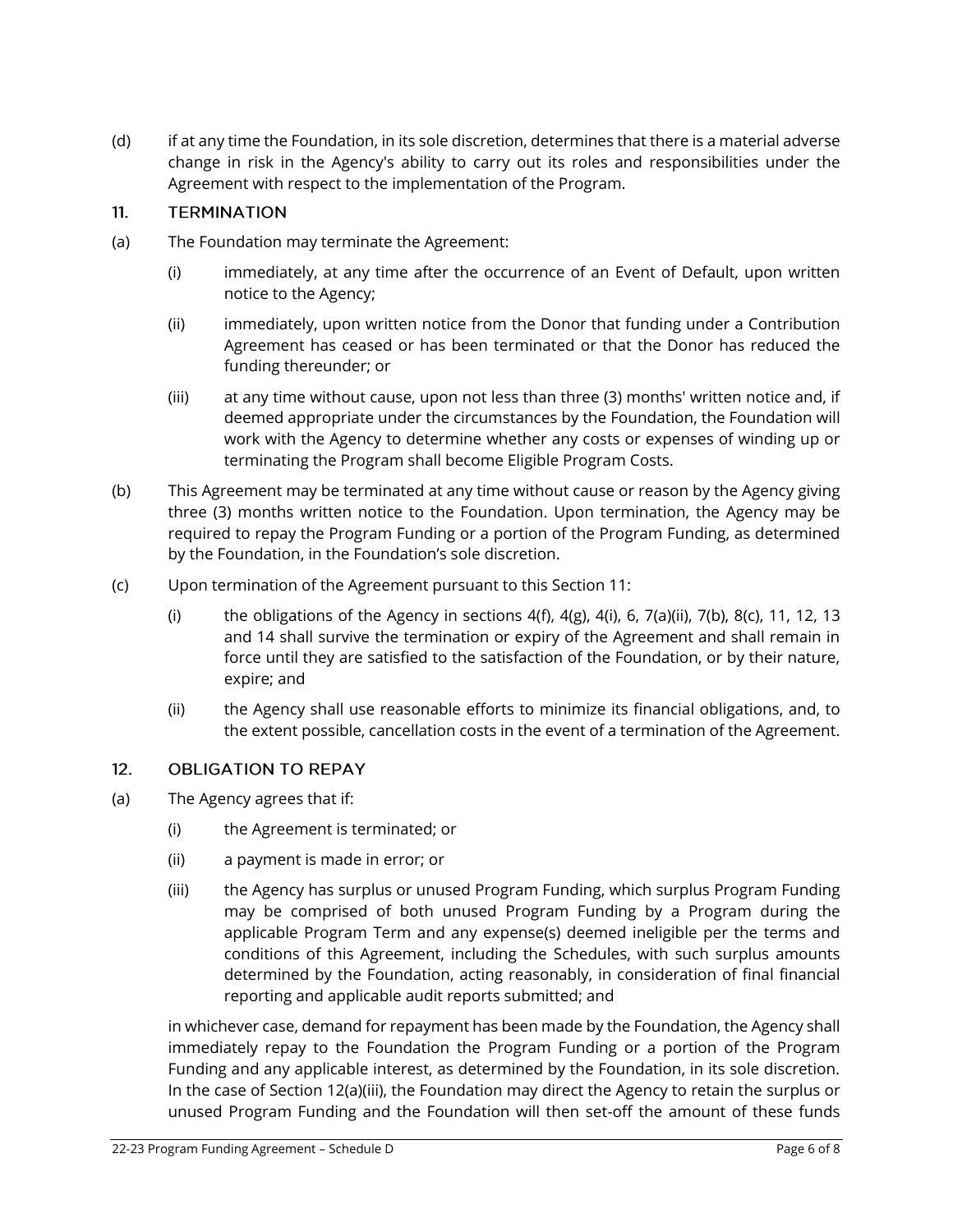retained from any further Program Funding or funds being provided to the Agency by the Foundation.

(b) Any amounts not repaid when due shall bear interest in accordance with the *Interest and Administrative Charges Regulations* made pursuant to the *Financial Administration Act* (Canada).

#### $13.$ **INDEMNITY**

The Agency shall, both during and following the expiry or termination of the Agreement, indemnify and save the Donor and the Foundation, its employees and agents, harmless from and against all claims, losses, damages, costs, expenses and other actions made, sustained, brought, threatened to be brought or prosecuted, in any manner based upon, occasioned by or attributable to any injury or death of a person, or loss or damage to property caused or alleged to be caused by any wilful or negligent act, omission or delay on the part of the Agency or its officers, directors, employees, contractors, agents, or anyone for whom the Agency is at law responsible, in connection with anything purported to be or required to be provided by, or done by, the Agency pursuant to the Agreement, or done otherwise in connection or suffered as a result of the performance of the Program or any part thereof, except that the Foundation shall not claim indemnity under this Section 13 to the extent that the injury, loss or damage has been caused by the Foundation.

#### $14.$ **EXPENSES**

The Agency shall pay all expenses in connection with the Program. The Agency shall also pay all expenses incurred (including legal fees) in connection with the enforcement of any rights of the Foundation or the Donor under the Agreement.

#### $15.$ **NOTICE**

Except as otherwise provided herein, all notices hereunder shall made be in writing and shall be given by electronic mail, prepaid mail or delivered personally or by facsimile transmission to or made upon the respective parties hereto at the address set forth on the first page of the Agreement or at such other address as any party shall designate for itself.

#### $16.$ **DISPUTE RESOLUTION**

The Foundation and the Agency agree that alternative dispute resolution processes such as mediation, appointment of a neutral third party evaluator or arbitration may be preferable to litigation as a way to resolve disputes that may arise under the Agreement and they agree to give good faith consideration to having to resort to an alternative dispute resolution process before initiating legal or other proceedings to deal with any such disputes.

#### $17<sub>1</sub>$ **FORCE MAJEURE**

Neither Party shall be in breach of this Agreement if there is any failure of performance under this Agreement (except for payment of any amounts due under this Agreement; provided, however, that a reasonable delay in payment necessitated by a Force Majeure Event, as defined below, shall not be a breach) occasioned by any reason beyond the reasonable control of, and without the fault or negligence of, the Party affected thereby, including, without limitation, an act of God, fire, flood, act of government or state, pandemic, war, civil commotion, insurrection, acts of terrorism, embargo, sabotage, prevention from or hindrance in obtaining energy or other utilities, or any other reason beyond the reasonable control of, and without the fault or negligence of, the Party affected thereby (a "Force Majeure Event"). Such excuse shall continue as long as the Force Majeure Event continues. Upon cessation of such Force Majeure Event, the affected Party shall promptly resume performance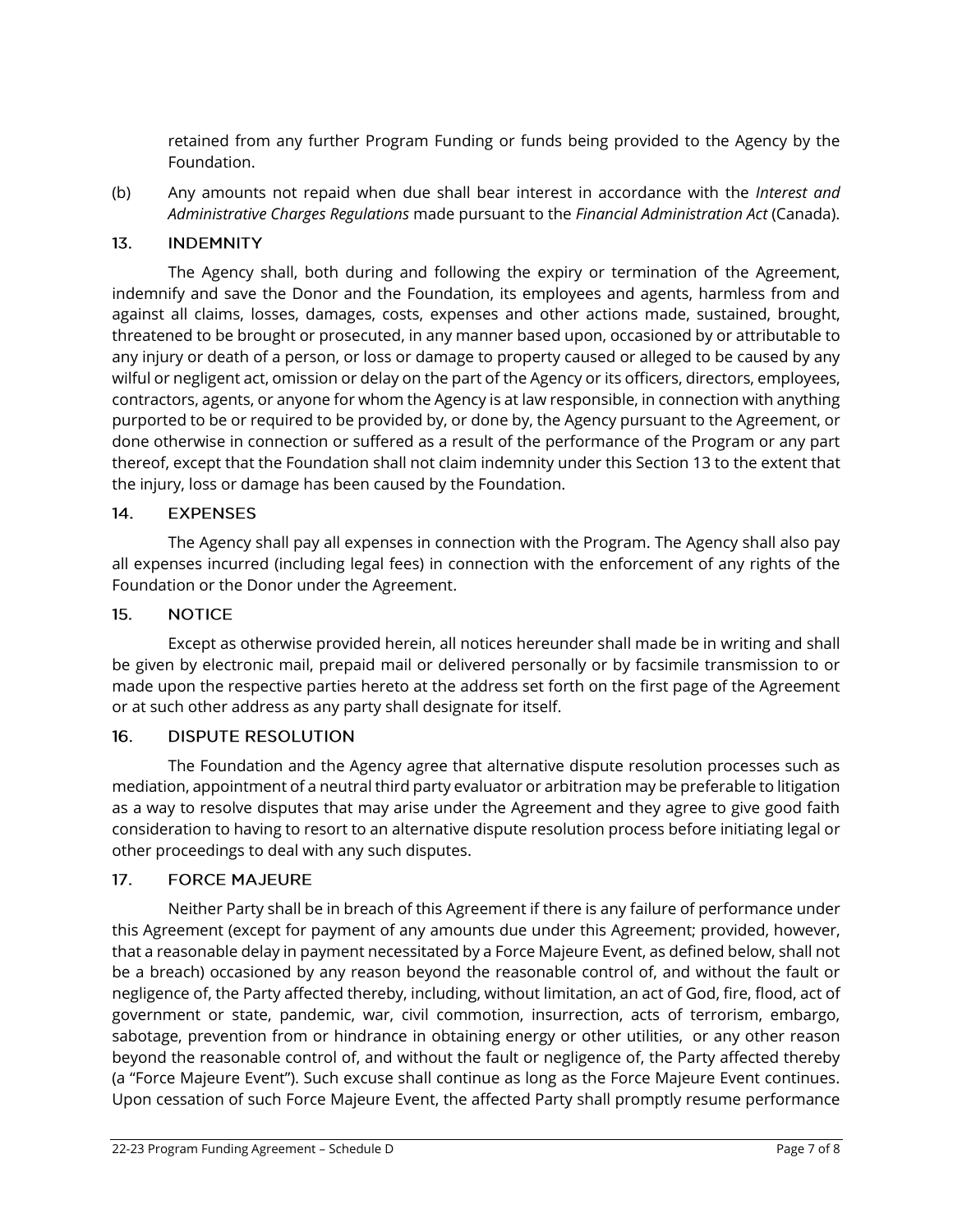under this Agreement as soon as it is commercially reasonable for the Party to do so. Each Party agrees to give the other Party prompt written notice of the occurrence of any Force Majeure Event, the nature thereof, and the extent to which the affected Party will be unable to fully perform its obligations under this Agreement. Each Party further agrees to use commercially reasonable efforts to correct the Force Majeure Event as quickly as practicable and to give the other Party prompt written notice when it is again fully able to perform such obligations.

#### 18. **MISCELLANEOUS**

- (a) The parties are independent contractors and nothing in the Agreement may be deemed or construed as creating a joint venture, employment, partnership, agency relationship or any other relationship through which either could be held liable for any act or omission of the other. Neither party has any authority to act for the other nor to incur any obligation on behalf of the other except as specifically provided in the Agreement. Each party covenants to indemnify the other from all claims, losses, costs, charges, fees, expenses, damages, obligations and responsibilities incurred by such party by reason of any action or omission outside the scope of the authority specifically provided to it by the Agreement.
- (b) No amendment of any of the terms or provisions of the Agreement is valid unless it is in writing and signed by both parties.
- (c) The Agency may not transfer or assign the Agreement or any part thereof without prior written consent of the Foundation. The Foundation may assign its rights or delegate its obligations, in each case in whole or in part, without requiring the Agency's consent.
- (d) The parties acknowledge that the terms of the Agreement, including the name of the Agency, the consideration, term and details of the Program, may be subject to disclosure under FOIP or the *Access to Information Act* (Canada)*.*
- (e) The Agreement shall be governed by the laws of the Province of Alberta and shall be binding upon and ensure to the benefit of the parties and their respective heirs, executors, administrators, successors and permitted assigns.
- (f) All rights and remedies provided in this Agreement are cumulative and not exclusive, and the exercise by either party of any right or remedy does not preclude the exercise of any other rights or remedies that may now or subsequently be available at law, in equity, by statute, in any other agreement between the parties or otherwise.
- (g) The Agreement, including this Schedule "D" and each other Schedule, constitutes the entire agreement between the Agency and the Foundation with respect to the Program Funding and supersedes all previous understandings, agreements, negotiations and documents collateral, oral or otherwise between them relating to its subject matter in the event of conflict.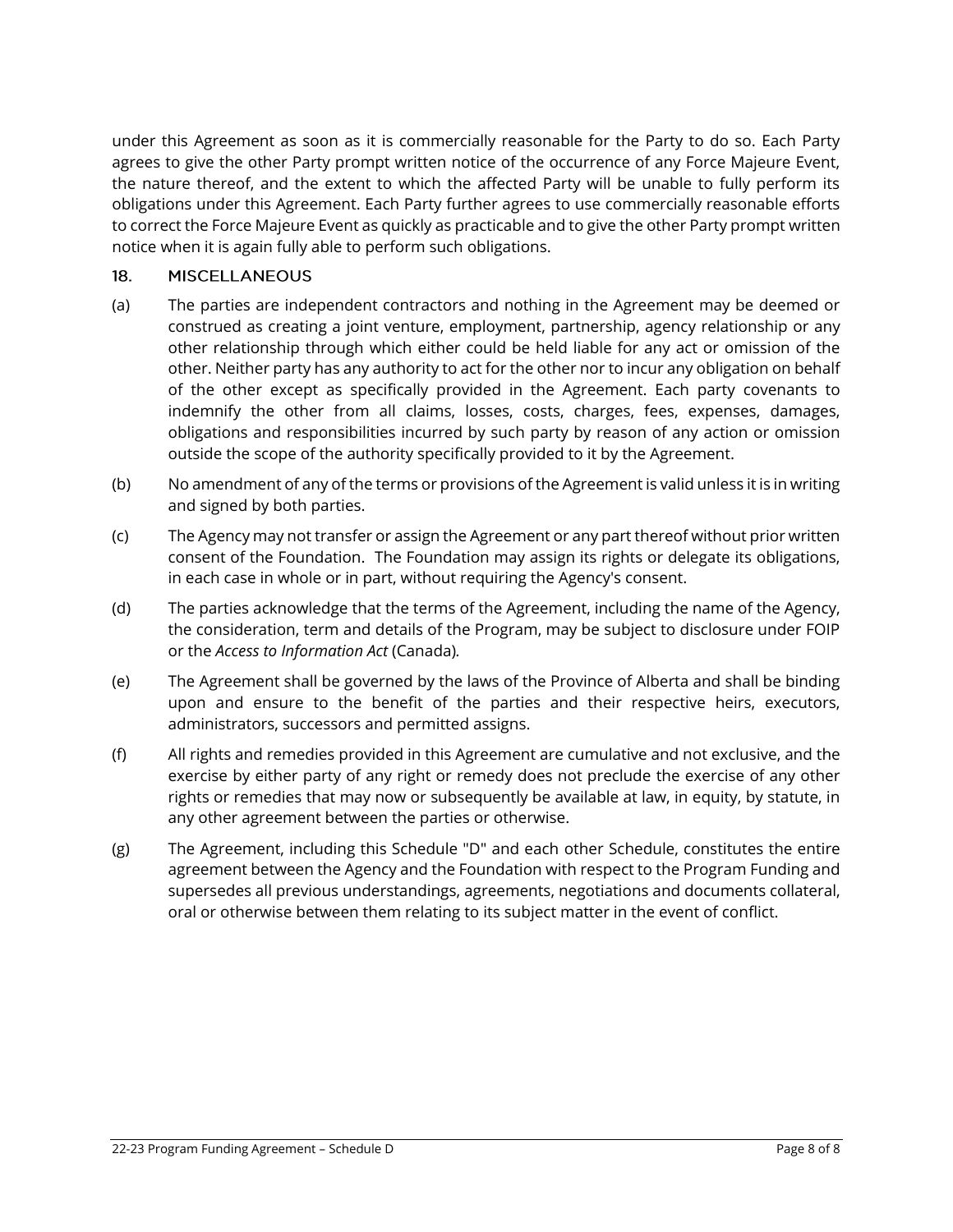

# **SCHEDULE "E"**

## **ELIGIBLE COST GUIDELINES V2.80**

The following are the Calgary Homeless Foundation (CHF) guidelines that set out which types of expenses are eligible for use in Program Funding. Please note that these guidelines may be revised periodically. Please refer to <http://calgaryhomeless.com/agencies/funding/> to ensure you are using the most current guidelines.

## **Section 1 – Specifically Ineligible Costs**

Due to specific donor restrictions CHF is unable to provide funding for the following:

- a. Fines or penalties of any kind
- b. Alcoholic beverages
- c. Regular cleaning and general maintenance
- d. Performance incentives for staff or contractors
- e. Depreciation of assets
- f. Losses from other programs or contracts
- g. Federal or provincial taxes except for EI/CPP and GST
- h. The portion of any expense incurred by a program for which it could claim a tax credit/deduction

## **Section 2 – Cost Guidelines**

#### **A. Start-Up Costs**

Please note that the start-up cost category is only intended to augment the administrative expenses of programs that are new or expanding substantially. Consequently:

- 1. Programs that are not new or expanding are expected to budget these expenses from the administrative portion of their funding.
- 2. As an optional section this category does not expand the 10% administrative allocation. This means it is to the Recipient's benefit to identify and budget all program staff and participant costs to their usual lines when possible.

| Line Item           | <b>Additional Information</b>                                                                                                       |
|---------------------|-------------------------------------------------------------------------------------------------------------------------------------|
| <b>Moving Costs</b> | Costs incurred for moving staff, furniture, or supplies between locations to accommodate<br>some significant change in programming. |
| Computers and       | Expenses associated with the initial acquisition of computers, telephones, and/or other IT                                          |
| Telephones          | infrastructure that will be used for programming.                                                                                   |
| Furniture and       | Costs incurred in the initial acquisition of furniture or appliances either for program staff                                       |
| Appliances          | or for shared common areas.                                                                                                         |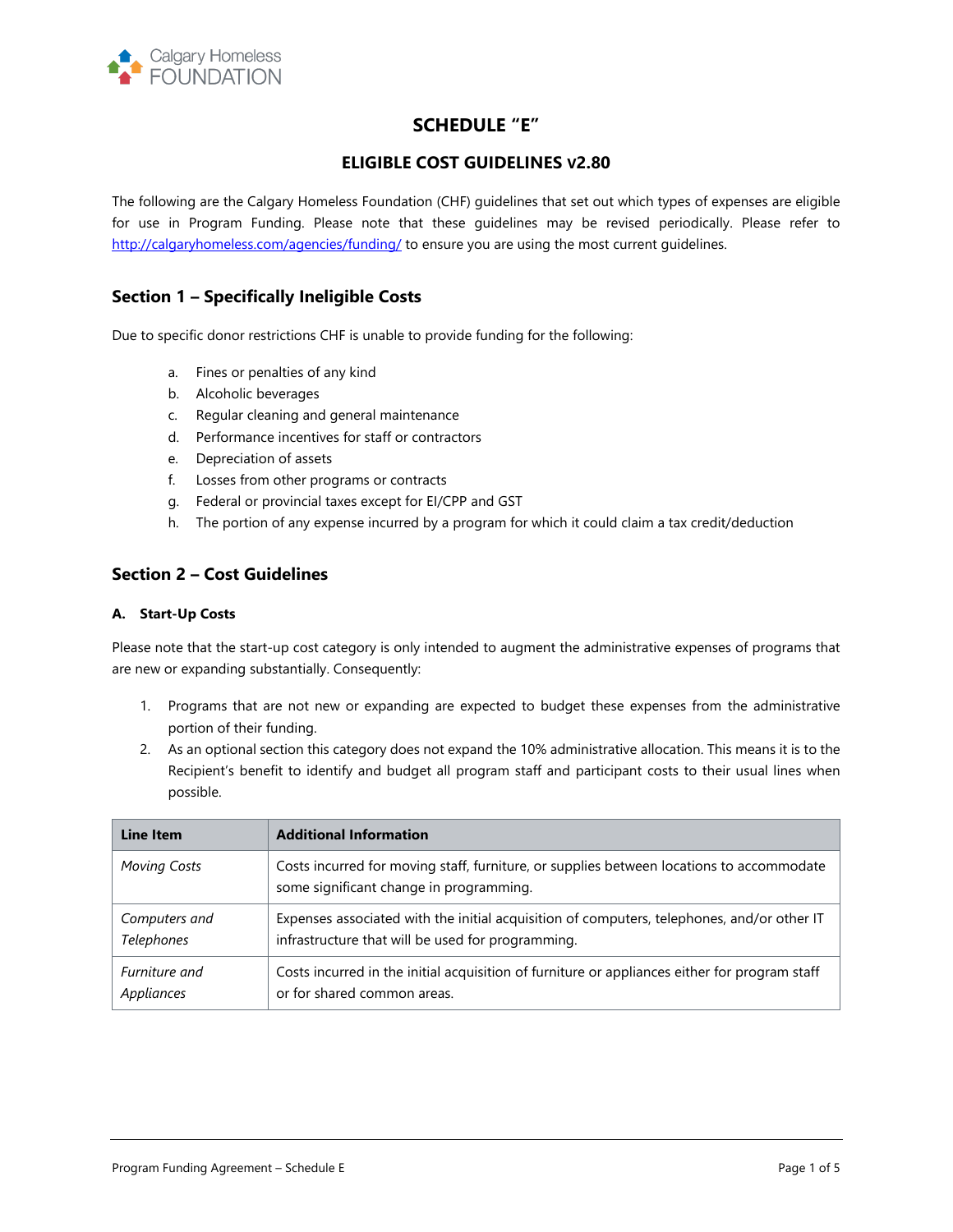

## **B. Program Staff Costs**

Costs for staff directly involved in programming.

| <b>Line Item</b>                                           | <b>Additional Information</b>                                                                                                                                                                                                                                                                                                                                                                                                                                                                                                                                                                                                                                                                                                                                                                                                                                                                                                                                                                                                                                                                                                                                                                                                                                                                                                                                                                                                                                                                                                                                                                                                                                                                     |
|------------------------------------------------------------|---------------------------------------------------------------------------------------------------------------------------------------------------------------------------------------------------------------------------------------------------------------------------------------------------------------------------------------------------------------------------------------------------------------------------------------------------------------------------------------------------------------------------------------------------------------------------------------------------------------------------------------------------------------------------------------------------------------------------------------------------------------------------------------------------------------------------------------------------------------------------------------------------------------------------------------------------------------------------------------------------------------------------------------------------------------------------------------------------------------------------------------------------------------------------------------------------------------------------------------------------------------------------------------------------------------------------------------------------------------------------------------------------------------------------------------------------------------------------------------------------------------------------------------------------------------------------------------------------------------------------------------------------------------------------------------------------|
| Salaries and Wages                                         | Gross salaries and wages for program staff including allowances for vacation, sick leave,<br>compassionate leave, overtime pay, and severance. Expenses will only be funded to the<br>extent that they are reasonably in alignment with sector averages for the credentials and<br>experience of the staff. Severance paid from CHF funding is to be capped at the equivalent<br>of 12 weeks' salary for all positions.                                                                                                                                                                                                                                                                                                                                                                                                                                                                                                                                                                                                                                                                                                                                                                                                                                                                                                                                                                                                                                                                                                                                                                                                                                                                           |
|                                                            | Direct participant services provided by staff - regardless of their role or title - may be<br>allocated to the Program Staff section for A. the amount of time that is spent<br>providing participant services at B. a rate appropriate for that work.<br>Staff whose roles are exclusively participant-oriented (e.g. case managers,<br>$\circ$<br>support workers, clinicians, housing locators, etc.) are fully eligible.<br>For direct/indirect hybrid roles (e.g. Team Leads): only participant-facing<br>$\circ$<br>work should be included in this section. For example a full-time Team Lead<br>that carries half a caseload would only be expected to allocate 0.5FTE (full-<br>time equivalent) to this direct participant services section.<br>For roles that only provide occasional participant-facing support (e.g. a<br>$\circ$<br>program manager who steps in for case managers, or a part-time accountant<br>who provides financial skills training) only the portion of their time dedicated<br>to those participant services is eligible here.<br>In addition to the above an additional 20% of the dollar value of all direct participant<br>staff salary/wage expenses may be added within this section for indirect activities in<br>consideration of frontline supervision and administrative support;<br>This supervision and support component can be shown as a separate line or<br>$\circ$<br>built into existing roles (such as topping up Team Lead FTEs); whichever<br>makes more sense for the Recipient.<br>This supervision and support component is fully eligible for the same<br>$\circ$<br>adjustments as any direct service staff (MERCs, benefits, etc.). |
| Mandatory<br><b>Employment Related</b><br>Costs (MERCs)    | MERCs are limited to the following rates as of November 3rd, 2020:<br>Canada Pension Plan (CPP): up to 5.45%<br>Employment Insurance (EI): up to 2.21%<br>Workers Compensation premiums (WCB): up to 1.70%                                                                                                                                                                                                                                                                                                                                                                                                                                                                                                                                                                                                                                                                                                                                                                                                                                                                                                                                                                                                                                                                                                                                                                                                                                                                                                                                                                                                                                                                                        |
| Program Staff Benefits<br>(including Staff<br>Development) | Benefits for program staff not already covered in the Salaries/Wages or MERCs line item;<br>primarily intended for medical/dental benefits and staff development. Organization-wide<br>health policies are only eligible if they are paid directly to employees (i.e. direct payments<br>to third parties are not eligible).                                                                                                                                                                                                                                                                                                                                                                                                                                                                                                                                                                                                                                                                                                                                                                                                                                                                                                                                                                                                                                                                                                                                                                                                                                                                                                                                                                      |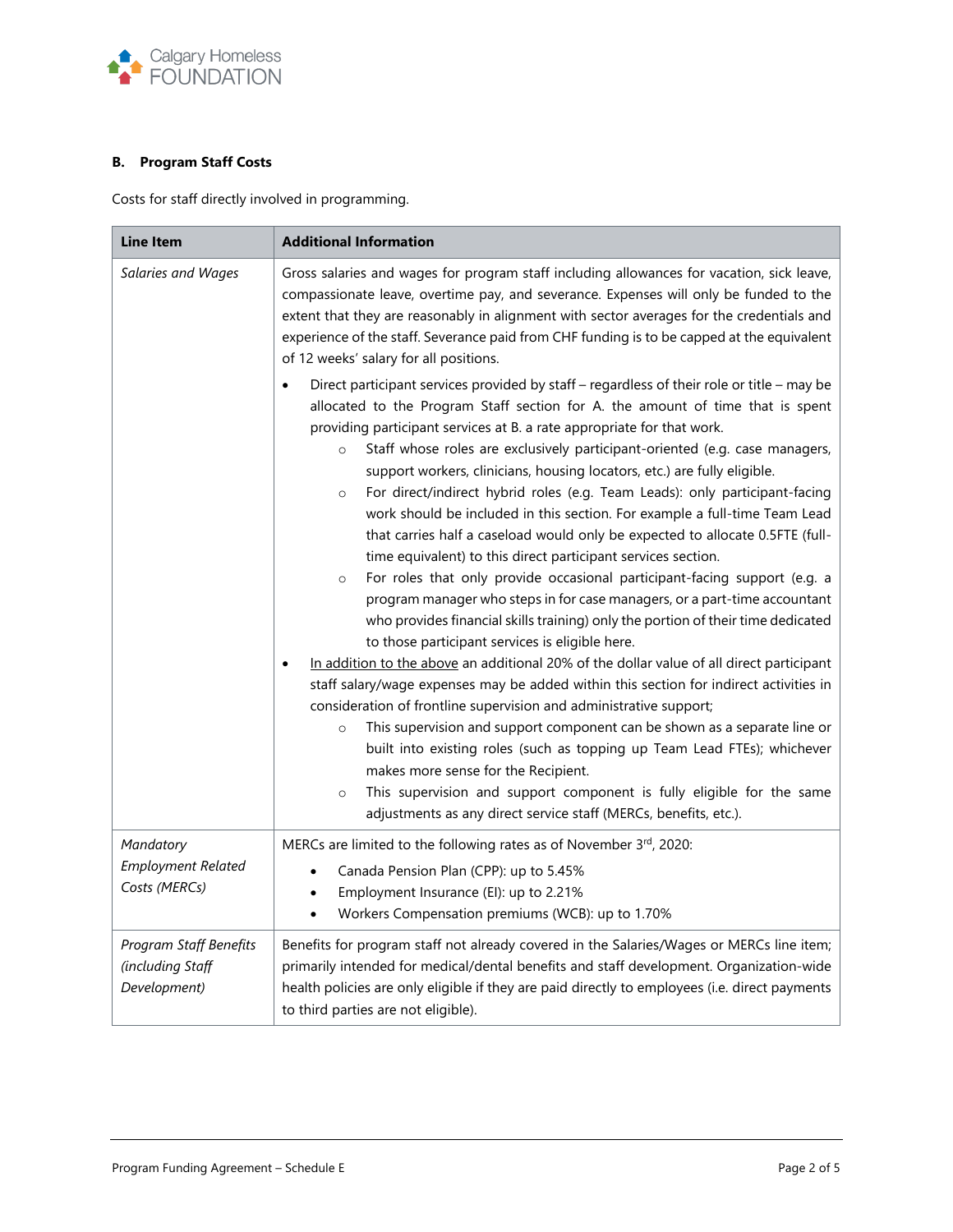

## **C. Participant Costs**

Participant costs are incurred by directly supporting participants. Programs should demonstrate reasonable effort to leverage public resources and donations (such as Alberta Works, food banks, thrift shops, etc.) before using program funds.

| <b>Line Item</b>                                        | <b>Additional Information</b>                                                                                                                                                                                                                                                                                                                      |
|---------------------------------------------------------|----------------------------------------------------------------------------------------------------------------------------------------------------------------------------------------------------------------------------------------------------------------------------------------------------------------------------------------------------|
| Damage Deposits                                         | Damage deposits are eligible to a maximum of one month's rent (as per the Residential<br>Tenancies Act). It is expected that all damage deposits are collected by the program from<br>the relevant landlords as they are retrievable, and that all funds collected are ultimately<br>committed to the maintenance and repair of particpiant units. |
| Move-In and Setup                                       | Eligible items include but are not limited to beds and bedding (linens, blankets, pillows,<br>etc.), toiletries, cookware, dishes, utensils, and phones (landline or cell). The Recipient is<br>encouraged to purchase these goods lightly used when possible.                                                                                     |
| Rent and Utility<br><b>Subsidies</b>                    | This includes subsidies paid by the program directly to landlords and utility providers on<br>a participant's behalf. Any rent or utility contribution collected from participants by the<br>program must be included in the Rent and Utilities Collected line.                                                                                    |
|                                                         | Eligible rent subsidies are to be calculated based on the difference between 30% of a<br>household's income and the average market rent for the unit type.                                                                                                                                                                                         |
|                                                         | CHF requires that all housing placements meet both Alberta Health's Minimum Housing<br>and Health Standards and the Government of Alberta's Modesty Assurance Guidelines.                                                                                                                                                                          |
|                                                         | Heat, water, electricity, and basic phone coverage are all eligible as utility subsidies.                                                                                                                                                                                                                                                          |
| <b>Property Maintenance</b><br>and Repairs              | Intended to cover both deductions made against the damage deposit line and any<br>additional costs associated with restoring a market unit to the condition in which it was<br>first acquired (less regular wear and tear which shouldn't be deducted from damage<br>deposits in the first place).                                                 |
| Rent and Utility<br>Subsidies - Fixed                   | Intended to capture fixed rent subsidy expenses where the subsidy doesn't vary with the<br>number of participants housed (such as place-based environments for rent or heating<br>costs for utilities).                                                                                                                                            |
|                                                         | For budgeting purposes: please capture any expected rental revenue collected from<br>participants in the expected rental revenue line (earlier in this section) as only the net cost<br>(i.e. subsidies paid less rental revenue) is eligible.                                                                                                     |
| Programming Space                                       | For any space to be used for participant-oriented activities not already included in rent<br>(e.g. setting aside a unit in a place-based building as a common area).                                                                                                                                                                               |
|                                                         | All space associated with the agency's office space is to be allocated to the administrative<br>category.                                                                                                                                                                                                                                          |
| <b>Staff Communications</b><br>for Participant Purposes | Cell phones are eligible for program staff if the position requires them to be out of the<br>office or on-call. Phone costs are ineligible where the device is not used for program<br>purposes at least 80% of the time.                                                                                                                          |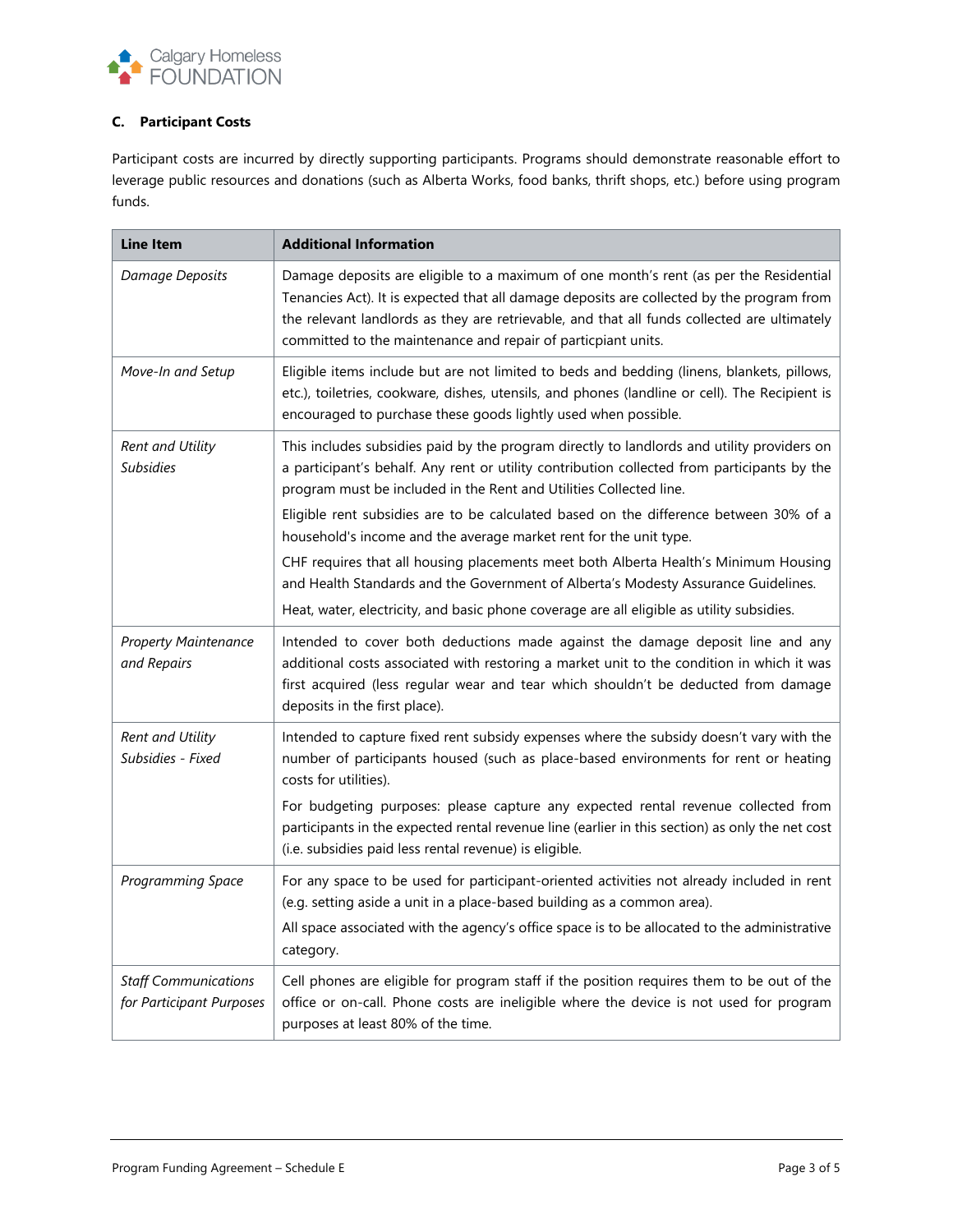

| Staff Travel for<br><b>Participant Purposes</b> | This includes staff travel costs for the direct delivery of participant service or for activities<br>directly related to the program such as:                                                                                                               |
|-------------------------------------------------|-------------------------------------------------------------------------------------------------------------------------------------------------------------------------------------------------------------------------------------------------------------|
|                                                 | Servicing and maintaining a company vehicle used solely for participant service<br>$\bullet$<br>delivery. This includes lease expenses, insurance, maintenance, and gas.<br>Use of a staff member's personal vehicle for program-related uses.<br>$\bullet$ |
|                                                 | Travel costs are only eligible up to the levels set out in the National Joint Council of<br>Canada's (NJCC) Travel Directive.                                                                                                                               |
| Other Programming<br>Expenses                   | Small allowances that fall outside of other line items may be eligible here if they are clearly<br>aligned with better participant outcomes. Some examples include:                                                                                         |
|                                                 | Bus tickets and other transportation costs provided directly to participants,<br>Food items, groceries, and/or gift cards purchased solely for participant benefit,<br>Basic first aid and other health-related items.                                      |
|                                                 | All costs associated with staffing should be captured in either Program Staff (if for direct<br>participant services) or Organizational Infrastructure.                                                                                                     |
|                                                 | The Recipient is asked to show strong judgment in allocating to this line and to maintain<br>detailed records for all expenses captured here.                                                                                                               |

### **D. Administrative Costs**

All of the activities below can be spent from the organizational infrastructure line so long as the total expense doesn't exceed 10% of staff and participant costs.

| Line Item                        | <b>Additional Information</b>                                                                                                                                                                                                                                                                                                                                                                                                                                                                                                                                                                                                                                                                                                                                                                                                                                                                                                                                                                                                                                                                                                           |
|----------------------------------|-----------------------------------------------------------------------------------------------------------------------------------------------------------------------------------------------------------------------------------------------------------------------------------------------------------------------------------------------------------------------------------------------------------------------------------------------------------------------------------------------------------------------------------------------------------------------------------------------------------------------------------------------------------------------------------------------------------------------------------------------------------------------------------------------------------------------------------------------------------------------------------------------------------------------------------------------------------------------------------------------------------------------------------------------------------------------------------------------------------------------------------------|
| Organizational<br>Infrastructure | Administrative Staff Salaries/Wages, MERCs, and Benefits<br>Any costs attributed to an employee not both eligible for and assigned<br>$\Omega$<br>to the program staff section should be included here.<br>Rent/Mortgage and Utilities (i.e. for office space)<br>٠<br>IT, Internet, and Communications<br>Insurance<br>It is recommended to capture costs related to insurance for program<br>$\circ$<br>staff (e.g. disability) in the program staff benefits line, and to capture<br>costs related to insurance for vehicles that are used for programming in<br>the Staff Travel for Participant Purposes line.<br>Licenses, Permits, and Fees<br>Please note that due to funder restrictions CHF is unable to provide<br>$\circ$<br>funding for expenses that are generally avoidable or punitive in nature<br>even when they are incurred in the course of ordinary programming<br>(e.g. parking tickets, credit card interest, etc.)<br>Office Supplies, Equipment, and Furniture<br>Contractors<br>Note that retainer fees are considered ineligible unless supported by<br>$\circ$<br>evidence of bona fide services rendered. |
|                                  |                                                                                                                                                                                                                                                                                                                                                                                                                                                                                                                                                                                                                                                                                                                                                                                                                                                                                                                                                                                                                                                                                                                                         |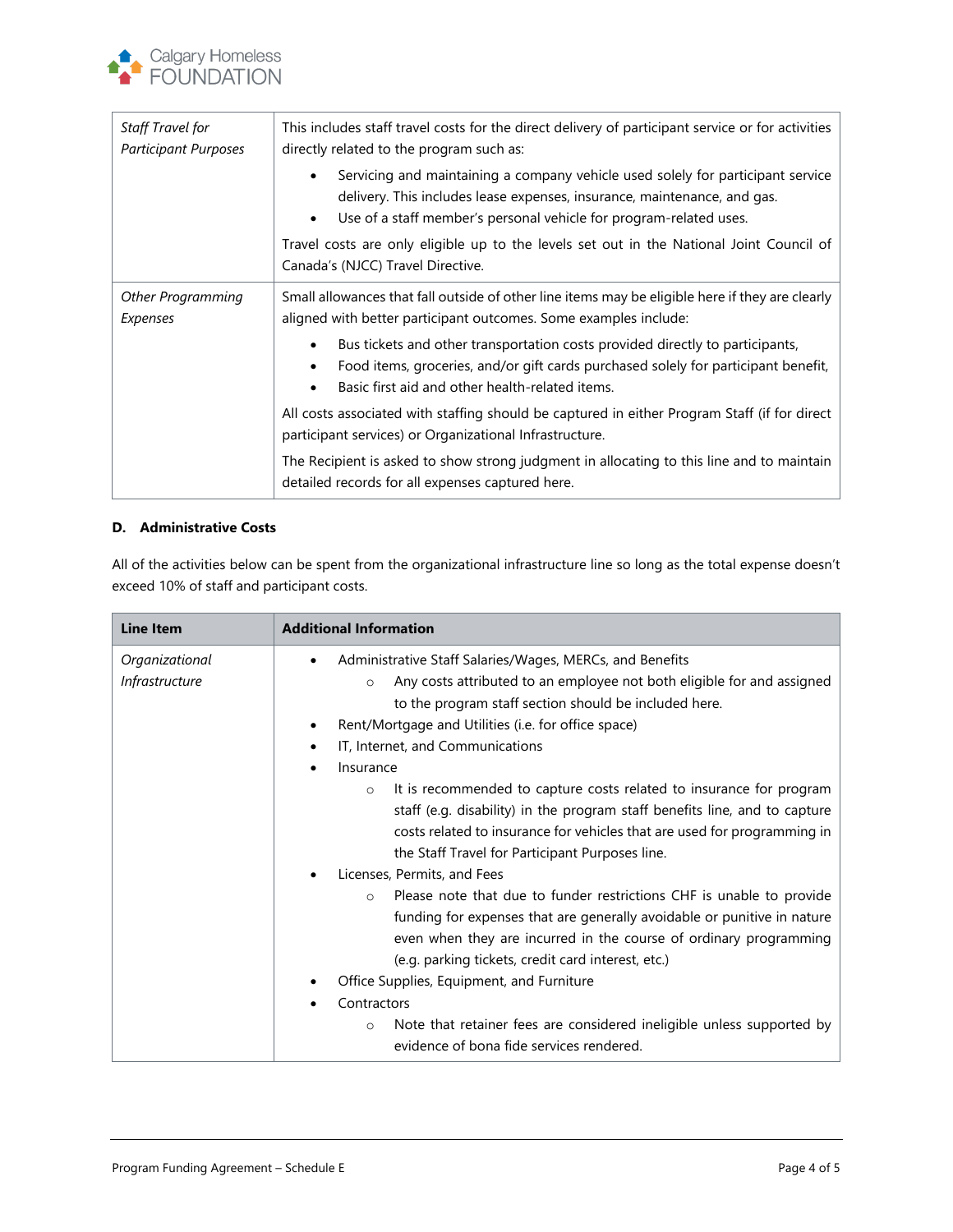

# **Section 3 – General Requirements of CHF Funding**

*Guiding Principles:* All funded expenditures must, in the opinion of CHF, be reasonable.

*Capital Expenditures*: Non-consumable items that exceed \$2,000 are considered capital assets and must receive written approval from CHF before purchasing to be considered eligible for CHF funding. Requesting such approval will require: A. evidence that at least three quotes have been received with written rationale for the intended selection, and B. that agencies agree to preserve capital assets acquired with CHF funds until either the disposal of that asset is authorized by CHF or the funding relationship with CHF for that program ends (including but not limited to the closure of the program). CHF reserves the right to instruct funded agencies to dispose of capital assets at fair market value to offset funding obligations at any time.

*Proof of Expense*: The Recipient is responsible for ensuring collection of all relevant documentation to support any eligible costs funded by CHF, and may be called upon to produce evidence supporting those costs during the course of CHF's usual financial monitoring procedures. Such documentation needs to be externally verifiable such as an invoice, bank statement, itemized receipt, or active legal agreement.

*Allocated Expenses*: The Recipient may be asked to explain the allocation method and provide supporting documentation for any shared expenses attributed to CHF funding (e.g. square footage for rent).

*Interest Earned:* The Recipient is asked to report on any interest earned on CHF funds when it exceeds \$100 over a 12 month period. This interest will be treated as revenue for the year in which it is earned, and can be spent within the same year on any relevant programming expenses, but will also be used when determining surplus deductions in subsequent years if unspent.

*Priority of Spending:* For purposes of calculating year-end program surplus CHF assumes that when a program utilizes restricted donations within a CHF-funded program (e.g. funds donated to pay for a specific participant expense or staff position) that those donated dollars are spent *before* CHF funding.